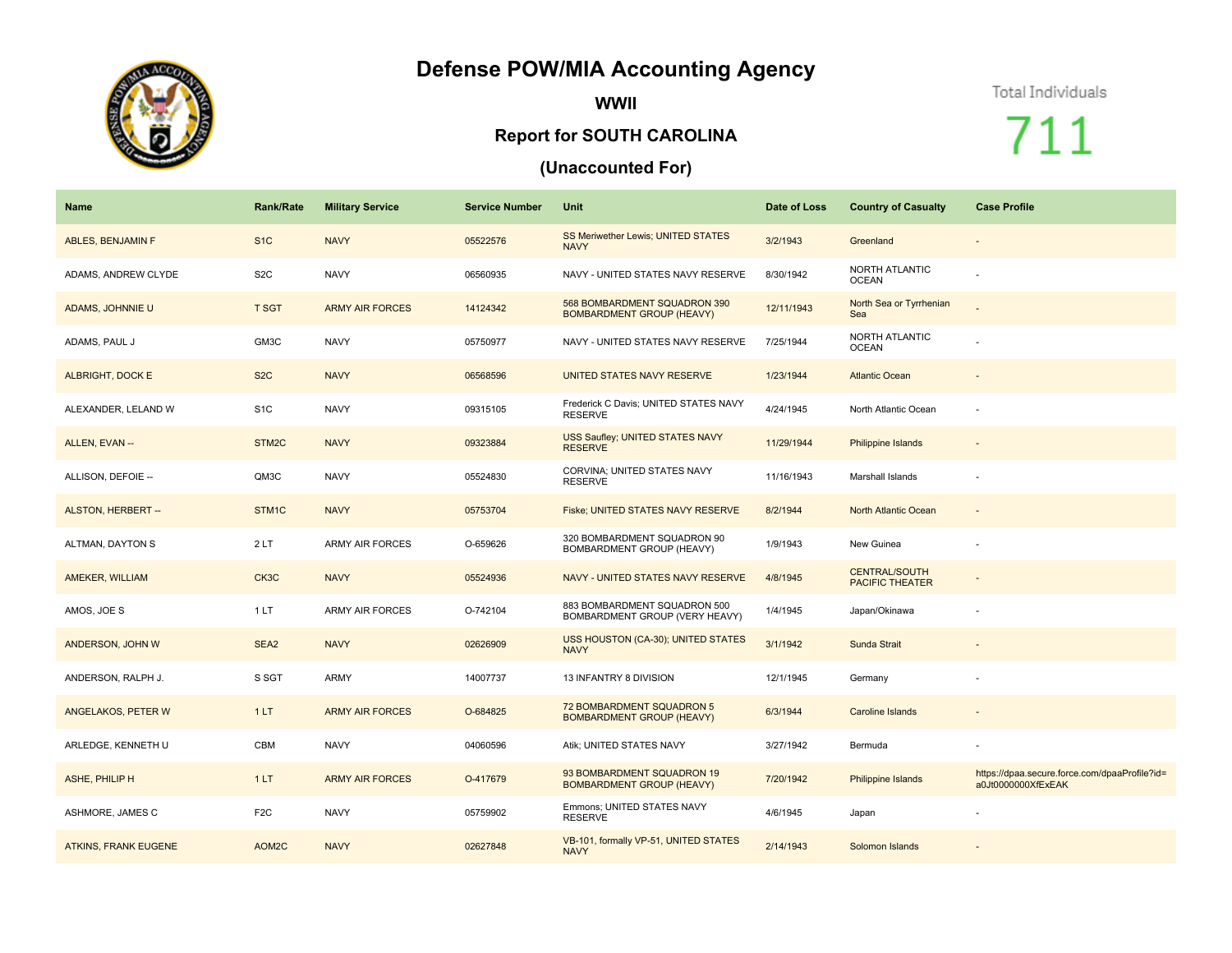| <b>Name</b>                 | <b>Rank/Rate</b>  | <b>Military Service</b> | <b>Service Number</b> | Unit                                                                  | Date of Loss | <b>Country of Casualty</b>            | <b>Case Profile</b>                                                 |
|-----------------------------|-------------------|-------------------------|-----------------------|-----------------------------------------------------------------------|--------------|---------------------------------------|---------------------------------------------------------------------|
| ATKINSON, EDISON RAY        | S <sub>1</sub> C  | <b>NAVY</b>             | 02629827              | USS WALKE; UNITED STATES NAVY                                         | 11/15/1942   | Solomon Islands                       |                                                                     |
| <b>ATKINSON, MAXWELL M</b>  | <b>SGT</b>        | <b>ARMY AIR FORCES</b>  | 14157557              | 398 BOMBARDMENT SQUADRON 504<br><b>BOMBARDMENT GROUP (VERY HEAVY)</b> | 4/15/1945    | Japan/Okinawa                         |                                                                     |
| AUTREY, JAMES H             | S <sub>2</sub> C  | <b>NAVY</b>             | 09309905              | NAVY - UNITED STATES NAVY RESERVE                                     | 3/26/1945    | RYUKYUS ISLANDS                       |                                                                     |
| <b>AYER, TOM EASTERLING</b> | S <sub>1</sub> C  | <b>NAVY</b>             | 02626653              | USS ASTORIA; UNITED STATES NAVY                                       | 8/9/1942     | Solomon Islands                       |                                                                     |
| AYERS, GEORGE GLENN         | S <sub>1</sub> C  | <b>NAVY</b>             | 05520114              | UNITED STATES NAVY RESERVE                                            | 9/13/1942    | <b>Baltic Sea</b>                     |                                                                     |
| <b>BACON, JOEL E</b>        | <b>ENS</b>        | <b>NAVY</b>             | O-354680              | USS COWPENS (CVL-25); UNITED<br>STATES NAVY RESERVE                   | 11/5/1944    | Philippine Islands                    |                                                                     |
| <b>BADGER, NED</b>          | PFC               | ARMY                    | 34653995              | 3571 QUARTERMASTER TRUCK<br><b>COMPANY</b>                            | 11/27/1944   | Italy                                 |                                                                     |
| <b>BAILEY, JACKSON P.</b>   | <b>CPL</b>        | <b>ARMY</b>             | 14037511              | 454 ORDNANCE COMPANY (AVIATION)                                       | 4/9/1942     | Philippine Islands                    |                                                                     |
| BAKER, HENRY P.             | 2LT               | ARMY AIR FORCES         | O-684671              | 319 BOMBARDMENT SQUADRON 90<br>BOMBARDMENT GROUP (HEAVY)              | 2/28/1944    | New Guinea                            | https://dpaa.secure.force.com/dpaaProfile?id=<br>a0Jt0000000Xek7EAC |
| <b>BANNISTER, JACK --</b>   | BKR3C             | <b>NAVY</b>             | 02628308              | <b>SEAWOLF; UNITED STATES NAVY</b>                                    | 10/3/1944    | <b>Philippine Islands</b>             |                                                                     |
| <b>BARNES, WILLIAM H</b>    | SM <sub>1</sub> C | <b>NAVY</b>             | 02622160              | INGRAHAM; UNITED STATES NAVY                                          | 8/22/1942    | Nova Scotia                           |                                                                     |
| <b>BARRY, JAMES R</b>       | S SGT             | <b>ARMY AIR FORCES</b>  | 34385582              | 38 BOMBARDMENT SQUADRON 30<br><b>BOMBARDMENT GROUP (HEAVY)</b>        | 11/24/1943   | Ellice Islands                        |                                                                     |
| BARRY, JOHN E               | LT.               | <b>NAVY</b>             | O-098795              | ESSEX; UNITED STATES NAVY<br><b>RESERVE</b>                           | 9/9/1944     | Pacific Ocean                         |                                                                     |
| <b>BASS, HAROLD F</b>       | <b>T SGT</b>      | <b>ARMY AIR FORCES</b>  | 06884439              | ARISAN MARU; HEADQUARTERS<br>SQUADRON V INTERCEPTOR COMMAND           | 10/24/1944   | China Seas                            |                                                                     |
| BATES, HEYWARD B.           | <b>SGT</b>        | ARMY                    | 19034061              | HEADQUARTERS SQUADRON 5 AIR<br><b>BASE GROUP</b>                      | 7/10/1942    | Philippine Islands                    |                                                                     |
| <b>BAUGHAM, JD</b>          | S <sub>1</sub> C  | <b>NAVY</b>             | 05522577              | SS MERIWETHER LEWIS; UNITED<br><b>STATES NAVY</b>                     | 3/2/1943     | Greenland                             |                                                                     |
| BAXLEY, WILLIAM B           | TEC <sub>4</sub>  | <b>ARMY</b>             | 14040603              | 454 ORDNANCE COMPANY (AVIATION)                                       | 8/12/1942    | Philippine Islands                    | https://dpaa.secure.force.com/dpaaProfile?id=<br>a0Jt0000000XfL3EAK |
| <b>BEACH, JAMES K</b>       | S <sub>1C</sub>   | <b>NAVY</b>             | 08293172              | NAVY - UNITED STATES NAVY RESERVE                                     | 7/25/1944    | <b>NORTH ATLANTIC</b><br><b>OCEAN</b> |                                                                     |
| <b>BEAM, JAMES F</b>        | 2LT               | ARMY AIR FORCES         | O-703887              | 412 BOMBARDMENT SQUADRON 95<br>BOMBARDMENT GROUP (HEAVY)              | 4/11/1944    | <b>Baltic Sea</b>                     |                                                                     |
| <b>BELCHER, CARROLL E</b>   | <b>ENS</b>        | <b>NAVY</b>             | O-104352              | UNITED STATES NAVY RESERVE                                            | 7/13/1942    | Hawaiian Islands                      |                                                                     |
| BELK, JULIAN D              | T/5               | ARMY                    | 14009065              | 5307 COMPOSITE UNIT                                                   | 4/5/1944     | <b>BURMA</b>                          |                                                                     |
| <b>BELL, PERRY T</b>        | 2LT               | <b>ARMY AIR FORCES</b>  | O-529069              | 28 SQUADRON 6 FERRY GROUP                                             | 4/2/1944     | Pacific Ocean                         |                                                                     |
| <b>BENNETT, BELTON A</b>    | LT/JG/            | <b>NAVY</b>             | O-307941              | NAVY - UNITED STATES NAVY RESERVE                                     | 12/3/1944    | PHILIPPINE ISLANDS                    |                                                                     |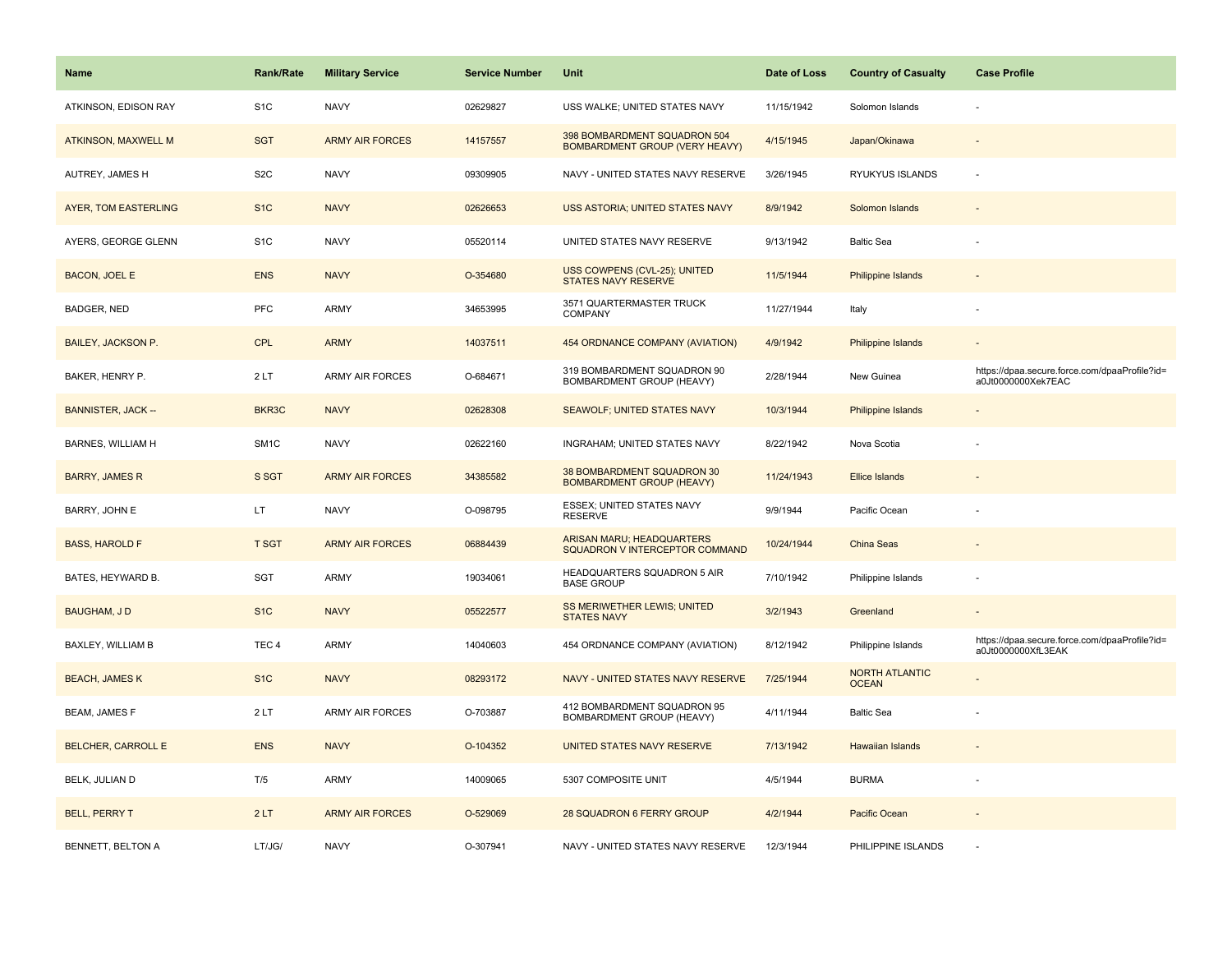| <b>Name</b>                  | <b>Rank/Rate</b>   | <b>Military Service</b> | <b>Service Number</b> | Unit                                                             | Date of Loss | <b>Country of Casualty</b>     | <b>Case Profile</b> |
|------------------------------|--------------------|-------------------------|-----------------------|------------------------------------------------------------------|--------------|--------------------------------|---------------------|
| <b>BENNETT, RUMSLEY T</b>    | <b>SGT</b>         | <b>ARMY AIR FORCES</b>  | 14117532              | 704 BOMBARDMENT SQUADRON 446<br><b>BOMBARDMENT GROUP (HEAVY)</b> | 10/29/1943   | <b>British West Indies</b>     |                     |
| BERNARD, SAMUEL --           | <b>WOJG</b>        | ARMY                    | W-2101194             | ARISAN MARU; QUARTERMASTER<br><b>CORPS</b>                       | 10/24/1944   | China Seas                     |                     |
| <b>BERRY, MARTIN L</b>       | <b>SGT</b>         | <b>ARMY AIR FORCES</b>  | 34646011              | 728 BOMBARDMENT SQUADRON 452<br><b>BOMBARDMENT GROUP (HEAVY)</b> | 2/20/1944    | <b>Denmark</b>                 |                     |
| BETHEA, WILLIAM H            | LT /JG/            | <b>NAVY</b>             | O-337244              | UNITED STATES NAVY RESERVE                                       | 4/18/1945    | Ryukyus Islands                |                     |
| <b>BETSILL, JOHN E</b>       | MOMM <sub>2C</sub> | <b>NAVY</b>             | 06575327              | TULLIBEE; UNITED STATES NAVY<br><b>RESERVE</b>                   | 3/26/1944    | Caroline Islands               |                     |
| BLACKMON, WILLIE --          | STM2C              | <b>NAVY</b>             | 02629843              | USS JARVIS; UNITED STATES NAVY                                   | 8/9/1942     | Solomon Islands                |                     |
| <b>BLACKSTON, HAROLD H</b>   | S <sub>2</sub> C   | <b>NAVY</b>             | 08296299              | <b>GROWLER; UNITED STATES NAVY</b><br><b>RESERVE</b>             | 11/7/1944    | China Seas                     | $\sim$              |
| BLACKWELL, DAVID W.          | PFC                | <b>ARMY</b>             | 14048047              | 454 ORDNANCE COMPANY (AVIATION)                                  | 12/31/1941   | Philippine Islands             |                     |
| <b>BLACKWOOD, ROY W</b>      | S <sub>2</sub> C   | <b>NAVY</b>             | 05751411              | Lexington; UNITED STATES NAVY<br><b>RESERVE</b>                  | 12/4/1943    | <b>Philippine Sea</b>          |                     |
| <b>BLALOCK, FRED H</b>       | PVT                | <b>ARMY AIR FORCES</b>  | 14124485              | USAT DORCHESTER; AIR CORPS                                       | 2/3/1943     | Greenland                      | ÷.                  |
| <b>BLANKENSHIP, ROBERT P</b> | S SGT              | <b>ARMY AIR FORCES</b>  | 14072113              | 524 BOMBARDMENT SQUADRON 379<br><b>BOMBARDMENT GROUP (HEAVY)</b> | 12/22/1943   | North Sea or Tyrrhenian<br>Sea |                     |
| BLANTON, CLAUDE T T          | S SGT              | <b>ARMY AIR FORCES</b>  | 14125541              | 366 BOMBARDMENT SQUADRON 305<br>BOMBARDMENT GROUP (HEAVY)        | 5/29/1944    | <b>Baltic Sea</b>              |                     |
| <b>BLANTON, GARY F</b>       | <b>PFC</b>         | <b>ARMY</b>             | 34514251              | 143 INFANTRY 36 DIVISION                                         | 1/23/1944    | Italy                          |                     |
| BLUME, JAMES G               | SGT                | <b>ARMY</b>             | 34385026              | 142 INFANTRY 36 DIVISION                                         | 6/2/1944     | Italy                          |                     |
| <b>BOGGS, DAVID P</b>        | <b>CPL</b>         | <b>ARMY</b>             | 34932418              | <b>AIR CORPS</b>                                                 | 3/25/1945    | Portugal                       |                     |
| BOGGS, SAM C                 | S <sub>2</sub> C   | <b>NAVY</b>             | 05524174              | UNITED STATES NAVY RESERVE                                       | 8/3/1943     | Atlantic Ocean                 |                     |
| <b>BOLICK, HENRY P</b>       | 1LT                | <b>ARMY AIR FORCES</b>  | O-735739              | 577 BOMBARDMENT SQUADRON 392<br><b>BOMBARDMENT GROUP (HEAVY)</b> | 11/26/1943   | Germany                        |                     |
| BOLTON, JAMES W              | CAP                | <b>NAVY</b>             | 02624540              | UNITED STATES NAVY                                               | 1/17/1944    | Alaska                         |                     |
| <b>BOND, ROBERT H</b>        | <b>ENS</b>         | <b>NAVY</b>             | O-187721              | UNITED STATES NAVY RESERVE                                       | 1/26/1944    | New Britain Island             |                     |
| BOONE, FURMAN A              | SGT                | <b>ARMY</b>             | 06928294              | 17 FIELD ARTILLERY REGIMENT                                      | 2/14/1944    | Tunisia                        |                     |
| BOREN, EDWARD --             | S <sub>2</sub> C   | <b>NAVY</b>             | 05750321              | LST-342; UNITED STATES NAVY<br><b>RESERVE</b>                    | 7/18/1943    | Solomon Islands                |                     |
| BOUKNIGHT, CLARENCE O        | <b>PVT</b>         | <b>ARMY</b>             | 34212533              | 65 ENGINEERS BATTALION 25 DIVISION                               | 1/14/1943    | Solomon Islands                |                     |
| BOWENS, JOSEPH --            | <b>SGT</b>         | <b>ARMY AIR FORCES</b>  | 33800498              | 811 ENGINEERS BATTALION (AVIATION)                               | 11/16/1946   | Bonin & Volcano Islands        |                     |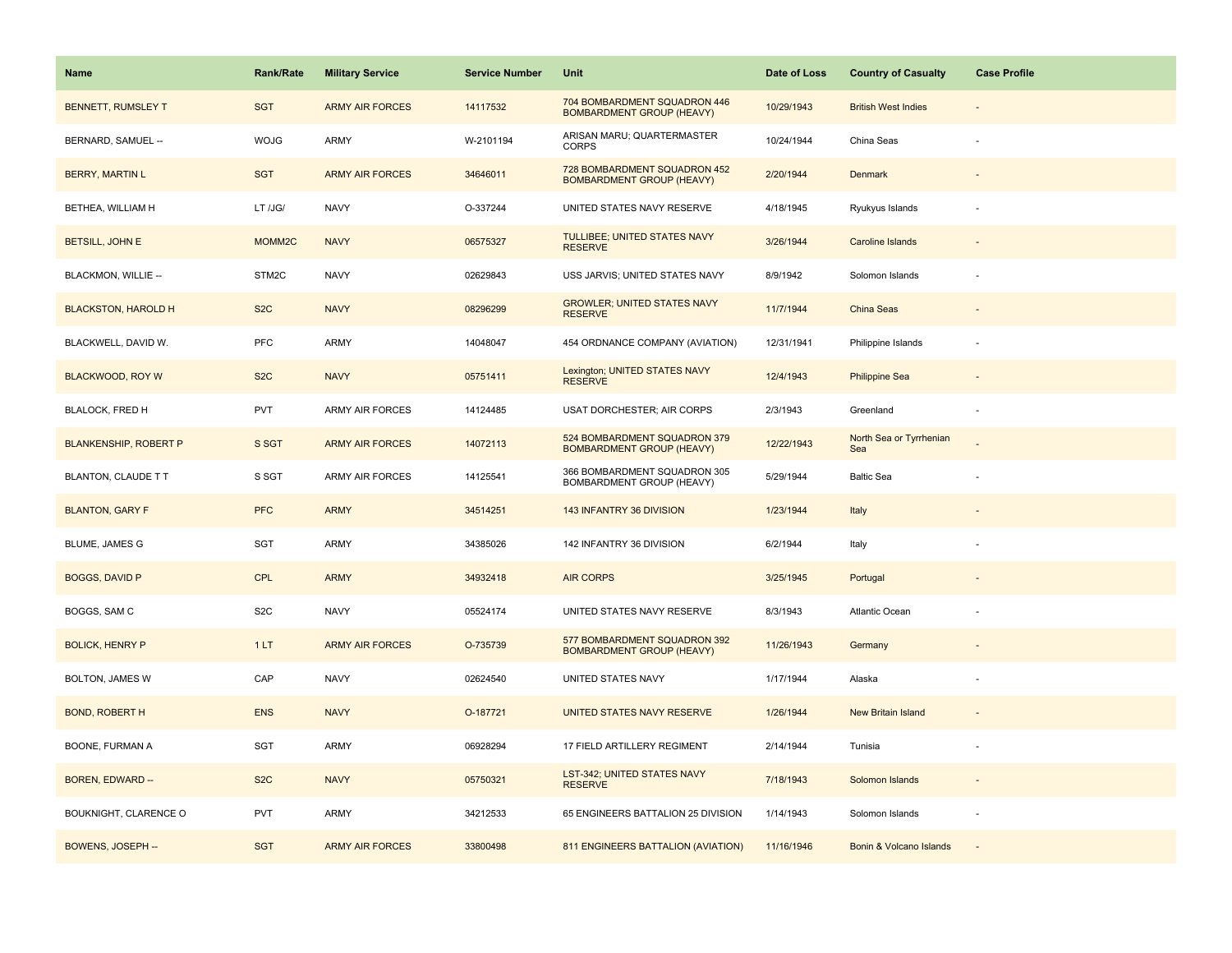| <b>Name</b>                 | <b>Rank/Rate</b>  | <b>Military Service</b> | <b>Service Number</b> | Unit                                                                  | Date of Loss | <b>Country of Casualty</b> | <b>Case Profile</b>                                                 |
|-----------------------------|-------------------|-------------------------|-----------------------|-----------------------------------------------------------------------|--------------|----------------------------|---------------------------------------------------------------------|
| <b>BOWERS, ALFRED B</b>     | EM2C              | <b>NAVY</b>             | 02623771              | USS QUINCY; UNITED STATES NAVY                                        | 8/9/1942     | Solomon Islands            |                                                                     |
| <b>BOWERS, WADE HAMPTON</b> | WT <sub>2</sub> C | <b>NAVY</b>             | 02623769              | USS QUINCY; UNITED STATES NAVY                                        | 8/9/1942     | Solomon Islands            |                                                                     |
| BOYD, WILLIAM FRANCIS       | PVT               | <b>MARINE CORPS</b>     | 00826266              | MARINE - UNITED STATES MARINE<br><b>CORPS</b>                         | 2/27/1945    | Bonin & Volcano Islands    | $\sim$                                                              |
| <b>BRADLEY, RICHARD M</b>   | <b>PFC</b>        | <b>ARMY</b>             | 34895858              | 378 INFANTRY 95 DIVISION                                              | 1/2/1946     | Germany                    |                                                                     |
| BRANDT, RUDOLPH O           | COX               | <b>NAVY</b>             | 02619587              | Pillsbury; UNITED STATES NAVY                                         | 3/1/1942     | Netherlands East Indies    |                                                                     |
| <b>BRANNON, WILLIAM C</b>   | ARM3C             | <b>NAVY</b>             | 03763362              | <b>UNITED STATES NAVY</b>                                             | 12/4/1942    | Solomon Islands            |                                                                     |
| BRIDGES, CLYDE E            | F <sub>1</sub> C  | <b>NAVY</b>             | 05751738              | Frederick C Davis; UNITED STATES NAVY<br><b>RESERVE</b>               | 4/24/1945    | North Atlantic Ocean       |                                                                     |
| <b>BROGDON, HENRY G</b>     | <b>T SGT</b>      | <b>ARMY AIR FORCES</b>  | 34644473              | 792 BOMBARDMENT SQUADRON 468<br><b>BOMBARDMENT GROUP (VERY HEAVY)</b> | 5/26/1945    | <b>Philippine Sea</b>      |                                                                     |
| <b>BROOKS, ROBERT W</b>     | F <sub>2</sub> C  | <b>NAVY</b>             | 04061940              | Truxton; UNITED STATES NAVY<br><b>RESERVE</b>                         | 2/18/1942    | Newfoundland               |                                                                     |
| <b>BROOME, LEWIS --</b>     | RM <sub>2</sub> C | <b>NAVY</b>             | 02623456              | <b>LST-342; UNITED STATES NAVY</b>                                    | 7/18/1943    | Solomon Islands            |                                                                     |
| BROWDER, EUGENE C           | ARM3C             | <b>NAVY</b>             | 05521633              | USS Bunker Hill - VB 8; UNITED STATES<br><b>NAVY</b>                  | 4/29/1944    | Caroline Islands           |                                                                     |
| <b>BROWN, HENRY S</b>       | STM1C             | <b>NAVY</b>             | 08293475              | Frederick C Davis; UNITED STATES NAVY<br><b>RESERVE</b>               | 4/24/1945    | North Atlantic Ocean       |                                                                     |
| BROWN, JAMES C              | 2LT               | <b>ARMY AIR FORCES</b>  | O-676418              | 65 BOMBARDMENT SQUADRON 43<br>BOMBARDMENT GROUP (HEAVY)               | 10/18/1943   | New Guinea                 |                                                                     |
| BROWN, JOHN R               | <b>PVT</b>        | <b>ARMY</b>             | 18015235              | 60 COAST ARTILLERY REGIMENT                                           | 5/7/1942     | Philippine Islands         | $\overline{\phantom{a}}$                                            |
| BROWN, JOSEPH --            | STM2C             | <b>NAVY</b>             | 09308250              | Mount Hood; UNITED STATES NAVY<br><b>RESERVE</b>                      | 11/10/1944   | Admiralty Islands          | https://dpaa.secure.force.com/dpaaProfile?id=<br>a0Jt0000000XecVEAS |
| <b>BROWN, JOSEPH L</b>      | <b>PVT</b>        | <b>ARMY AIR FORCES</b>  | 14123311              | SS PAUL HAMILTON; 32 PHOTO<br>RECONNAISSANCE SQUADRON                 | 4/20/1944    | Mediterranean Sea          |                                                                     |
| BROWN, MEDWELL HENRY        | F <sub>1</sub> C  | <b>NAVY</b>             | 04005570              | INGRAHAM; UNITED STATES NAVY                                          | 8/22/1942    | Nova Scotia                |                                                                     |
| <b>BROWN, SAMUEL</b>        | STM <sub>2C</sub> | <b>NAVY</b>             | 09308223              | NAVY - UNITED STATES NAVY RESERVE                                     | 11/10/1944   | <b>ADMIRALTY ISLANDS</b>   | https://dpaa.secure.force.com/dpaaProfile?id=<br>a0Jt0000000XecuEAC |
| BROWNE, POPE L              | 1 LT              | <b>ARMY AIR FORCES</b>  | O-311340              | ARISAN MARU; 48 MATERIALS<br><b>SQUADRON</b>                          | 10/24/1944   | China Seas                 |                                                                     |
| <b>BROWNLEE, ROBERT W</b>   | <b>PFC</b>        | <b>ARMY</b>             | R-315356              | <b>BRAZIL MARU; QUARTERMASTER</b><br><b>CORPS</b>                     | 1/28/1945    | Philippine Islands         | https://dpaa.secure.force.com/dpaaProfile?id=<br>a0Jt000001BhHWFEA3 |
| <b>BRUCE, ELLIS PERRY</b>   | AMM3C             | <b>NAVY</b>             | 02628367              | UNITED STATES NAVY                                                    | 11/26/1942   | Hawaiian Islands           |                                                                     |
| <b>BRUNSON, CHARLES E.</b>  | <b>PFC</b>        | <b>ARMY</b>             | 34312619              | 32 INFANTRY 7 DIVISION                                                | 10/24/1944   | Philippine Islands         |                                                                     |
| BRYANT, ALTON H             | 2LT               | <b>ARMY AIR FORCES</b>  | O-411932              | 28 BOMBARDMENT SQUADRON 19<br>BOMBARDMENT GROUP (HEAVY)               | 1/22/1945    | Philippine Islands         | https://dpaa.secure.force.com/dpaaProfile?id=<br>a0Jt000001ChqXHEAZ |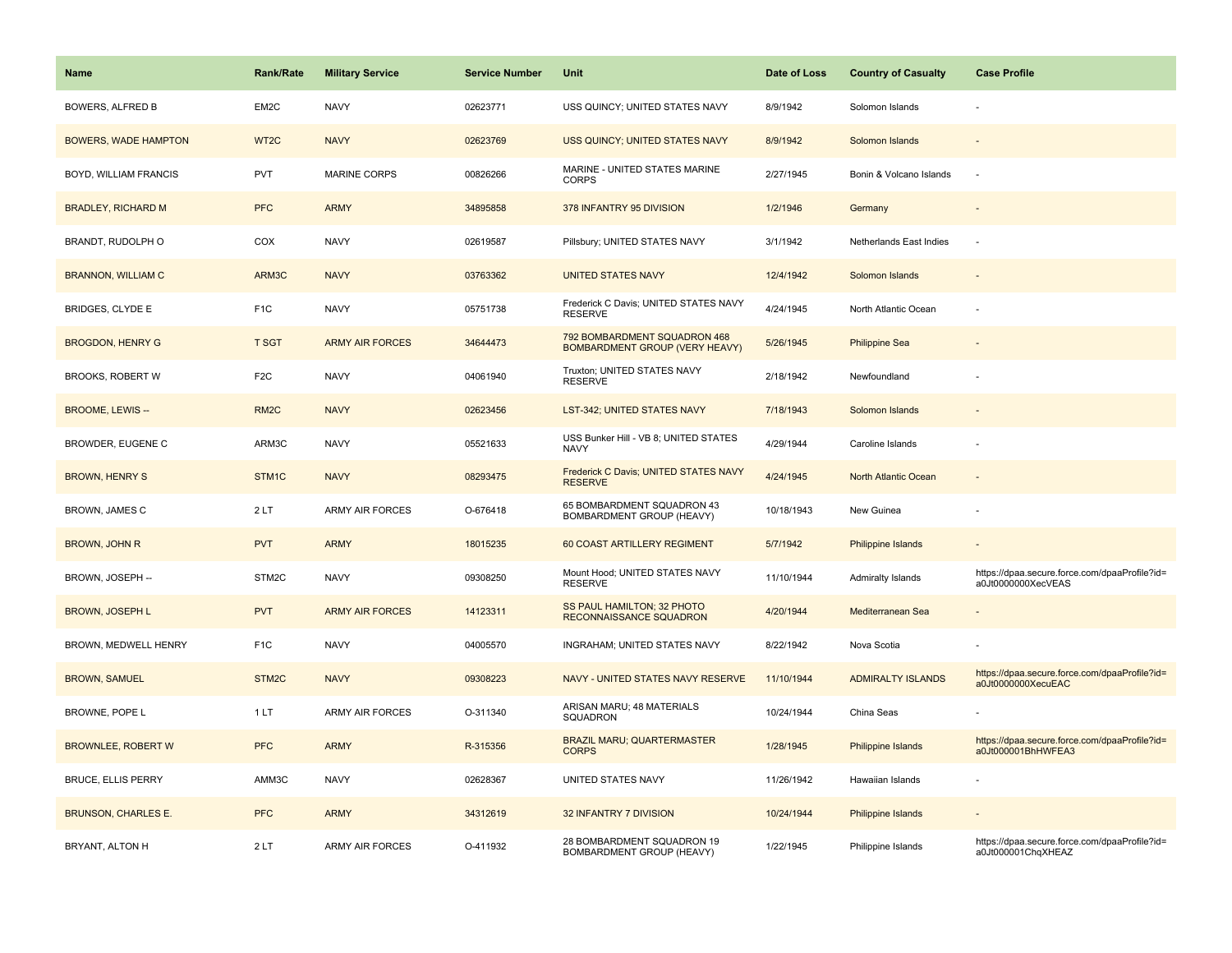| Name                        | <b>Rank/Rate</b>  | <b>Military Service</b> | <b>Service Number</b> | Unit                                                                           | Date of Loss | <b>Country of Casualty</b>       | <b>Case Profile</b> |
|-----------------------------|-------------------|-------------------------|-----------------------|--------------------------------------------------------------------------------|--------------|----------------------------------|---------------------|
| <b>BRYANT, JAMES</b>        | CK <sub>2</sub> C | <b>NAVY</b>             | 06561836              | NAVY - UNITED STATES NAVY RESERVE                                              | 10/25/1944   | PHILIPPINE SEA                   |                     |
| <b>BUNDRICK, OLIN L</b>     | <b>SGT</b>        | <b>ARMY AIR FORCES</b>  | 14124879              | 832 BOMBARDMENT SQUADRON 486<br>BOMBARDMENT GROUP (HEAVY)                      | 5/29/1945    | English Channel                  |                     |
| <b>BURGES, GEORGE D</b>     | <b>MAJ</b>        | <b>ARMY AIR FORCES</b>  | O-430567              | 772 BOMBARDMENT SQUADRON 463<br><b>BOMBARDMENT GROUP (HEAVY)</b>               | 3/19/1944    | <b>Adriatic Sea</b>              |                     |
| BURROWS, ROBERT --          | WT1C              | <b>NAVY</b>             | 02618959              | USS HELENA; UNITED STATES NAVY                                                 | 7/6/1943     | Solomon Islands                  |                     |
| <b>BURTON, JAMES D</b>      | S SGT             | <b>ARMY AIR FORCES</b>  | 14037299              | 324 BOMBARDMENT SQUADRON 91<br><b>BOMBARDMENT GROUP (HEAVY)</b>                | 3/4/1943     | Germany                          |                     |
| <b>BUSBY, RICHARD M</b>     | S <sub>1</sub> C  | <b>NAVY</b>             | 09305461              | UNITED STATES NAVY RESERVE                                                     | 1/17/1945    | Central/South Pacific<br>Theater |                     |
| <b>BUTLER, JOHN W</b>       | <b>PFC</b>        | <b>ARMY AIR FORCES</b>  | 14030880              | 2 BOMBARDMENT SQUADRON 22<br><b>BOMBARDMENT GROUP (MEDIUM)</b>                 | 4/1/1942     | Pacific Ocean                    |                     |
| BYARS, HAROLD P             | S <sub>1</sub> C  | <b>NAVY</b>             | 05522548              | SS Meriw'er Lewis HX - 227; UNITED<br>STATES NAVY RESERVE                      | 3/2/1943     | Greenland                        |                     |
| BYARS, ZT                   | <b>T SGT</b>      | <b>ARMY AIR FORCES</b>  | 14126492              | 823 BOMBARDMENT SQUADRON 38<br><b>BOMBARDMENT GROUP (MEDIUM)</b>               | 7/26/1945    | Japan/Okinawa                    |                     |
| BYRDIC, EDWIN D             | T SGT             | <b>ARMY AIR FORCES</b>  | 14048825              | 401 BOMBARDMENT SQUADRON 91<br>BOMBARDMENT GROUP (HEAVY)                       | 12/20/1942   | France                           |                     |
| <b>CAMDEN, LEWIS E</b>      | S <sub>2</sub> C  | <b>NAVY</b>             | 09305276              | Lansdale; UNITED STATES NAVY<br><b>RESERVE</b>                                 | 4/20/1944    | Mediterranean Sea                |                     |
| CAMP, GARRISON              | STM2C             | <b>NAVY</b>             | 09708133              | NAVY - UNITED STATES NAVY RESERVE                                              | 7/30/1945    | PHILIPPINE SEA                   |                     |
| <b>CAMPBELL, CHARLES W</b>  | GM <sub>2</sub> C | <b>NAVY</b>             | 08292414              | NAVY - UNITED STATES NAVY RESERVE                                              | 10/29/1944   | PHILIPPINE ISLANDS               |                     |
| CAMPBELL, JOSEPH W          | S SGT             | <b>ARMY AIR FORCES</b>  | 34384516              | SS PAUL HAMILTON; 831<br>BOMBARDMENT SQUADRON 485<br>BOMBARDMENT GROUP (HEAVY) | 4/20/1944    | Mediterranean Sea                |                     |
| <b>CAMPBELL, THOMAS R</b>   | S <sub>1C</sub>   | <b>NAVY</b>             | 05752229              | Frederick C Davis; UNITED STATES NAVY<br><b>RESERVE</b>                        | 4/24/1945    | North Atlantic Ocean             |                     |
| CANTRELL, CHARLES J         | S <sub>1</sub> C  | <b>NAVY</b>             | 06560784              | USS LISCOME BAY; UNITED STATES<br>NAVY RESERVE                                 | 11/24/1943   | Gilbert Islands                  |                     |
| <b>CANTRELL, LAWRENCE H</b> | Y <sub>2</sub> C  | <b>NAVY</b>             | 02628370              | <b>INGRAHAM; UNITED STATES NAVY</b>                                            | 8/22/1942    | Nova Scotia                      |                     |
| CARR, THOMAS V              | CPL               | <b>ARMY AIR FORCES</b>  | 34388525              | HMT Rohna; AIR CORPS                                                           | 11/27/1943   | Mediterranean Sea                |                     |
| <b>CARROLL, FRED J</b>      | BKR3C             | <b>NAVY</b>             | 05522382              | USS BROWNSON (DD-518); UNITED<br><b>STATES NAVY RESERVE</b>                    | 12/26/1943   | New Britain Island               |                     |
| CARTER, JAMES H             | 1 LT              | <b>ARMY AIR FORCES</b>  | O-557278              | <b>AIR CORPS</b>                                                               | 10/11/1945   | Philippine Islands               |                     |
| <b>CARTER, JOHN W</b>       | <b>T SGT</b>      | <b>ARMY AIR FORCES</b>  | 14030241              | 439 BOMBARDMENT SQUADRON 319<br><b>BOMBARDMENT GROUP (MEDIUM)</b>              | 8/22/1943    | Mediterranean Sea                |                     |
| CARTER, JUNNIE G            | 2LT               | <b>ARMY AIR FORCES</b>  | O-802051              | 820 BOMBARDMENT SQUADRON 41<br>BOMBARDMENT GROUP (MEDIUM)                      | 1/15/1944    | Marshall Islands                 |                     |
| CASON, PASKEL O             | S <sub>1</sub> C  | <b>NAVY</b>             | 05753297              | <b>LST-531; UNITED STATES NAVY</b><br><b>RESERVE</b>                           | 4/28/1944    | <b>English Channel</b>           |                     |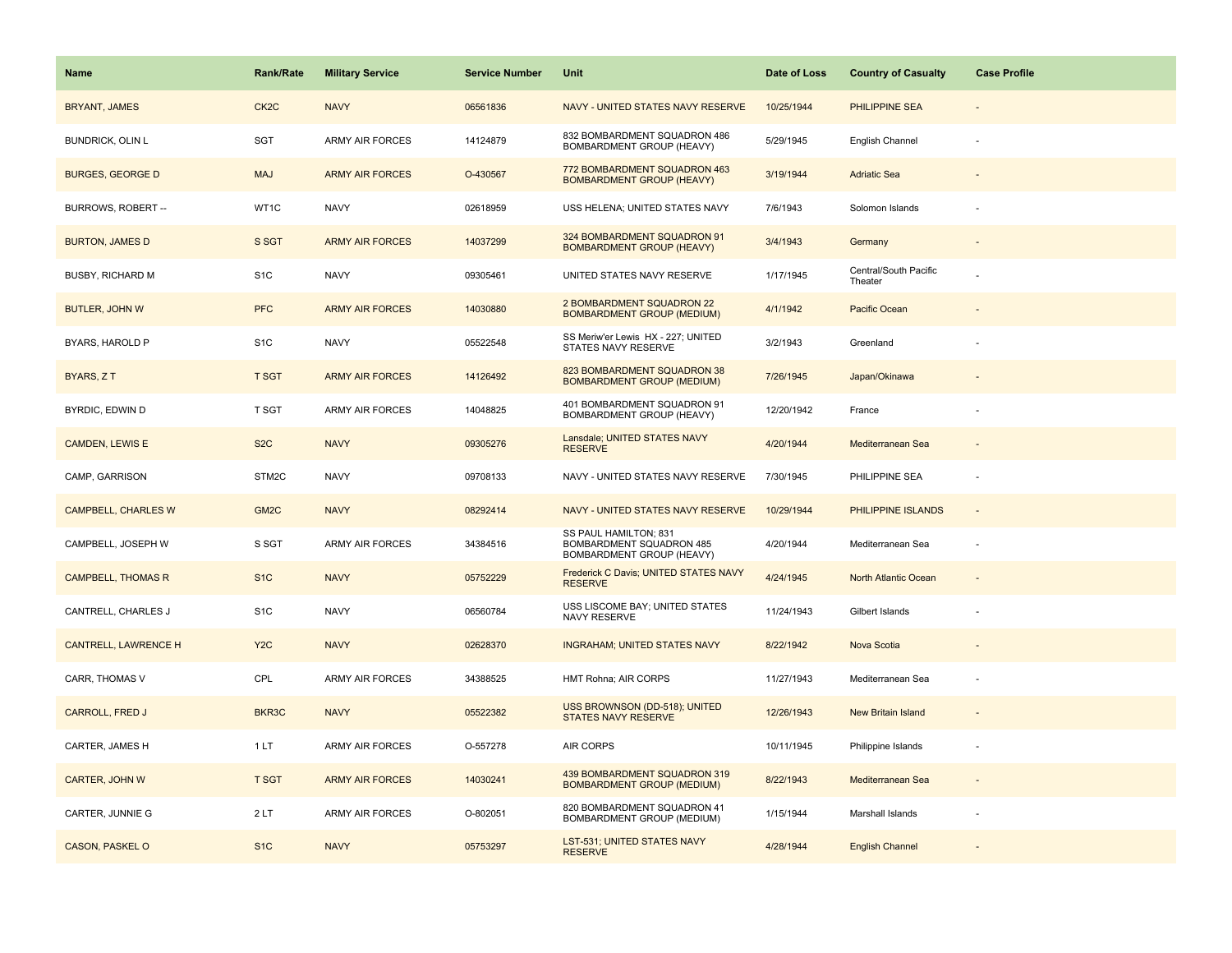| Name                       | <b>Rank/Rate</b>   | <b>Military Service</b> | <b>Service Number</b> | Unit                                                                | Date of Loss | <b>Country of Casualty</b> | <b>Case Profile</b>                                                 |
|----------------------------|--------------------|-------------------------|-----------------------|---------------------------------------------------------------------|--------------|----------------------------|---------------------------------------------------------------------|
| CATHIE, ARCHIE L           | CAPT               | <b>ARMY AIR FORCES</b>  | O-512440              | 77 BOMBARDMENT SQUADRON 28<br><b>BOMBARDMENT GROUP (HEAVY)</b>      | 12/29/1944   | Kurile Islands             |                                                                     |
| CATO, RUFUS E              | <b>CWT</b>         | <b>NAVY</b>             | 02681974              | Calhoun; UNITED STATES NAVY                                         | 4/6/1945     | Japan                      |                                                                     |
| CAUSEY, CHARLES B          | M SGT              | <b>ARMY AIR FORCES</b>  | 06728132              | ARISAN MARU; HEADQUARTERS<br>SQUADRON 20 AIR BASE GROUP             | 10/24/1944   | China Seas                 |                                                                     |
| CAYTON, JOHN LAWRENCE      | <b>CFC</b>         | <b>NAVY</b>             | 04650109              | <b>INGRAHAM; UNITED STATES NAVY</b>                                 | 8/22/1942    | Nova Scotia                |                                                                     |
| CHAVIS, SHELDON W          | WT2C               | <b>NAVY</b>             | 02654946              | USS QUINCY; UNITED STATES NAVY                                      | 8/9/1942     | Solomon Islands            |                                                                     |
| <b>CHEATHAM, CHARLES E</b> | S SGT              | <b>ARMY AIR FORCES</b>  | 14125997              | 719 BOMBARDMENT SQUADRON 449<br><b>BOMBARDMENT GROUP (HEAVY)</b>    | 1/15/1944    | <b>Adriatic Sea</b>        |                                                                     |
| CHRISTENSEN, STRATTON --   | <b>ENS</b>         | <b>NAVY</b>             | O-103617              | UNITED STATES NAVY RESERVE                                          | 5/3/1943     | Cuba                       |                                                                     |
| CHURCH, LUTHER W.          | <b>SGT</b>         | <b>ARMY AIR FORCES</b>  | 34841076              | 93 BOMBARDMENT SQUADRON 19<br><b>BOMBARDMENT GROUP (VERY HEAVY)</b> | 6/18/1945    | Japan/Okinawa              |                                                                     |
| CLARK, FURMAN M.           | PVT                | <b>ARMY</b>             | 14048040              | 454 ORDNANCE COMPANY (AVIATION)                                     | 2/1/1946     | Philippine Islands         |                                                                     |
| <b>CLARK, LOUIS G</b>      | 2LT                | <b>ARMY AIR FORCES</b>  | O-811857              | 73 FIGHTER SQUADRON 318 FIGHTER<br><b>GROUP</b>                     | 8/22/1944    | Marianas Islands           |                                                                     |
| CLARK, MARION --           | <b>PVT</b>         | ARMY                    | 34124666              | 322 INFANTRY 81 DIVISION                                            | 9/29/1944    | Caroline Islands           |                                                                     |
| <b>CLARKE, WILLIAM A</b>   | 1LT                | <b>ARMY AIR FORCES</b>  | O-769735              | 25 PHOTO SQUADRON 6<br><b>RECONNAISSANCE GROUP</b>                  | 3/20/1945    | <b>Philippine Islands</b>  |                                                                     |
| CLYBURN, FRANK G           | S <sub>2</sub> C   | <b>NAVY</b>             | 08292879              | UNITED STATES NAVY RESERVE                                          | 12/2/1943    | ** Documentation Errors    |                                                                     |
| <b>COCHRAN, CHARLES</b>    | STM2C              | <b>NAVY</b>             | 05755219              | NAVY - UNITED STATES NAVY RESERVE                                   | 11/10/1944   | <b>ADMIRALTY ISLANDS</b>   | https://dpaa.secure.force.com/dpaaProfile?id=<br>a0Jt0000000XeExEAK |
| COCHRAN, HENRY             | STM1C              | <b>NAVY</b>             | 09308221              | NAVY - UNITED STATES NAVY RESERVE                                   | 11/10/1944   | ADMIRALTY ISLANDS          | https://dpaa.secure.force.com/dpaaProfile?id=<br>a0Jt0000000XeEpEAK |
| <b>COCHRAN, HENRY H</b>    | S <sub>2</sub> C   | <b>NAVY</b>             | 05520466              | USS DEHAVEN; UNITED STATES NAVY                                     | 2/1/1943     | Solomon Islands            |                                                                     |
| COFFEY, OLIVER E           | AOM <sub>1</sub> C | <b>NAVY</b>             | 02627721              | USS LISCOME BAY; UNITED STATES<br><b>NAVY</b>                       | 11/24/1943   | Gilbert Islands            |                                                                     |
| <b>COGDILL, TOMMY --</b>   | S SGT              | <b>ARMY AIR FORCES</b>  | 34645435              | 323 BOMBARDMENT SQUADRON 91<br><b>BOMBARDMENT GROUP (HEAVY)</b>     | 5/30/1944    | Germany                    |                                                                     |
| COLE, JOSEPH P.            | 1LT                | <b>ARMY AIR FORCES</b>  | O-396106              | 80 FIGHTER SQUADRON 8 FIGHTER<br><b>GROUP</b>                       | 7/15/1942    | Australia                  |                                                                     |
| <b>COLEMAN, PHILIP --</b>  | STM1C              | <b>NAVY</b>             | 05751888              | LST-314; UNITED STATES NAVY<br><b>RESERVE</b>                       | 6/9/1944     | <b>English Channel</b>     | $\overline{\phantom{a}}$                                            |
| COLLINS, FRED F            | MM1C               | <b>NAVY</b>             | 02623590              | Rowan; UNITED STATES NAVY                                           | 9/11/1943    | North or Tyrrhenian Seas   | ۰.                                                                  |
| CONE, DEDRICH M            | MM <sub>2</sub> C  | <b>NAVY</b>             | 02625494              | USS COLHOUN; UNITED STATES NAVY                                     | 8/30/1942    | Solomon Islands            |                                                                     |
| COOK, FLOYD E              | SF3C               | <b>NAVY</b>             | 03865560              | NAVY - UNITED STATES NAVY RESERVE                                   | 7/30/1945    | PHILIPPINE SEA             | https://dpaa.secure.force.com/dpaaProfile?id=<br>a0Jt00000004IRFEAY |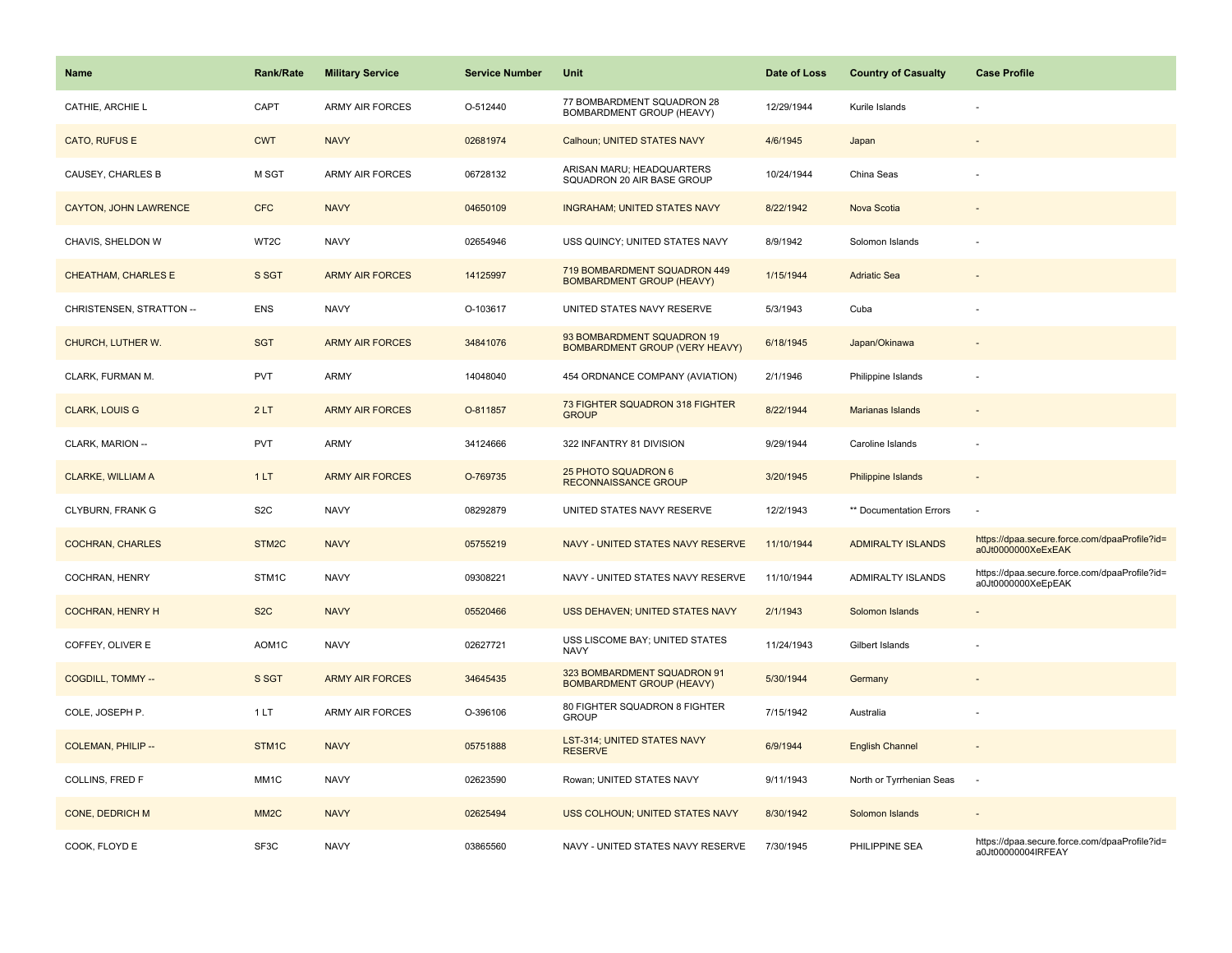| <b>Name</b>                 | Rank/Rate         | <b>Military Service</b> | <b>Service Number</b> | Unit                                                             | Date of Loss | <b>Country of Casualty</b>       | <b>Case Profile</b>                                                 |
|-----------------------------|-------------------|-------------------------|-----------------------|------------------------------------------------------------------|--------------|----------------------------------|---------------------------------------------------------------------|
| COOK, ROOSEVELT --          | STM1C             | <b>NAVY</b>             | 08575016              | Turner; UNITED STATES NAVY RESERVE                               | 1/3/1944     | <b>Atlantic Ocean</b>            |                                                                     |
| COOKSEY, JAMES C            | F <sub>1</sub> C  | <b>NAVY</b>             | 09312161              | Callaghan; UNITED STATES NAVY<br><b>RESERVE</b>                  | 7/29/1945    | Japan                            |                                                                     |
| <b>COOKSEY, LEE DALE</b>    | MOMM1C            | <b>NAVY</b>             | 03465223              | <b>GRUNION; UNITED STATES NAVY</b>                               | 8/1/1942     | Pacific Ocean                    |                                                                     |
| COOPER, CHARLES H.          | 2LT               | <b>ARMY AIR FORCES</b>  | O-426871              | 36 BOMBARDMENT SQUADRON 28<br><b>BOMBARDMENT GROUP (HEAVY)</b>   | 8/28/1942    | Alaska                           |                                                                     |
| <b>COOPER, FURMAN C</b>     | S <sub>2</sub> C  | <b>NAVY</b>             | 02690901              | <b>UNITED STATES NAVY</b>                                        | 6/6/1942     | Caribbean Sea                    |                                                                     |
| COOPER, LIGE H              | F <sub>1</sub> C  | <b>NAVY</b>             | 08927517              | NAVY - UNITED STATES NAVY RESERVE                                | 10/14/1944   | CENTRAL/SOUTH<br>PACIFIC THEATER | https://dpaa.secure.force.com/dpaaProfile?id=<br>a0Jt000001nzPhREAU |
| <b>CORN, WILFORD J</b>      | <b>SGT</b>        | <b>ARMY AIR FORCES</b>  | 34385857              | 783 BOMBARDMENT SQUADRON 465<br><b>BOMBARDMENT GROUP (HEAVY)</b> | 10/21/1945   | <b>Adriatic Sea</b>              |                                                                     |
| CORNWELL, WILLIAM A         | <b>PFC</b>        | ARMY                    | 34513585              | 370 INFANTRY 92 DIVISION                                         | 10/10/1944   | Italy                            | https://dpaa.secure.force.com/dpaaProfile?id=<br>a0Jt000001DKIqNEAX |
| COSBY, JAMES A              | GM3C              | <b>NAVY</b>             | 02689317              | <b>UNITED STATES NAVY</b>                                        | 4/5/1943     | <b>Atlantic Ocean</b>            |                                                                     |
| COTHRAN, WADE R             | <b>MAJ</b>        | ARMY                    | O-890014              | HEADQUARTERS COMPANY LUZON<br><b>FORCE</b>                       | 1/25/1945    | Philippine Islands               |                                                                     |
| <b>COVINGTON, DAVID L</b>   | F <sub>2</sub> C  | <b>NAVY</b>             | 05754887              | NAVY - UNITED STATES NAVY RESERVE                                | 11/10/1944   | <b>ADMIRALTY ISLANDS</b>         | https://dpaa.secure.force.com/dpaaProfile?id=<br>a0Jt0000000XeChEAK |
| COX, CLARENCE W             | SGT               | <b>ARMY AIR FORCES</b>  | 34649659              | 748 BOMBARDMENT SQUADRON 457<br>BOMBARDMENT GROUP (HEAVY)        | 8/24/1944    | North Sea or Tyrrhenian<br>Sea   |                                                                     |
| COX, LEE R                  | SC <sub>3</sub> C | <b>NAVY</b>             | 05521732              | <b>GRAYBACK: UNITED STATES NAVY</b><br><b>RESERVE</b>            | 3/28/1944    | <b>Philippine Sea</b>            |                                                                     |
| CRAWFORD, EDWARD ADAMS      | ARM2C             | <b>NAVY</b>             | 06575165              | UNITED STATES NAVY RESERVE                                       | 11/21/1944   | Brazil                           |                                                                     |
| <b>CREEL, BERLIN S</b>      | S <sub>1</sub> C  | <b>NAVY</b>             | 06561829              | SS MERIWETHER LEWIS; UNITED<br><b>STATES NAVY RESERVE</b>        | 3/2/1943     | Greenland                        |                                                                     |
| CROCKER, CLARENCE W         | <b>PVT</b>        | ARMY                    | 07085224              | SHINYO MARU; 803 ENGINEERS<br>BATTALION (AVIATION)               | 9/7/1944     | Philippine Islands               |                                                                     |
| <b>CROMER, CARY JUNIOR</b>  | S <sub>2</sub> C  | <b>NAVY</b>             | 06560673              | NAVY - UNITED STATES NAVY RESERVE                                | 7/1/1943     | <b>INDIAN OCEAN</b>              |                                                                     |
| CROOK, MARTIN --            | 1LT               | <b>ARMY</b>             | O-377364              | SHINYO MARU; 42 INFANTRY 41<br>DIVISION (PHILIPPINE SCOUT)       | 9/7/1944     | Philippine Islands               |                                                                     |
| <b>CROSSLAND, AW</b>        | <b>PFC</b>        | <b>ARMY</b>             | 44025156              | 242 INFANTRY 42 DIVISION                                         | 3/15/1945    | France                           |                                                                     |
| CROUSE, JAMES HOWARD        | SM <sub>1</sub> C | <b>NAVY</b>             | 02504188              | NAVY - UNITED STATES NAVY                                        | 11/13/1942   | SOLOMON ISLANDS                  |                                                                     |
| CROWE, ERVIN W.             | <b>CPL</b>        | <b>ARMY</b>             | 34213988              | 69 TANK BATTALION 6 ARMORED<br><b>DIVISION</b>                   | 8/6/1944     | France                           | $\overline{\phantom{a}}$                                            |
| CRUM, ORRIN LEWIS           | SK <sub>2</sub> C | <b>NAVY</b>             | 06560167              | USS JUNEAU; UNITED STATES NAVY<br><b>RESERVE</b>                 | 11/13/1942   | Solomon Islands                  |                                                                     |
| <b>CUNNINGHAM, JOSEPH R</b> | 1LT               | <b>ARMY AIR FORCES</b>  | O-433008              | 435 BOMBARDMENT SQUADRON 19<br><b>BOMBARDMENT GROUP (HEAVY)</b>  | 8/14/1942    | <b>New Guinea</b>                |                                                                     |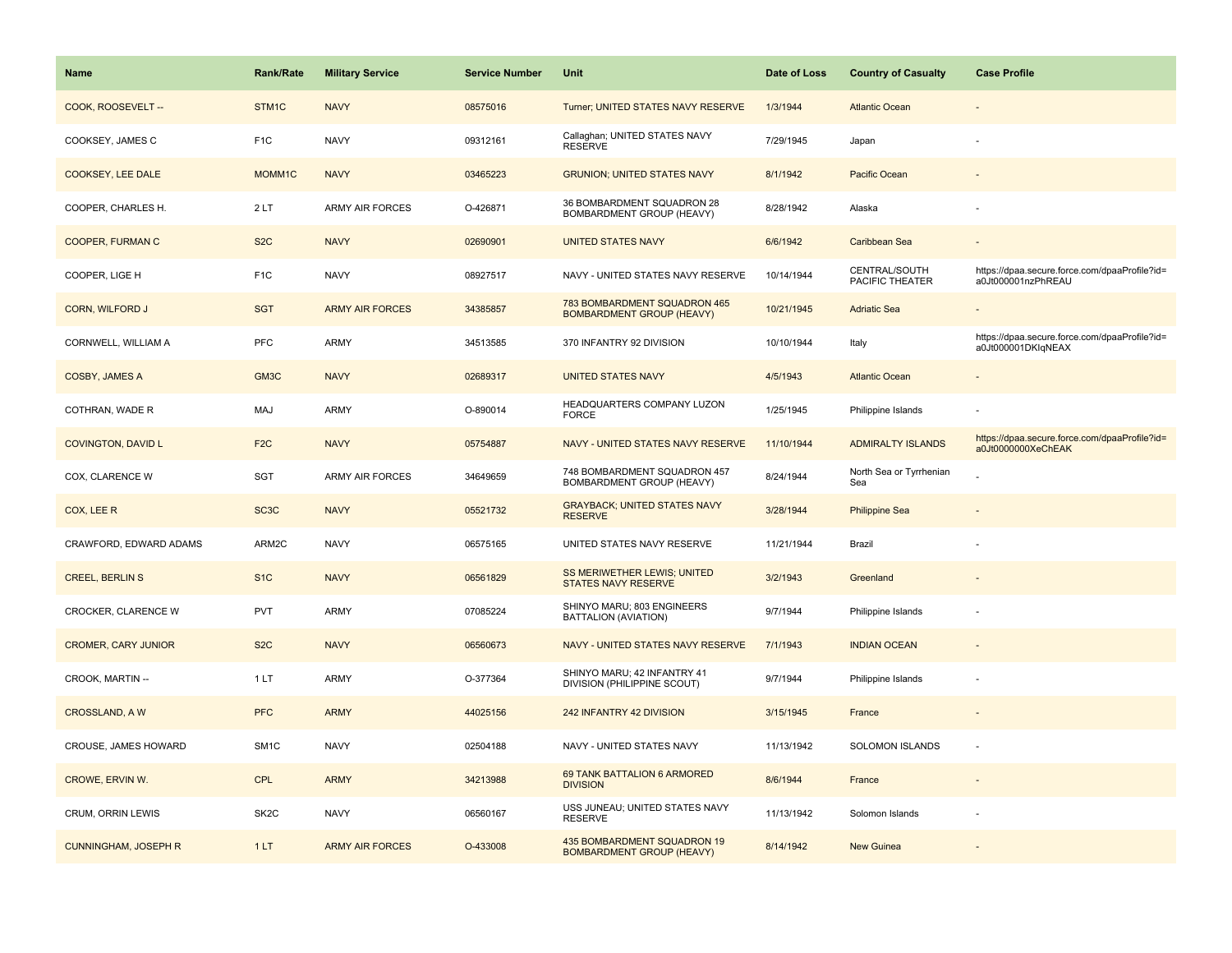| <b>Name</b>              | <b>Rank/Rate</b>  | <b>Military Service</b> | <b>Service Number</b> | Unit                                                           | Date of Loss | <b>Country of Casualty</b>       | <b>Case Profile</b>                                                 |
|--------------------------|-------------------|-------------------------|-----------------------|----------------------------------------------------------------|--------------|----------------------------------|---------------------------------------------------------------------|
| DABBS, RICHARD FURMAN    |                   | <b>MARINE CORPS</b>     | O-09475               | MARINE - UNITED STATES MARINE<br><b>CORPS</b>                  | 9/15/1942    | Virgin Islands                   |                                                                     |
| DAVIS, HOWELL F          | <b>T SGT</b>      | <b>ARMY AIR FORCES</b>  | 14029086              | 436 BOMBARDMENT SQUADRON 7<br><b>BOMBARDMENT GROUP (HEAVY)</b> | 11/29/1942   | <b>Burma</b>                     |                                                                     |
| DAVIS, JOHN ANDREW       | SOM3C             | <b>NAVY</b>             | 06575287              | USS BARTON; UNITED STATES NAVY<br><b>RESERVE</b>               | 11/13/1942   | Solomon Islands                  |                                                                     |
| DAWSON, JAMES M          | EM3C              | <b>NAVY</b>             | 08297479              | NAVY - UNITED STATES NAVY RESERVE                              | 4/12/1945    | <b>CHINA SEAS</b>                |                                                                     |
| DEAS, PRESTON --         | STM3C             | <b>NAVY</b>             | 05523856              | Skill; UNITED STATES NAVY RESERVE                              | 9/25/1943    | North or Tyrrhenian Seas         | $\sim$                                                              |
| <b>DERRICK, MONROE M</b> | S <sub>1</sub> C  | <b>NAVY</b>             | 05750749              | UNITED STATES NAVY RESERVE                                     | 12/20/1944   | <b>Atlantic Ocean</b>            |                                                                     |
| DICKSON, AUSTIN          | S <sub>1</sub> C  | <b>NAVY</b>             | 08927592              | NAVY - UNITED STATES NAVY RESERVE                              | 3/27/1945    | CHINA SEAS                       |                                                                     |
| DICKSON, ROBERT C        | F <sub>1</sub> C  | <b>NAVY</b>             | 05752396              | NAVY - UNITED STATES NAVY RESERVE                              | 11/10/1944   | <b>ADMIRALTY ISLANDS</b>         | https://dpaa.secure.force.com/dpaaProfile?id=<br>a0Jt0000000XefCEAS |
| DILWORTH, GEORGE W       | 1LT               | <b>ARMY AIR FORCES</b>  | O-692666              | AIR CORPS                                                      | 9/19/1944    | North Sea or Tyrrhenian<br>Sea   |                                                                     |
| <b>DIXON, DAVID G</b>    | <b>T SGT</b>      | <b>ARMY AIR FORCES</b>  | 06391882              | 98 BOMBARDMENT SQUADRON 11<br><b>BOMBARDMENT GROUP (HEAVY)</b> | 9/29/1942    | Solomon Islands                  | https://dpaa.secure.force.com/dpaaProfile?id=<br>a0Jt000001nzPRiEAM |
| DOBSON, HORRACE W        | STM2C             | <b>NAVY</b>             | 05821531              | NAVY RESERVE                                                   | 9/20/1945    | <b>CHINA</b>                     |                                                                     |
| DODGENS, WILLIAM H       | AMM <sub>2C</sub> | <b>NAVY</b>             | 06560213              | USS LISCOME BAY CVE 56; UNITED<br><b>STATES NAVY RESERVE</b>   | 11/24/1943   | <b>Gilbert Islands</b>           |                                                                     |
| DORSETT, JOHN K          | 1LT               | <b>ARMY AIR FORCES</b>  | O-797283              | 561 BOMBARDMENT SQUADRON 388<br>BOMBARDMENT GROUP (HEAVY)      | 12/20/1943   | North Sea or Tyrrhenian<br>Sea   |                                                                     |
| DUBOSE, ETHAN A          | Pvt               | <b>ARMY</b>             | 14040530              | ARISAN MARU; 31 INFANTRY REGIMENT                              | 10/24/1944   | China Seas                       |                                                                     |
| DUBOSE, JOHN B           | Maj               | <b>ARMY AIR FORCES</b>  | O-421743              | 677 BOMBARDMENT SQUADRON 444<br>BOMBARDMENT GROUP (VERY HEAVY) | 5/25/1945    | Marianas Islands                 |                                                                     |
| <b>DUKES, REMBERT J</b>  | EM3C              | <b>NAVY</b>             | 02645087              | NAVY - UNITED STATES NAVY                                      | 7/10/1943    | <b>MEDITERRANEAN SEA</b>         |                                                                     |
| <b>DUNCAN, CHARLES S</b> | <b>PVT</b>        | <b>ARMY</b>             | 34518044              | 82 ARMORED BATTALION 2 ARMORED<br><b>DIVISION</b>              | 7/27/1944    | France                           |                                                                     |
| DUNCAN, HENRY PURKERSON  | AMM3C             | <b>NAVY</b>             | 08293978              | UNITED STATES NAVY RESERVE                                     | 11/21/1944   | <b>Brazil</b>                    |                                                                     |
| DUNN, ROY M              | S <sub>1</sub> C  | <b>NAVY</b>             | 05758423              | UNITED STATES NAVY RESERVE                                     | 3/28/1945    | North Atlantic Ocean             | $\sim$                                                              |
| DYAR, HORACE W           | F <sub>1</sub> C  | <b>NAVY</b>             | 09309888              | OMMANEY BAY; UNITED STATES NAVY<br><b>RESERVE</b>              | 1/4/1945     | Philippine Islands               |                                                                     |
| DYSON, POWELL --         | CPL               | ARMY                    | 06385670              | 31 INFANTRY REGIMENT                                           | 5/7/1942     | Philippine Islands               | $\sim$                                                              |
| <b>EDENS, CHARLES S</b>  | F <sub>2</sub> C  | <b>NAVY</b>             | 05521173              | <b>Buck; UNITED STATES NAVY</b>                                | 10/9/1943    | North or Tyrrhenian Seas         | $\sim$                                                              |
| EDWARDS, EMMETT R        | <b>ENS</b>        | <b>NAVY</b>             | O-321269              | USS INDEPENDENCE (CVL-22); UNITED<br>STATES NAVY RESERVE       | 1/6/1945     | Central/South Pacific<br>Theater |                                                                     |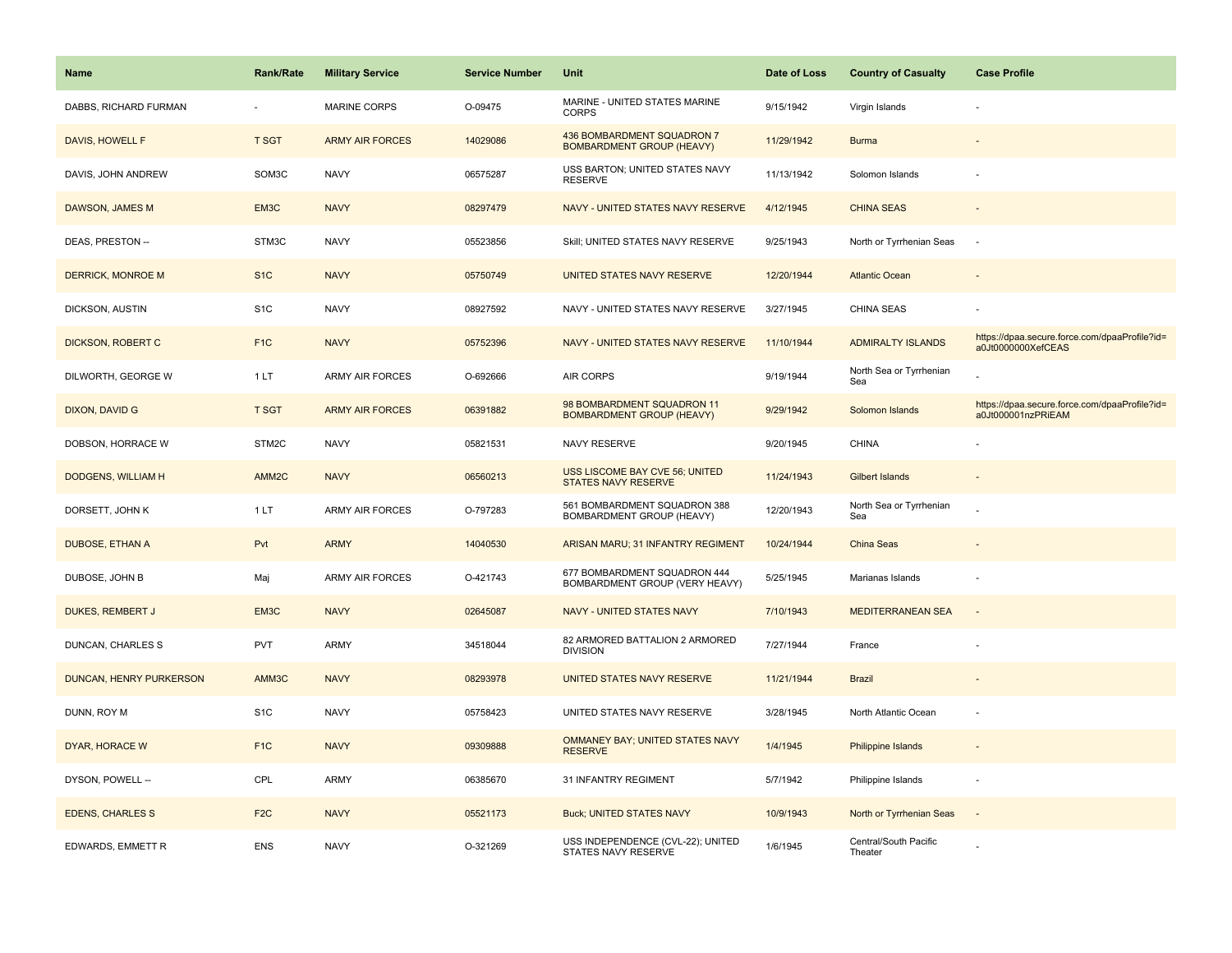| <b>Name</b>                 | <b>Rank/Rate</b> | <b>Military Service</b> | <b>Service Number</b> | Unit                                                             | Date of Loss | <b>Country of Casualty</b>                             | <b>Case Profile</b>                                                 |
|-----------------------------|------------------|-------------------------|-----------------------|------------------------------------------------------------------|--------------|--------------------------------------------------------|---------------------------------------------------------------------|
| <b>EDWARDS, ROBERT W</b>    | F <sub>1</sub> C | <b>NAVY</b>             | 02626718              | USS ASTORIA; UNITED STATES NAVY                                  | 8/9/1942     | Solomon Islands                                        |                                                                     |
| EDWARDS, THOMAS DAVID       | GM3C             | <b>NAVY</b>             | 02626269              | Jacob Jones; UNITED STATES NAVY                                  | 2/28/1942    | Atlantic Ocean: North<br>American Waters               |                                                                     |
| <b>ELIAS, EARL KEITH</b>    | AOM3C            | <b>NAVY</b>             | 06380285              | UNITED STATES NAVY RESERVE                                       | 7/7/1945     | Japan                                                  | https://dpaa.secure.force.com/dpaaProfile?id=<br>a0Jt000001nzYzyEAE |
| ELLERBE, WILLIAM H          | MAJ              | <b>ARMY AIR FORCES</b>  | O-403995              | 769 BOMBARDMENT SQUADRON 462<br>BOMBARDMENT GROUP (VERY HEAVY)   | 5/26/1945    | Marianas Islands                                       |                                                                     |
| ELLIS, ELMER --             | <b>PVT</b>       | <b>ARMY</b>             | 20406903              | 307 AIRBORNE ENGINEERS BATTALION<br>82 AIRBORNE DIVISION         | 6/6/1944     | France                                                 |                                                                     |
| EPPS, ERNEST T              | S <sub>1</sub> C | <b>NAVY</b>             | 07243222              | UNITED STATES NAVY RESERVE                                       | 5/10/1945    | Pacific Ocean                                          |                                                                     |
| <b>ESCOFFIER, FRANCIS P</b> | LT/JG/           | <b>NAVY</b>             | O-095376              | USS VINCENNES; UNITED STATES NAVY<br><b>RESERVE</b>              | 8/9/1942     | Solomon Islands                                        |                                                                     |
| ETHRIDGE, HENRY S.          | <b>T SGT</b>     | ARMY AIR FORCES         | 34652710              | 350 BOMBARDMENT SQUADRON 100<br>BOMBARDMENT GROUP (HEAVY)        | 12/31/1944   | North Sea or Tyrrhenian<br>Sea                         |                                                                     |
| EVANS, ALFRED --            | MATT3C           | <b>NAVY</b>             | 02629314              | Jacob Jones; UNITED STATES NAVY                                  | 2/28/1942    | <b>Atlantic Ocean: North</b><br><b>American Waters</b> |                                                                     |
| EVANS, ROBERT C             | S <sub>1</sub> C | <b>NAVY</b>             | 05758616              | UNITED STATES NAVY RESERVE                                       | 12/3/1943    | Atlantic Ocean                                         |                                                                     |
| <b>EVANS, THOMAS B.</b>     | <b>SGT</b>       | <b>ARMY AIR FORCES</b>  | 34845769              | 567 BOMBARDMENT SQUADRON 389<br><b>BOMBARDMENT GROUP (HEAVY)</b> | 5/7/1945     | Germany                                                | https://dpaa.secure.force.com/dpaaProfile?id=<br>a0Jt0000000Xk8iEAC |
| <b>EVINS, ROBERT C</b>      | LT CDR           | <b>NAVY</b>             | O-082402              | NAVY - UNITED STATES NAVY                                        | 6/17/1944    | PACIFIC OCEAN                                          |                                                                     |
| <b>EWART, WILLIAM C</b>     | ARM3C            | <b>NAVY</b>             | 05753723              | USS INTREPID (CV-11); UNITED STATES<br><b>NAVY RESERVE</b>       | 10/24/1944   | Philippine Islands                                     |                                                                     |
| FAULKENBERRY, MACK A        | LT/JG/           | <b>NAVY</b>             | O-260285              | ST. LO; UNITED STATES NAVY RESERVE                               | 10/25/1944   | Philippine Sea                                         |                                                                     |
| <b>FELLERS, RICHARD H</b>   | <b>SGT</b>       | <b>ARMY AIR FORCES</b>  | 14125158              | <b>AIR CORPS</b>                                                 | 4/16/1944    | Trinidad                                               |                                                                     |
| FERAN, ALLAN ELMO           | S <sub>2</sub> C | <b>NAVY</b>             | 05520502              | Joseph Hewes; UNITED STATES NAVY                                 | 11/11/1942   | French Morocco                                         |                                                                     |
| <b>FERGUSON, LEWIS H</b>    | EM3C             | <b>NAVY</b>             | 02687349              | Rowan; UNITED STATES NAVY                                        | 9/11/1943    | North or Tyrrhenian Seas                               | $\overline{\phantom{a}}$                                            |
| FINKLEA, PHILIP B           | 1LT              | ARMY AIR FORCES         | O-864443              | 877 BOMBARDMENT SQUADRON 499<br>BOMBARDMENT GROUP (VERY HEAVY)   | 4/28/1945    | Japan/Okinawa                                          |                                                                     |
| FLEMING, MAJOR --           | <b>PFC</b>       | <b>ARMY</b>             | 34641129              | <b>1903 ORDNANCE AMMUNITION</b><br><b>COMPANY (AVIATION)</b>     | 10/9/1945    | <b>Marianas Islands</b>                                |                                                                     |
| FLOYD, EDWIN C              | QM2C             | <b>NAVY</b>             | 08291775              | Frederick C Davis; UNITED STATES NAVY<br><b>RESERVE</b>          | 4/24/1945    | North Atlantic Ocean                                   |                                                                     |
| FLOYD, ELDREN L             | S <sub>2</sub> C | <b>NAVY</b>             | 07457010              | NAVY - UNITED STATES NAVY RESERVE                                | 6/16/1945    | <b>RYUKYUS ISLANDS</b>                                 |                                                                     |
| FORBES, ORRIS J.            | S SGT            | ARMY AIR FORCES         | 14169560              | 761 BOMBARDMENT SQUADRON 460<br>BOMBARDMENT GROUP (HEAVY)        | 4/6/1944     | Adriatic Sea                                           |                                                                     |
| FORD, JAMES C               | <b>PVT</b>       | <b>ARMY</b>             | 34648230              | 3272 QUARTERMASTER SERVICES<br><b>COMPANY</b>                    | 3/10/1944    | North Sea or Tyrrhenian<br>Sea                         |                                                                     |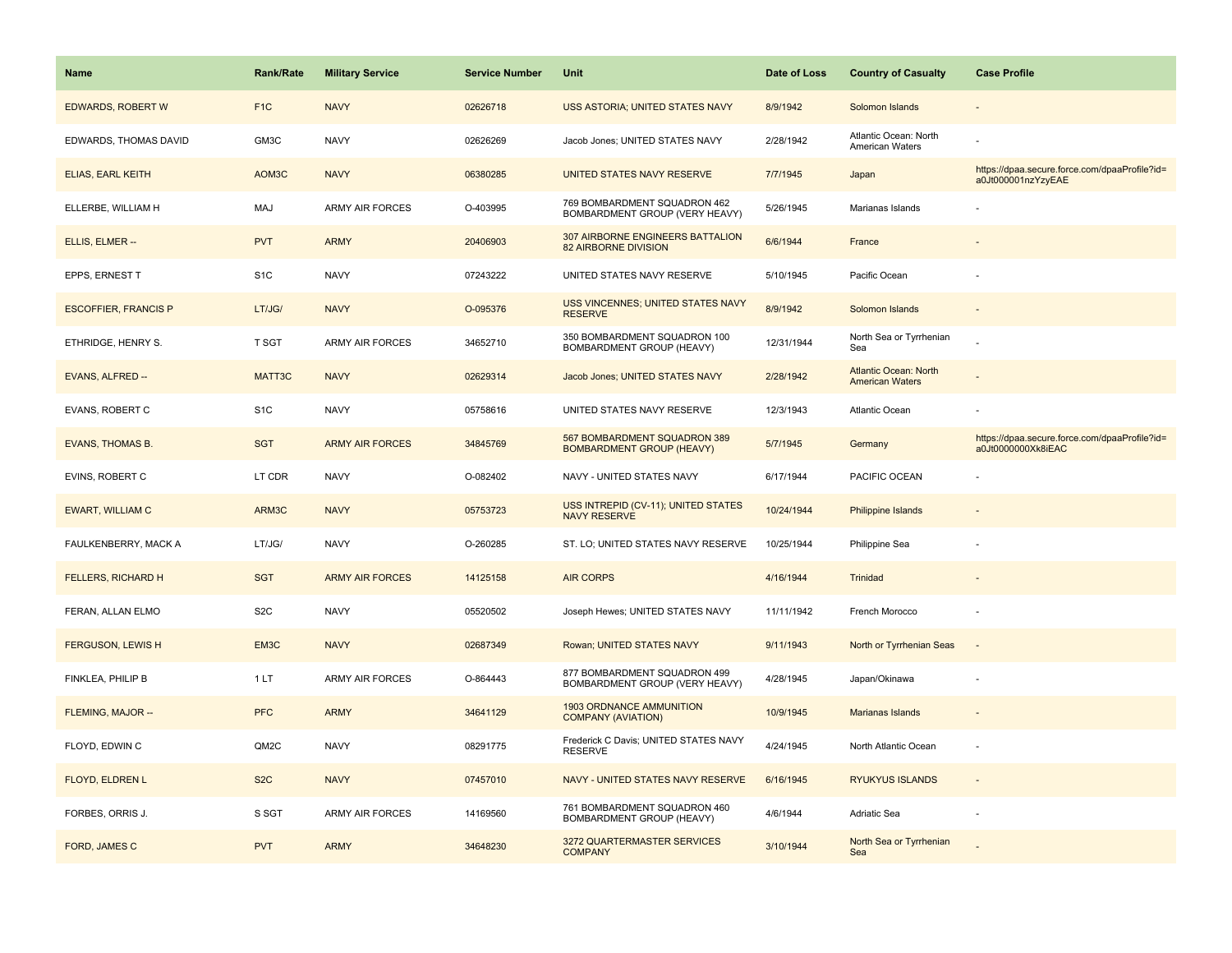| Name                        | <b>Rank/Rate</b>  | <b>Military Service</b> | <b>Service Number</b> | Unit                                                                  | Date of Loss | <b>Country of Casualty</b>     | <b>Case Profile</b>      |
|-----------------------------|-------------------|-------------------------|-----------------------|-----------------------------------------------------------------------|--------------|--------------------------------|--------------------------|
| FOSTER, BENJAMIN F          | <b>PVT</b>        | <b>ARMY AIR FORCES</b>  | 14009559              | ARISAN MARU; HEADQUARTERS<br>SQUADRON 27 BOMBARDMENT GROUP<br>(LIGHT) | 10/24/1944   | China Seas                     |                          |
| FOSTER, GLENN E.            | <b>TSGT</b>       | <b>ARMY AIR FORCES</b>  | 34214099              | <b>AIR CORPS</b>                                                      | 4/10/1943    | <b>Atlantic Ocean</b>          |                          |
| FOWLER, JOHN THOMAS         | GM3C              | <b>NAVY</b>             | 02629536              | UNITED STATES NAVY                                                    | 9/13/1942    | <b>Baltic Sea</b>              |                          |
| <b>FOWLER, ROSCOE J</b>     | S <sub>2</sub> C  | <b>NAVY</b>             | 05524065              | <b>UNITED STATES NAVY</b>                                             | 1/27/1944    | <b>North Atlantic Ocean</b>    |                          |
| FOX, JULIAN E               | S <sub>1</sub> C  | <b>NAVY</b>             | 02626656              | UNITED STATES NAVY                                                    | 3/1/1942     | Indian Ocean                   |                          |
| FRANKS, HUBERT C.           | S SGT             | <b>ARMY AIR FORCES</b>  | 06874356              | 823 BOMBARDMENT SQUADRON 38<br><b>BOMBARDMENT GROUP (MEDIUM)</b>      | 2/5/1945     | Philippine Islands             |                          |
| FRANKS, JOHN H              | 1 LT              | ARMY AIR FORCES         | O-677632              | 77 BOMBARDMENT SQUADRON 28<br><b>BOMBARDMENT GROUP (HEAVY)</b>        | 12/29/1944   | Pacific Ocean                  |                          |
| FRESHOUR, FRANK --          | F <sub>1C</sub>   | <b>NAVY</b>             | 05752279              | Dickerson; UNITED STATES NAVY<br><b>RESERVE</b>                       | 4/2/1945     | <b>Philippine Islands</b>      |                          |
| <b>FULTON, CHARLES M</b>    | <b>CCS</b>        | <b>NAVY</b>             | 02618495              | HOEL; UNITED STATES NAVY                                              | 10/25/1944   | Philippine Sea                 |                          |
| <b>FURMAN, GEORGE E</b>     | ARM2C             | <b>NAVY</b>             | 05522326              | <b>UNITED STATES NAVY</b>                                             | 11/22/1943   | Solomon Islands                |                          |
| FURTICK, FELDER D.          | Cpl               | <b>ARMY</b>             | 6395602               | 31 INFANTRY REGIMENT                                                  | 4/6/1942     | Philippine Islands             |                          |
| <b>GAILLARD, ARTHUR LEE</b> | STM <sub>2C</sub> | <b>NAVY</b>             | 02629376              | <b>INGRAHAM; UNITED STATES NAVY</b>                                   | 8/22/1942    | Nova Scotia                    |                          |
| <b>GARDNER, JEFFRIE T</b>   | M SGT             | ARMY AIR FORCES         | 34125476              | 328 HARBOR CRAFT COMPANY                                              | 7/19/1944    | English Channel                | $\overline{\phantom{a}}$ |
| <b>GARNER, HAROLD E</b>     | EM <sub>2</sub> C | <b>NAVY</b>             | 02645034              | <b>Fiske; UNITED STATES NAVY</b>                                      | 8/2/1944     | North Atlantic Ocean           |                          |
| GARNER, RALPH A             | S <sub>1</sub> C  | <b>NAVY</b>             | 08293108              | UNITED STATES NAVY RESERVE                                            | 12/2/1943    | Adriatic Sea                   |                          |
| <b>GARRIS, BANKS E</b>      | <b>SGT</b>        | <b>ARMY</b>             | 06396792              | ARISAN MARU; 59 COAST ARTILLERY<br><b>REGIMENT</b>                    | 10/24/1944   | China Seas                     |                          |
| <b>GARRISON, PAUL T</b>     | ARM2C             | <b>NAVY</b>             | 04061785              | USS ESSEX (CV-9); UNITED STATES<br>NAVY RESERVE                       | 2/22/1944    | Marianas Islands               |                          |
| <b>GASKINS, LESTER C</b>    | MM <sub>1</sub> C | <b>NAVY</b>             | 02621977              | Reuben James; UNITED STATES NAVY                                      | 10/31/1941   | <b>Atlantic Ocean</b>          |                          |
| GASQUE, CLAUDE J            | ENS               | <b>NAVY</b>             | O-119081              | USS QUINCY; UNITED STATES NAVY<br><b>RESERVE</b>                      | 8/9/1942     | Solomon Islands                | ×.                       |
| <b>GATLIN, CLAUDE E.</b>    | 2LT               | <b>ARMY AIR FORCES</b>  | O-831938              | 836 BOMBARDMENT SQUADRON 487<br><b>BOMBARDMENT GROUP (HEAVY)</b>      | 12/31/1944   | North Sea or Tyrrhenian<br>Sea |                          |
| <b>GATTIS, MARVIN LEE</b>   | GM3C              | <b>NAVY</b>             | 06561483              | USS JUNEAU; UNITED STATES NAVY<br><b>RESERVE</b>                      | 11/13/1942   | Solomon Islands                |                          |
| <b>GEIGER, CLAIR J</b>      | <b>CGM</b>        | <b>NAVY</b>             | 03164777              | USS DEHAVEN; UNITED STATES NAVY                                       | 2/1/1943     | Solomon Islands                |                          |
| <b>GENTRY, CECIL G</b>      | COX               | <b>NAVY</b>             | 08292934              | UNITED STATES NAVY                                                    | 6/25/1945    | Borneo                         |                          |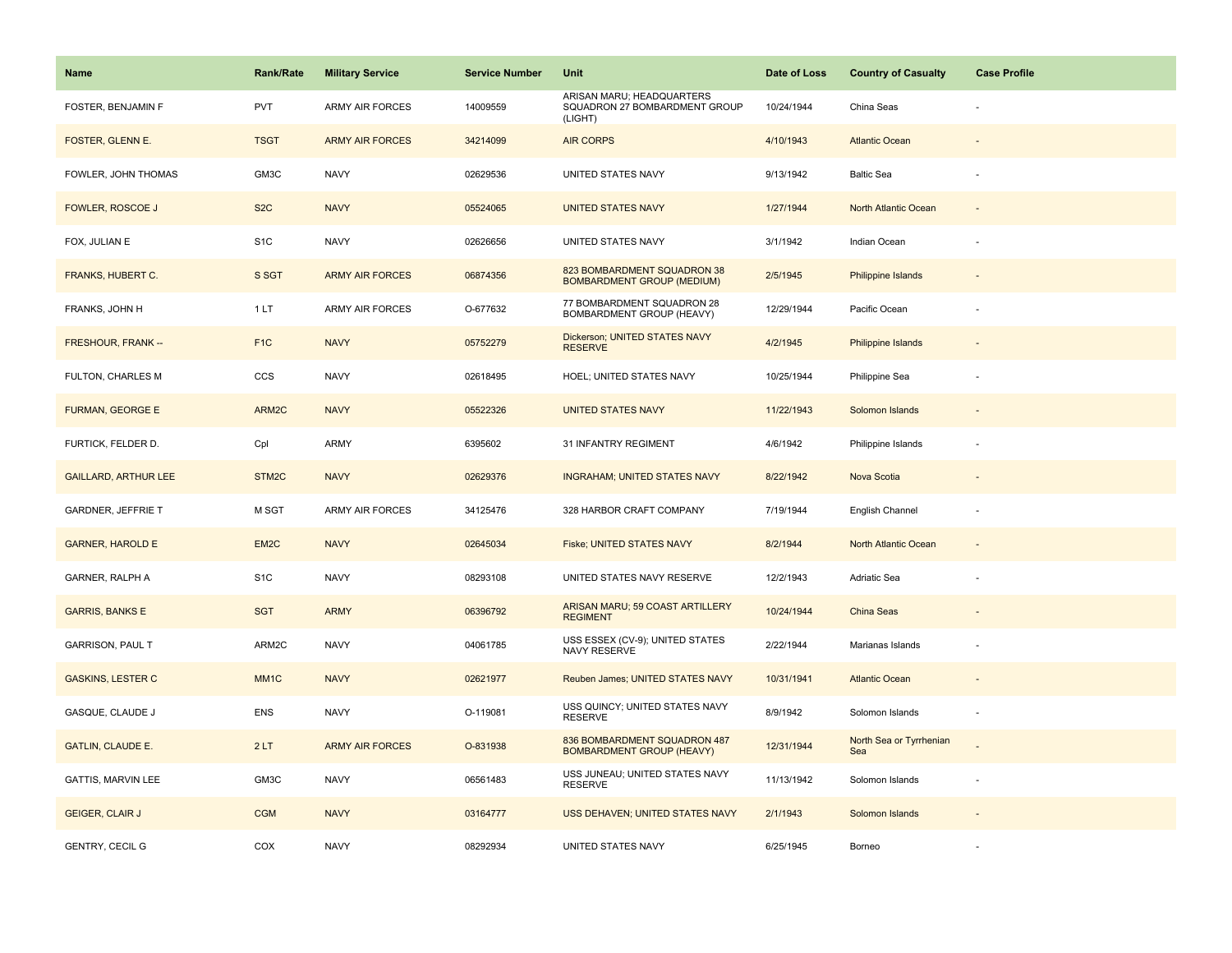| <b>Name</b>                | <b>Rank/Rate</b>  | <b>Military Service</b> | <b>Service Number</b> | Unit                                                            | Date of Loss | <b>Country of Casualty</b>               | <b>Case Profile</b>                                                 |
|----------------------------|-------------------|-------------------------|-----------------------|-----------------------------------------------------------------|--------------|------------------------------------------|---------------------------------------------------------------------|
| <b>GEORGE, JASON V</b>     | 2LT               | <b>ARMY AIR FORCES</b>  | O-673536              | 321 BOMBARDMENT SQUADRON 90<br><b>BOMBARDMENT GROUP (HEAVY)</b> | 8/17/1943    | <b>New Guinea</b>                        |                                                                     |
| GEORGIUS, MELVIN H         | LT /JG/           | <b>NAVY</b>             | O-168172              | USS BUNKER HILL; UNITED STATES<br><b>NAVY</b>                   | 3/29/1945    | Japan                                    |                                                                     |
| <b>GERDES, HERMAN J</b>    | <b>ENS</b>        | <b>NAVY</b>             | O-282812              | ROBALO; UNITED STATES NAVY                                      | 7/2/1944     | <b>Philippine Islands</b>                |                                                                     |
| GERRALD, JULE D            | SGT               | <b>ARMY</b>             | 34389023              | 12 INFANTRY 4 DIVISION                                          | 8/9/1944     | France                                   |                                                                     |
| <b>GIBBONS, DANIEL N</b>   | ARM3C             | <b>NAVY</b>             | 05753873              | UNITED STATES NAVY RESERVE                                      | 3/7/1945     | <b>Wake Island</b>                       | https://dpaa.secure.force.com/dpaaProfile?id=<br>a0Jt000001nzSGJEA2 |
| GIBBS, NATHANIEL --        | MATT3C            | <b>NAVY</b>             | 02629592              | Lexington; UNITED STATES NAVY                                   | 5/8/1942     | Coral Sea                                |                                                                     |
| <b>GIBSON, COLEY B</b>     | S <sub>1</sub> C  | <b>NAVY</b>             | 09307862              | <b>UNITED STATES NAVY RESERVE</b>                               | 9/29/1945    | Japan                                    |                                                                     |
| GIBSON, HORACE --          | TEC <sub>5</sub>  | <b>ARMY</b>             | 34214018              | 58 ARMORED FIELD ARTILLERY<br><b>BATTALION</b>                  | 12/19/1944   | Belgium                                  |                                                                     |
| <b>GIBSON, JAMES F</b>     | MM <sub>1</sub> C | <b>NAVY</b>             | 05750702              | Brownson; UNITED STATES NAVY<br><b>RESERVE</b>                  | 12/26/1943   | <b>New Britain Island</b>                |                                                                     |
| <b>GILCHRIST, COLIE B</b>  | STM1C             | <b>NAVY</b>             | 05750951              | NAVY - UNITED STATES NAVY RESERVE                               | 9/17/1945    | CENTRAL/SOUTH<br>PACIFIC THEATER         |                                                                     |
| GILLIAM, JOHN A            | MM <sub>1C</sub>  | <b>NAVY</b>             | 02626381              | SC-1024; UNITED STATES NAVY                                     | 3/2/1943     | <b>Atlantic Ocean</b>                    |                                                                     |
| GILREATH, JOHN H           | S <sub>1</sub> C  | <b>NAVY</b>             | 05750728              | UNITED STATES NAVY RESERVE                                      | 2/23/1943    | Atlantic Ocean                           |                                                                     |
| GINN, DANIEL B.            | <b>SGT</b>        | <b>ARMY AIR FORCES</b>  | 34842867              | 70 BOMBARDMENT SQUADRON 42<br><b>BOMBARDMENT GROUP (MEDIUM)</b> | 8/16/1945    | <b>New Guinea</b>                        |                                                                     |
| GLAZE, GERALD D            | SGT               | <b>ARMY AIR FORCES</b>  | 14074559              | 322 BOMBARDMENT SQUADRON 91<br>BOMBARDMENT GROUP (HEAVY)        | 12/22/1943   | Germany                                  | ÷,                                                                  |
| <b>GLEATON, ELLIOTT --</b> | CK <sub>2</sub> C | <b>NAVY</b>             | 02618425              | ROBALO; UNITED STATES NAVY                                      | 7/2/1944     | Philippine Islands                       | $\sim$                                                              |
| GLOVER, ROBERT L           | S <sub>2</sub> C  | <b>NAVY</b>             | 05520190              | UNITED STATES NAVY RESERVE                                      | 9/22/1942    | North Atlantic Ocean                     |                                                                     |
| GLOVER, WILSON --          | 1LT               | <b>ARMY AIR FORCES</b>  | O-397575              | Brazil Maru; 17 PURSUIT SQUADRON 24<br><b>PURSUIT GROUP</b>     | 1/27/1945    | Philippine Islands                       | https://dpaa.secure.force.com/dpaaProfile?id=<br>a0Jt000001ChqYUEAZ |
| GODDARD, JAMES W           | SF3C              | <b>NAVY</b>             | 02627155              | Jacob Jones; UNITED STATES NAVY                                 | 2/28/1942    | Atlantic Ocean: North<br>American Waters |                                                                     |
| <b>GODFREY, SPURGEON L</b> | <b>PFC</b>        | <b>MARINE CORPS</b>     | 00826491              | <b>MARINE - UNITED STATES MARINE</b><br><b>CORPS</b>            | 11/25/1945   | Hawaiian Islands                         |                                                                     |
| GODWIN, ALBERT K           | MAJ               | <b>ARMY</b>             | O-281972              | ARMY - 91 INFANTRY 91 DIVISION<br>(FILIPINO ARMY)               | 12/15/1944   | PHILIPPINE ISLANDS                       |                                                                     |
| <b>GOFORTH, DONALD H</b>   | TEC <sub>5</sub>  | <b>ARMY</b>             | 14043887              | <b>31 INFANTRY REGIMENT</b>                                     | 7/4/1942     | Philippine Islands                       | https://dpaa.secure.force.com/dpaaProfile?id=<br>a0Jt0000000LkozEAC |
| GOHAGAN, JOSEPH L          | AMM <sub>2C</sub> | <b>NAVY</b>             | 06367046              | USS LISCOME BAY; UNITED STATES<br>NAVY RESERVE                  | 11/24/1943   | Gilbert Islands                          |                                                                     |
| <b>GOLDMAN, CARL S.</b>    | S SGT             | <b>ARMY AIR FORCES</b>  | 14048874              | 66 BOMBARDMENT SQUADRON 44<br><b>BOMBARDMENT GROUP (HEAVY)</b>  | 2/16/1943    | <b>English Channel</b>                   |                                                                     |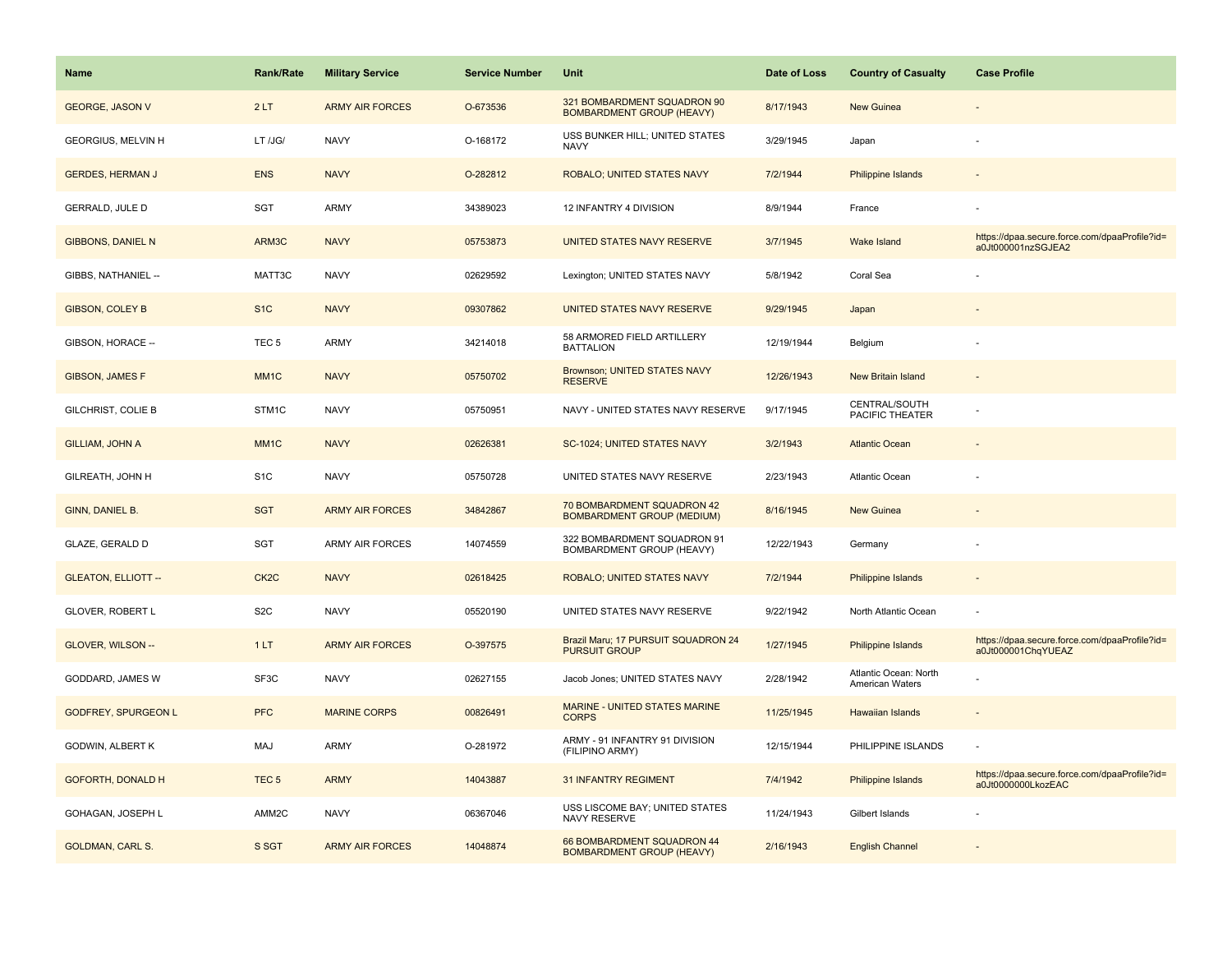| <b>Name</b>                  | <b>Rank/Rate</b>  | <b>Military Service</b> | <b>Service Number</b> | Unit                                                             | Date of Loss | <b>Country of Casualty</b>              | <b>Case Profile</b>                                                 |
|------------------------------|-------------------|-------------------------|-----------------------|------------------------------------------------------------------|--------------|-----------------------------------------|---------------------------------------------------------------------|
| GOODSON, HARRY B             | AM2C              | <b>NAVY</b>             | 06561736              | MANILA BAY; UNITED STATES NAVY<br><b>RESERVE</b>                 | 1/5/1945     | Philippine Islands                      |                                                                     |
| <b>GOSNELL, THOMAS N.</b>    | <b>PFC</b>        | <b>ARMY</b>             | 34658289              | 142 INFANTRY 36 DIVISION                                         | 2/12/1944    | Italy                                   |                                                                     |
| GOSS, OLANDER --             | MATT3C            | <b>NAVY</b>             | 05521067              | USS HORNET; UNITED STATES NAVY                                   | 10/26/1942   | Coral Sea                               |                                                                     |
| <b>GOWAN, THOMAS E</b>       | <b>SGT</b>        | <b>ARMY AIR FORCES</b>  | 34125130              | 831 BOMBARDMENT SQUADRON 485<br><b>BOMBARDMENT GROUP (HEAVY)</b> | 4/20/1944    | Mediterranean Sea                       |                                                                     |
| <b>GRAHAM, ROBERT HARRY</b>  | EM1C              | <b>NAVY</b>             | 02619195              | USS VINCENNES; UNITED STATES NAVY                                | 8/9/1942     | Solomon Islands                         |                                                                     |
| <b>GRAHL, JAMES M</b>        | <b>PVT</b>        | <b>ARMY AIR FORCES</b>  | 14049316              | 64 BOMBARDMENT SQUADRON 43<br><b>BOMBARDMENT GROUP (HEAVY)</b>   | 3/16/1943    | <b>New Guinea</b>                       |                                                                     |
| <b>GRAVELY, HORACE E</b>     | CH/1 LT           | <b>ARMY</b>             | O-238342              | ARMY - UNITED STATES ARMY                                        | 2/7/1943     | ATLANTIC OCEAN                          |                                                                     |
| <b>GRAY, WILLIAM E</b>       | 2LT               | <b>ARMY AIR FORCES</b>  | O-731502              | 561 BOMBARDMENT SQUADRON 388<br><b>BOMBARDMENT GROUP (HEAVY)</b> | 7/29/1943    | North Sea or Tyrrhenian<br>Sea          |                                                                     |
| GREEN, HOWARD M              | TEC <sub>5</sub>  | <b>ARMY</b>             | 34849390              | 3673 QUARTERMASTER TRUCK<br><b>COMPANY</b>                       | 4/25/1945    | Germany                                 |                                                                     |
| <b>GREGORY, EUGENE --</b>    | <b>PVT</b>        | <b>ARMY</b>             | 14019682              | 6TH ARMORED INFANTRY BATTALION                                   | 5/30/1945    | Italy                                   |                                                                     |
| <b>GRIFFIN, THOMAS S</b>     | PHM1C             | <b>NAVY</b>             | 02628857              | SONOMA; UNITED STATES NAVY                                       | 10/24/1944   | Philippine Islands                      |                                                                     |
| <b>GRIFFITH, DOYLE W</b>     | S <sub>2</sub> C  | <b>NAVY</b>             | 06562775              | SS ESSO WILLIAMSBURG; UNITED<br><b>STATES NAVY RESERVE</b>       | 9/22/1942    | Iceland                                 |                                                                     |
| GROVER, HAVEN RAYMOND        | CPL               | <b>MARINE CORPS</b>     | 00255972              | MARINE - UNITED STATES MARINE<br><b>CORPS</b>                    | 9/14/1942    | <b>SOLOMON ISLANDS</b>                  |                                                                     |
| <b>GUTHKE, THOMAS ALBERT</b> | SF <sub>2</sub> C | <b>NAVY</b>             | 03933635              | USS NEW ORLEANS; UNITED STATES<br><b>NAVY</b>                    | 11/30/1942   | Solomon Islands                         |                                                                     |
| GUTTORMSSON, JON L           | S SGT             | <b>ARMY AIR FORCES</b>  | 34386272              | <b>AIR CORPS</b>                                                 | 10/15/1943   | Atlantic Ocean                          |                                                                     |
| <b>HALL, JOHN VICTOR</b>     | S <sub>2</sub> C  | <b>NAVY</b>             | 02629572              | Jacob Jones; UNITED STATES NAVY                                  | 2/28/1942    | <b>Atlantic Ocean</b>                   | $\sim$                                                              |
| HALL, JOHNNIE D              | PVT               | <b>ARMY</b>             | 14043892              | ARMY - 31 INFANTRY REGIMENT                                      | 7/21/1942    | PHILIPPINE ISLANDS                      | https://dpaa.secure.force.com/dpaaProfile?id=<br>a0Jt0000000cc8fEAA |
| <b>HALTIWANGER, B A</b>      | <b>CPL</b>        | <b>ARMY AIR FORCES</b>  | 34842569              | 759 BOMBARDMENT SQUADRON 459<br><b>BOMBARDMENT GROUP (HEAVY)</b> | 12/18/1944   | <b>Adriatic Sea</b>                     |                                                                     |
| HAMBRIGHT, RALPH E           | MOMM2C            | <b>NAVY</b>             | 02625909              | TRIGGER; UNITED STATES NAVY                                      | 3/28/1945    | Ryukyus Islands                         |                                                                     |
| <b>HAMLIN, JAMES A</b>       | <b>MAJ</b>        | <b>ARMY</b>             | O-280716              | <b>INFANTRY</b>                                                  | 2/22/1943    | Portugal                                |                                                                     |
| HAMLIN, WILLIAM J            | SM <sub>2</sub> C | <b>NAVY</b>             | 02685324              | INGRAHAM; UNITED STATES NAVY                                     | 8/22/1942    | Nova Scotia                             |                                                                     |
| <b>HAMMOND, KEENE G</b>      | LT CDR            | <b>NAVY</b>             | O-081189              | <b>ESSEX; UNITED STATES NAVY</b>                                 | 1/6/1945     | <b>Central/South Pacific</b><br>Theater |                                                                     |
| HAMMOND, THOMAS E            | S SGT             | ARMY AIR FORCES         | 34651919              | 342 BOMBARDMENT SQUADRON 97<br>BOMBARDMENT GROUP (HEAVY)         | 7/25/1944    | Austria                                 |                                                                     |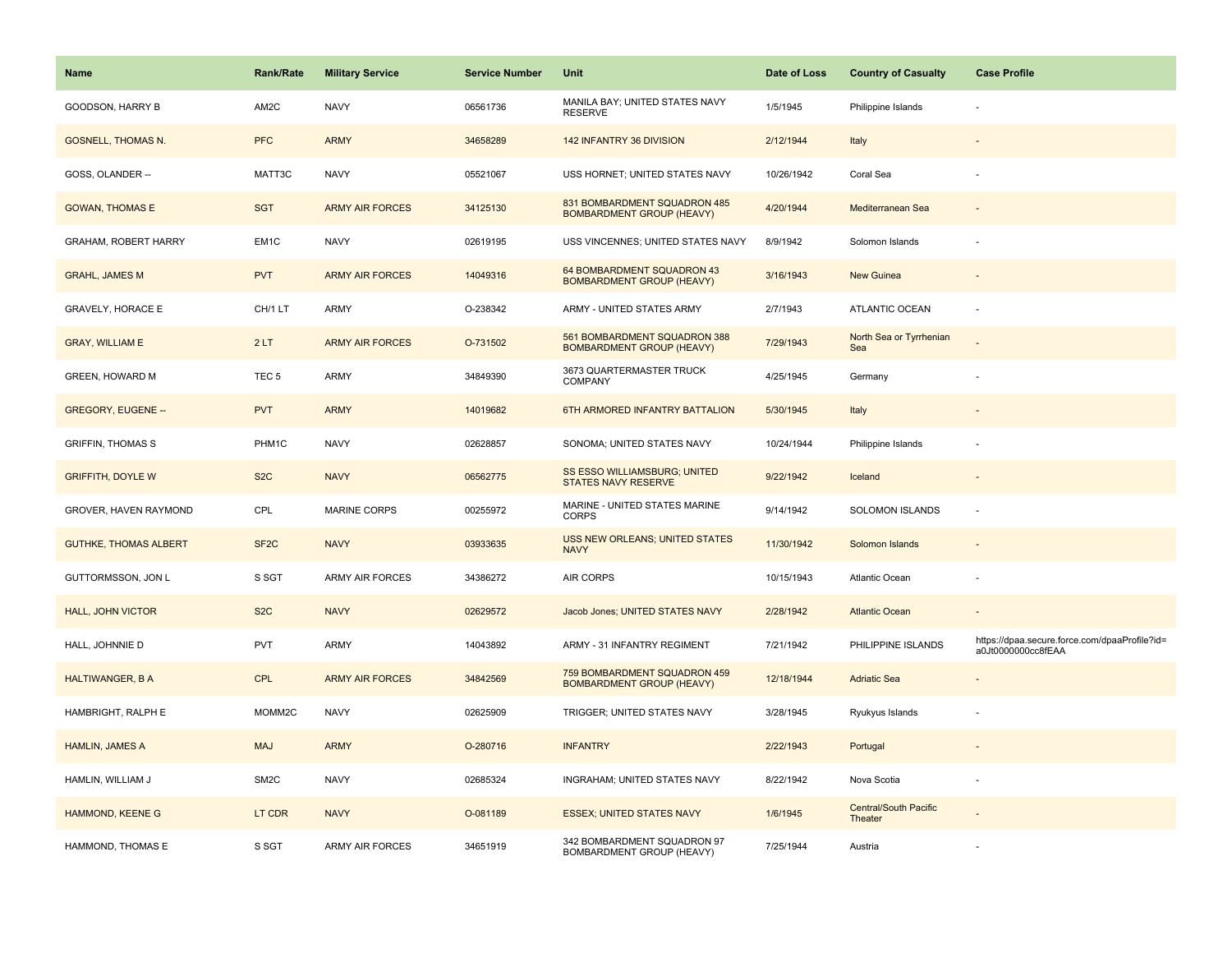| <b>Name</b>                      | <b>Rank/Rate</b> | <b>Military Service</b> | <b>Service Number</b> | Unit                                                      | Date of Loss | <b>Country of Casualty</b>                             | <b>Case Profile</b> |
|----------------------------------|------------------|-------------------------|-----------------------|-----------------------------------------------------------|--------------|--------------------------------------------------------|---------------------|
| HARBORT, HENRY Q                 | <b>PVT</b>       | <b>ARMY</b>             | 06380600              | 17 FIELD ARTILLERY REGIMENT                               | 2/16/1943    | Tunisia                                                |                     |
| HARDEE, WILBUR J                 | S <sub>2</sub> C | <b>NAVY</b>             | 05523986              | Rowan; UNITED STATES NAVY RESERVE                         | 9/11/1943    | North or Tyrrhenian Seas                               | $\sim$              |
| <b>HARDIN, LYLES G</b>           | <b>MAJ</b>       | <b>ARMY</b>             | O-331245              | <b>SHINYO MARU; INFANTRY</b>                              | 9/7/1944     | Philippine Islands                                     |                     |
| HARDY, WILLIAM M                 | STM1C            | <b>NAVY</b>             | 05758211              | Leary; UNITED STATES NAVY RESERVE                         | 12/24/1943   | North Atlantic Ocean                                   |                     |
| <b>HARKINS, JAMES W</b>          | AS               | <b>NAVY</b>             | 06560225              | Cythera; UNITED STATES NAVY<br><b>RESERVE</b>             | 5/2/1942     | <b>Atlantic Ocean: North</b><br><b>American Waters</b> |                     |
| HARMON, JOSEPH --                | S <sub>2</sub> C | <b>NAVY</b>             | 05520074              | SS L. J. DRAKE; UNITED STATES NAVY                        | 7/27/1942    | Aruba                                                  |                     |
| HARMON, VICTOR R.                | 2LT              | <b>ARMY AIR FORCES</b>  | O-691499              | <b>AIR CORPS</b>                                          | 3/1/1944     | Trinidad                                               |                     |
| HARRIS, CURTIS C                 | BM2C             | <b>NAVY</b>             | 02629127              | UNITED STATES NAVY                                        | 2/6/1945     | Atlantic Ocean                                         |                     |
| <b>HARRIS, EDWARD C</b>          | S <sub>1C</sub>  | <b>NAVY</b>             | 04474621              | UNITED STATES NAVY RESERVE                                | 5/23/1945    | <b>Central/South Pacific</b><br>Theater                |                     |
| HARRIS, LESTER C                 | S <sub>1</sub> C | <b>NAVY</b>             | 02624002              | Pillsbury; UNITED STATES NAVY                             | 3/1/1942     | Indian Ocean                                           |                     |
| HARRIS, WOODROW W                | S <sub>1</sub> C | <b>NAVY</b>             | 09306584              | SAMUEL B. ROBERTS; UNITED STATES<br><b>NAVY RESERVE</b>   | 10/25/1944   | Philippine Islands                                     |                     |
| HARSEY, HEBER V                  | EM3              | <b>NAVY</b>             | 08292343              | NAVY - UNITED STATES NAVY RESERVE                         | 6/19/1944    | <b>ENGLISH CHANNEL</b>                                 |                     |
| <b>HART, JAMES E</b>             | S <sub>1C</sub>  | <b>NAVY</b>             | 05524104              | NAVY - UNITED STATES NAVY RESERVE                         | 2/21/1945    | <b>BONIN &amp; VOLCANO</b><br><b>ISLANDS</b>           |                     |
| HARWELL, JOHN T                  | T SGT            | ARMY AIR FORCES         | 34386652              | 710 BOMBARDMENT SQUADRON 447<br>BOMBARDMENT GROUP (HEAVY) | 5/20/1944    | North Sea or Tyrrhenian<br>Sea                         |                     |
| <b>HASELDEN, CHARLES ALFONSO</b> | COX              | <b>NAVY</b>             | 02645012              | <b>UNITED STATES NAVY</b>                                 | 6/1/1943     | <b>Atlantic Ocean</b>                                  |                     |
| HASELL, HERBERT --               | STM1C            | <b>NAVY</b>             | 02624407              | USS PRESTON; UNITED STATES NAVY                           | 11/15/1942   | Solomon Islands                                        |                     |
| <b>HAWKINS, HUBERT B</b>         | S <sub>2</sub> C | <b>NAVY</b>             | 09314801              | NAVY - UNITED STATES NAVY RESERVE                         | 10/25/1944   | PHILIPPINE ISLANDS                                     |                     |
| HAWKINS, JOHN K                  | 1LT              | ARMY AIR FORCES         | O-718305              | 515 BOMBARDMENT SQUADRON 376<br>BOMBARDMENT GROUP (HEAVY) | 9/12/1944    | Adriatic Sea                                           |                     |
| HAYES, DAVID L                   | F <sub>1</sub> C | <b>NAVY</b>             | 05754470              | NAVY - UNITED STATES NAVY RESERVE                         | 2/21/1945    | <b>BONIN &amp; VOLCANO</b><br><b>ISLANDS</b>           |                     |
| HAYES, RUFUS                     | F <sub>2</sub> C | <b>NAVY</b>             | 05752542              | NAVY - UNITED STATES NAVY RESERVE                         | 5/10/1945    | PACIFIC OCEAN                                          |                     |
| HAYNSWORTH, W M                  | <b>CDR</b>       | <b>NAVY</b>             | O-058046              | <b>INGRAHAM; UNITED STATES NAVY</b>                       | 8/22/1942    | Nova Scotia                                            |                     |
| HEILIGER, NELSON F               | M <sub>1</sub> C | <b>NAVY</b>             | 03114093              | UNITED STATES NAVY                                        | 5/23/1943    | Trinidad                                               |                     |
| <b>HENCH, JOHN DAVID</b>         | <b>CAPT</b>      | <b>MARINE CORPS</b>     | O-016948              | MARINE - UNITED STATES MARINE<br><b>CORPS</b>             | 1/17/1946    |                                                        |                     |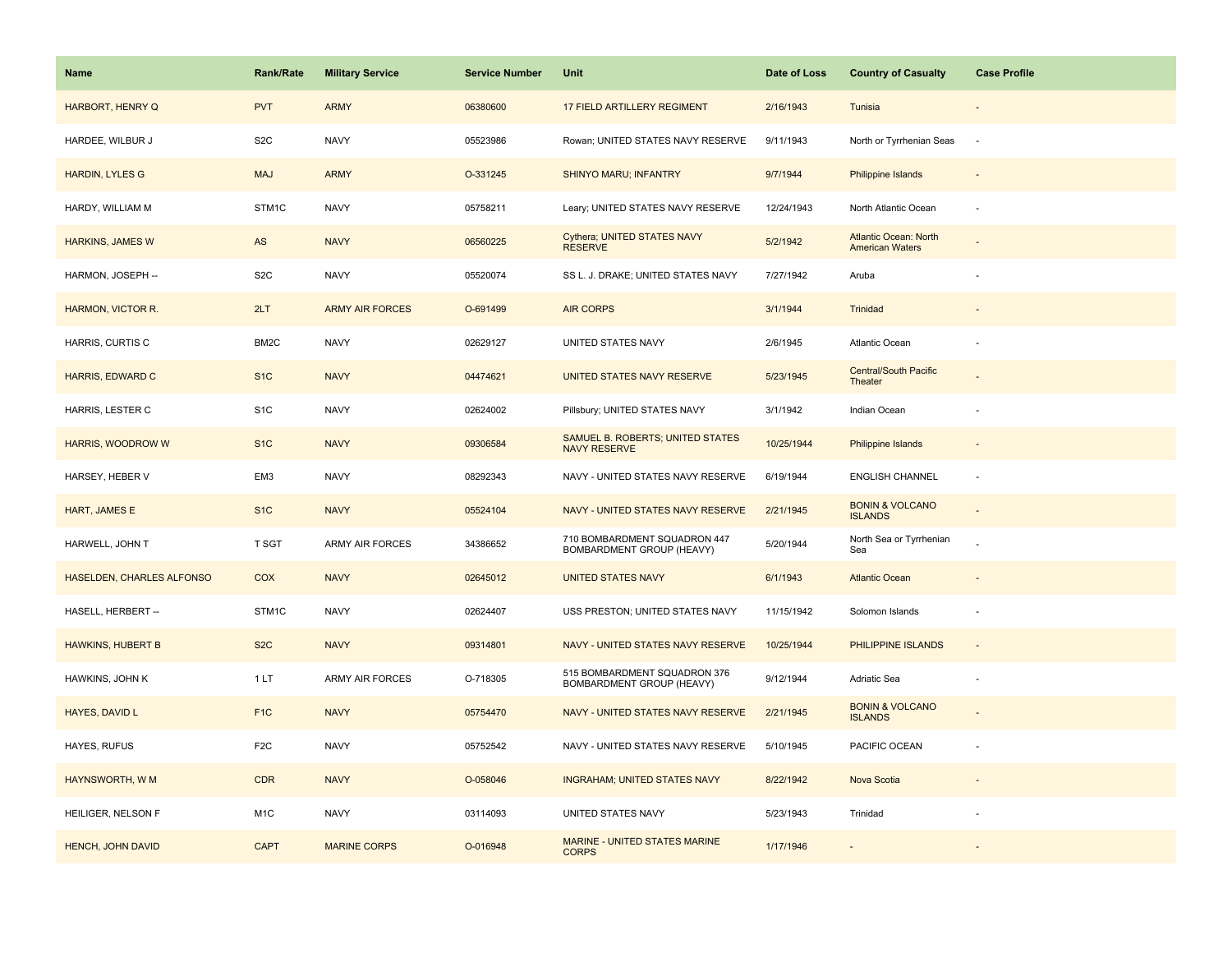| <b>Name</b>                | <b>Rank/Rate</b>  | <b>Military Service</b> | <b>Service Number</b> | Unit                                                              | Date of Loss | <b>Country of Casualty</b>     | <b>Case Profile</b>                                                 |
|----------------------------|-------------------|-------------------------|-----------------------|-------------------------------------------------------------------|--------------|--------------------------------|---------------------------------------------------------------------|
| HENDRIX, SIMON THOMAS      | F <sub>1C</sub>   | <b>NAVY</b>             | 06560263              | USS JUNEAU; UNITED STATES NAVY<br><b>RESERVE</b>                  | 11/13/1942   | Solomon Islands                |                                                                     |
| <b>HENDRIX, THOMAS E</b>   | EM3C              | <b>NAVY</b>             | 05523105              | LST-342; UNITED STATES NAVY<br><b>RESERVE</b>                     | 7/18/1943    | Solomon Islands                |                                                                     |
| HENTZ, JAMES E             | S SGT             | <b>ARMY</b>             | 34651756              | SS Leopoldville; 262 INFANTRY 66<br><b>DIVISION</b>               | 12/24/1944   | English Channel                |                                                                     |
| HESTER, JOHN J.            | 2LT               | <b>ARMY AIR FORCES</b>  | O-362626              | <b>AIR CORPS</b>                                                  | 5/11/1943    | <b>British Guiana</b>          |                                                                     |
| HEYWARD, ALLARD B          | LT CDR            | <b>NAVY</b>             | O-100535              | NAVY - UNITED STATES NAVY RESERVE                                 | 6/7/1944     | <b>FRANCE</b>                  |                                                                     |
| <b>HICKS, EDWARD C</b>     | Y <sub>2</sub> C  | <b>NAVY</b>             | 06379286              | NAVY - UNITED STATES NAVY RESERVE                                 | 9/17/1945    | <b>JAPAN</b>                   |                                                                     |
| HIERS, WILLIAM H           | SC <sub>1</sub> C | <b>NAVY</b>             | 02625352              | Bristol; UNITED STATES NAVY                                       | 10/13/1943   | Mediterranean Sea              |                                                                     |
| HIERS, WILLIAM R.          | S SGT             | <b>ARMY AIR FORCES</b>  | 14104106              | 379 BOMBARDMENT SQUADRON 310<br><b>BOMBARDMENT GROUP (MEDIUM)</b> | 12/5/1942    | Tunisia                        |                                                                     |
| HILL, FOSTER M             | 2LT               | <b>ARMY AIR FORCES</b>  | O-801696              | 394 BOMBARDMENT SQUADRON 5<br><b>BOMBARDMENT GROUP (HEAVY)</b>    | 9/28/1943    | Solomon Islands                | https://dpaa.secure.force.com/dpaaProfile?id=<br>a0Jt000001nzbxeEAA |
| HILL, WILLIE --            | <b>PVT</b>        | <b>ARMY AIR FORCES</b>  | 34641358              | <b>ARMY AIR FORCE</b>                                             | 2/12/1944    | <b>Burma</b>                   |                                                                     |
| HILLEY, JAMES --           | <b>PVT</b>        | <b>ARMY</b>             | 06391540              | DUKW; 605 FIELD ARTILLERY<br>BATTALION 10 MOUNTAIN DIVISION       | 4/30/1945    | Italy                          |                                                                     |
| HINDMAN, HEYWARD J         | <b>MAJ</b>        | <b>ARMY</b>             | O-193985              | <b>INFANTRY</b>                                                   | 3/25/1942    | Phoenix Islands                |                                                                     |
| HINKLE, HARRY K            | S SGT             | <b>ARMY AIR FORCES</b>  | 14073980              | 8 BOMBARDMENT SQUADRON 3<br><b>BOMBARDMENT GROUP (LIGHT)</b>      | 6/17/1944    | New Guinea                     |                                                                     |
| HINSON, CECIL T            | <b>PVT</b>        | <b>ARMY</b>             | 14037802              | <b>31 INFANTRY REGIMENT</b>                                       | 7/28/1942    | <b>Philippine Islands</b>      | https://dpaa.secure.force.com/dpaaProfile?id=<br>a0Jt0000000cd0vEAA |
| HINSON, ROBERT P           | PVT               | <b>ARMY</b>             | 34211082              | ARMY - 169 INFANTRY 43 DIVISION                                   | 7/14/1943    | SOLOMON ISLANDS                |                                                                     |
| <b>HIOTT, HARMON ROACH</b> | S <sub>1</sub> C  | <b>NAVY</b>             | 02625495              | USS COLHOUN; UNITED STATES NAVY                                   | 8/30/1942    | Solomon Islands                |                                                                     |
| HIRSCH, EDWARD I.          | 2LT               | <b>ARMY</b>             | O-1316154             | 15 INFANTRY 3 DIVISION                                            | 2/29/1944    | Italy                          |                                                                     |
| HITT, JAMES W              | <b>PVT</b>        | <b>ARMY</b>             | 07083105              | <b>83 CHEMICAL BATTALION</b>                                      | 1/26/1944    | North Sea or Tyrrhenian<br>Sea | https://dpaa.secure.force.com/dpaaProfile?id=<br>a0Jt0000000XdttEAC |
| HODGSON, RALPH GARVIE      | 2LT               | <b>ARMY AIR FORCES</b>  | O-801359              | 720 BOMBARDMENT SQUADRON 450<br>BOMBARDMENT GROUP (HEAVY)         | 3/24/1944    | Italy                          |                                                                     |
| HOGAN, GRADY A             | <b>PVT</b>        | <b>ARMY</b>             | 34843001              | 337 INFANTRY 85 DIVISION                                          | 10/27/1945   | Italy                          |                                                                     |
| HOGUE, SAM --              | ARM2C             | <b>NAVY</b>             | 05524291              | USS ESSEX; UNITED STATES NAVY                                     | 5/19/1944    | Marianas Islands               |                                                                     |
| <b>HOLCOMBE, MILTON S</b>  | 2LT               | <b>ARMY AIR FORCES</b>  | O-391596              | <b>AIR CORPS</b>                                                  | 6/16/1942    | <b>Hawaiian Islands</b>        |                                                                     |
| HOLLOMAN, WALLACE S        | CPL               | <b>ARMY</b>             | 06968562              | 501 PARACHUTE INFANTRY REGIMENT                                   | 6/8/1945     | France                         |                                                                     |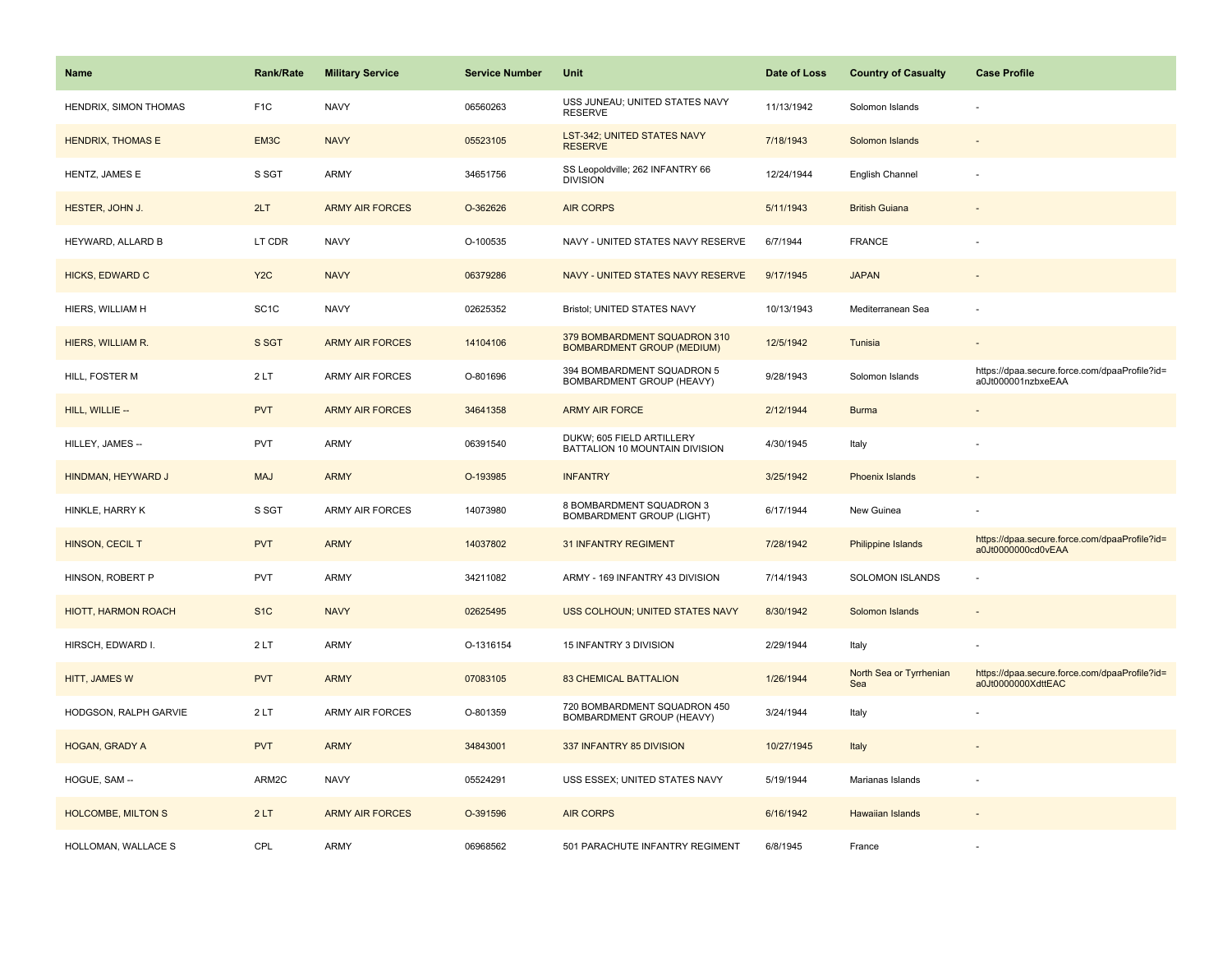| <b>Name</b>               | <b>Rank/Rate</b>   | <b>Military Service</b> | <b>Service Number</b> | Unit                                                              | Date of Loss | <b>Country of Casualty</b>                     | <b>Case Profile</b>                                                 |
|---------------------------|--------------------|-------------------------|-----------------------|-------------------------------------------------------------------|--------------|------------------------------------------------|---------------------------------------------------------------------|
| HOLT, COLLINS D           | S <sub>1</sub> C   | <b>NAVY</b>             | 05523803              | SS JONATHAN STURGES; UNITED<br>STATES NAVY RESERVE                | 2/23/1943    | Newfoundland                                   |                                                                     |
| HOOKER, RICHARD E         | STM1C              | <b>NAVY</b>             | 08927074              | SHARK 2; UNITED STATES NAVY<br><b>RESERVE</b>                     | 10/24/1944   | China Seas                                     |                                                                     |
| <b>HOPKINS, FRED L</b>    | S <sub>2</sub> C   | <b>NAVY</b>             | 05521988              | UNITED STATES NAVY RESERVE                                        | 1/1/1943     | Mediterranean Sea                              |                                                                     |
| HORNE, ERNEST M           | CPL                | ARMY                    | 34011290              | SHINYO MARU; ORDNANCE COMPANY                                     | 9/7/1944     | Philippine Islands                             |                                                                     |
| HORRY, JOSEPH --          | ST <sub>3</sub> C  | <b>NAVY</b>             | 02623603              | <b>UNITED STATES NAVY</b>                                         | 1/26/1944    | North or Tyrrhenian Seas                       | $\overline{\phantom{a}}$                                            |
| HORTON, DAVID A           | LT.                | <b>NAVY</b>             | O-118429              | NAVY - UNITED STATES NAVY RESERVE                                 | 7/18/1945    | SEA OF JAPAN                                   |                                                                     |
| HOWARD, DANIEL --         | STM <sub>2</sub> C | <b>NAVY</b>             | 05757747              | Plymouth; UNITED STATES NAVY<br><b>RESERVE</b>                    | 8/5/1943     | <b>Atlantic Ocean</b>                          | https://dpaa.secure.force.com/dpaaProfile?id=<br>a0Jt0000000Xdu3EAC |
| HOWARD, WILLIAM S         | PTR1C              | <b>NAVY</b>             | 05520584              | VC-26, UNITED STATES NAVY RESERVE                                 | 4/8/1943     | Solomon Islands                                |                                                                     |
| HOWELL, JOSEPH LUTHER     | <b>PVT</b>         | <b>ARMY</b>             | 34657821              | 124 INFANTRY 31 DIVISION                                          | 8/25/1944    | New Guinea                                     |                                                                     |
| HUFF, NEWTON --           | S <sub>1</sub> C   | <b>NAVY</b>             | 02645110              | UNITED STATES NAVY                                                | 9/9/1943     | North or Tyrrhenian Seas                       | $\sim$                                                              |
| <b>HUGHES, HUGH P</b>     | ARM3C              | <b>NAVY</b>             | 06560121              | <b>USS ENTERPRISE; UNITED STATES</b><br><b>NAVY RESERVE</b>       | 11/14/1942   | Solomon Islands                                |                                                                     |
| HUGHES, ROBERT A          | ARM3C              | <b>NAVY</b>             | 05754712              | NAVY - UNITED STATES NAVY RESERVE                                 | 1/18/1946    | ALEUTIAN ISLANDS                               |                                                                     |
| <b>HUNTER, CONDOR B</b>   | <b>COX</b>         | <b>NAVY</b>             | 05522493              | NAVY - UNITED STATES NAVY RESERVE                                 | 7/14/1945    | <b>CENTRAL/SOUTH</b><br><b>PACIFIC THEATER</b> |                                                                     |
| HUNTER, ELDON D.          | <b>SSGT</b>        | ARMY AIR FORCES         | 34386241              | AIR CORPS                                                         | 3/1/1944     | Trinidad                                       |                                                                     |
| <b>HUTCHINSON, JACK E</b> | S SGT              | <b>ARMY AIR FORCES</b>  | 14040696              | 558 BOMBARDMENT SQUADRON 387<br><b>BOMBARDMENT GROUP (MEDIUM)</b> | 2/25/1944    | North Sea or Tyrrhenian<br>Sea                 |                                                                     |
| HUTCHINSON, JOHN H        | <b>PVT</b>         | <b>ARMY</b>             | 34382826              | MEDICAL DEPARTMENT                                                | 2/3/1943     | Atlantic Ocean                                 |                                                                     |
| <b>ISENHOWER, JOHN H</b>  | 1st Lt             | <b>ARMY AIR FORCES</b>  | O-1014252             | 67 FIGHTER SQUADRON 347 FIGHTER<br><b>GROUP</b>                   | 12/16/1944   | <b>Philippine Islands</b>                      |                                                                     |
| <b>IVEY, ROBERT L</b>     | S <sub>2</sub> C   | <b>NAVY</b>             | 05523376              | UNITED STATES NAVY RESERVE                                        | 12/13/1942   | Atlantic Ocean                                 |                                                                     |
| JACKER, JAMES ANDREW      | MM <sub>1C</sub>   | <b>NAVY</b>             | 02435468              | USS MEREDITH; UNITED STATES NAVY                                  | 10/15/1942   | Solomon Islands                                |                                                                     |
| JACKSON, CHARLES W        | S SGT              | <b>ARMY AIR FORCES</b>  | 34841925              | 416 BOMBARDMENT SQUADRON 99<br>BOMBARDMENT GROUP (HEAVY)          | 11/13/1944   | Adriatic Sea                                   |                                                                     |
| <b>JACKSON, HERMAN</b>    | ST <sub>2</sub> C  | <b>NAVY</b>             | 02622460              | NAVY - UNITED STATES NAVY                                         | 6/16/1945    | <b>RYUKYUS ISLANDS</b>                         | $\sim$                                                              |
| JACKSON, MANTIE L         | <b>PFC</b>         | <b>ARMY</b>             | 14040673              | ARISAN MARU; 454 ORDNANCE<br>COMPANY (AVIATION)                   | 10/24/1944   | China Seas                                     |                                                                     |
| JACKSON, SOLOMON --       | STM1C              | <b>NAVY</b>             | 09308199              | <b>BUSH; UNITED STATES NAVY RESERVE</b>                           | 4/6/1945     | <b>China Seas</b>                              |                                                                     |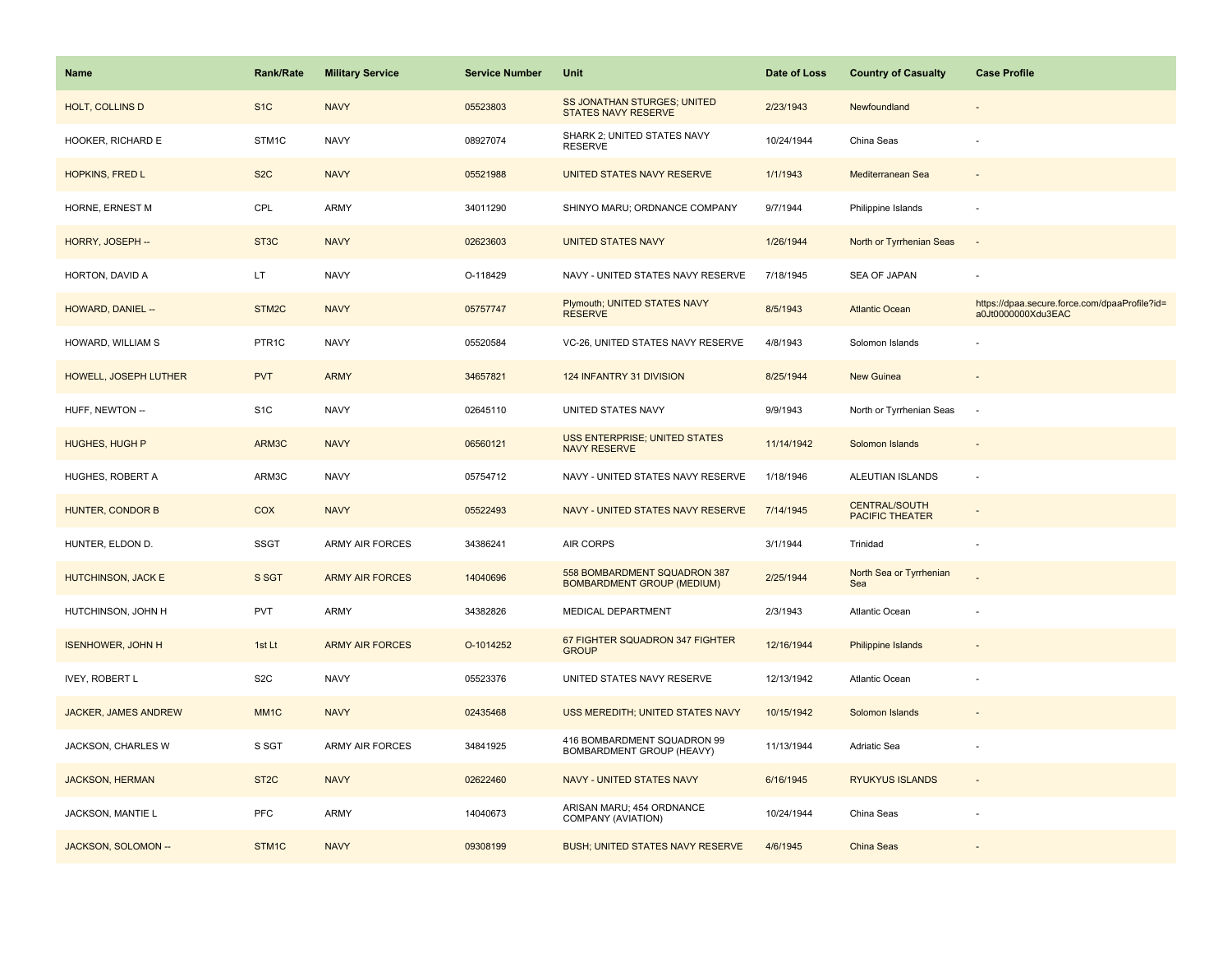| <b>Name</b>                 | <b>Rank/Rate</b>  | <b>Military Service</b> | <b>Service Number</b> | Unit                                                                  | Date of Loss | <b>Country of Casualty</b>                     | <b>Case Profile</b>                                                 |
|-----------------------------|-------------------|-------------------------|-----------------------|-----------------------------------------------------------------------|--------------|------------------------------------------------|---------------------------------------------------------------------|
| JACKSON, TRACY H            | <b>MAJ</b>        | <b>ARMY AIR FORCES</b>  | O-315620              | HEADQUARTERS SQUADRON 52 TROOP<br><b>CARRIER WING</b>                 | 7/11/1943    | Sicily                                         |                                                                     |
| JAMERSON, BROADUS J.        | <b>SGT</b>        | <b>ARMY</b>             | 34387714              | SS SAMUEL J. TILDEN; 701 CHEMICAL<br><b>COMPANY (AVIATION)</b>        | 12/2/1943    | Italy                                          |                                                                     |
| JEFFERSON, BENJAMIN F       | MATT2C            | <b>NAVY</b>             | 02635048              | USS JUNEAU; UNITED STATES NAVY                                        | 11/13/1942   | Solomon Islands                                |                                                                     |
| JENKINS, GEORGE --          | STM3C             | <b>NAVY</b>             | 05521349              | USS BARTON; UNITED STATES NAVY<br><b>RESERVE</b>                      | 11/13/1942   | Solomon Islands                                |                                                                     |
| JENKINS, THOMAS --          | PFC               | <b>ARMY</b>             | 34655055              | 240 ORDNANCE AMMUNITION COMPANY                                       | 3/7/1945     | Marianas Islands                               |                                                                     |
| JOHNSON, ELWOOD W           | S <sub>2</sub> C  | <b>NAVY</b>             | 09317844              | NAVY - UNITED STATES NAVY RESERVE                                     | 7/30/1945    | <b>CENTRAL/SOUTH</b><br><b>PACIFIC THEATER</b> | https://dpaa.secure.force.com/dpaaProfile?id=<br>a0Jt0000000ccGoEAI |
| JOHNSON, FLOYD H            | SGT               | ARMY AIR FORCES         | 14124836              | 491 BOMBARDMENT SQUADRON 341<br>BOMBARDMENT GROUP (MEDIUM)            | 5/13/1944    | China                                          |                                                                     |
| <b>JOHNSON, JACK HERMAN</b> | CM <sub>3</sub> C | <b>NAVY</b>             | 02685928              | <b>USS LAFFEY; UNITED STATES NAVY</b>                                 | 11/13/1942   | Solomon Islands                                |                                                                     |
| JOHNSON, JAMES G            | <b>PVT</b>        | <b>ARMY</b>             | 34514987              | ARMY - 462 AMPHIBIOUS TRUCK<br><b>COMPANY</b>                         | 4/28/1944    | <b>ENGLISH CHANNEL</b>                         |                                                                     |
| JOHNSON, JOHN C             | 2LT               | <b>ARMY AIR FORCES</b>  | O-816318              | 832 BOMBARDMENT SQUADRON 486<br><b>BOMBARDMENT GROUP (HEAVY)</b>      | 5/29/1945    | North Sea or Tyrrhenian<br>Sea                 |                                                                     |
| JOHNSON, LONNIE D           | AMM3C             | <b>NAVY</b>             | 05520043              | UNITED STATES NAVY                                                    | 11/28/1943   | Brazil                                         |                                                                     |
| <b>JOHNSON, RICHARD B</b>   | 1LT               | <b>ARMY</b>             | O-800360              | 769 BOMBARDMENT SQUADRON 462<br><b>BOMBARDMENT GROUP (VERY HEAVY)</b> | 9/5/1945     | Marshall Islands                               |                                                                     |
| JOHNSON, WILLIAM E          | CAPT              | <b>ARMY AIR FORCES</b>  | O-373435              | 5 BOMBARDMENT SQUADRON 9<br>BOMBARDMENT GROUP (HEAVY)                 | 4/23/1942    | <b>British West Indies</b>                     |                                                                     |
| JONES, BENJAMIN C           | S <sub>2</sub> C  | <b>NAVY</b>             | 06562168              | USS ATLANTA; UNITED STATES NAVY<br><b>RESERVE</b>                     | 11/13/1942   | Solomon Islands                                |                                                                     |
| JONES, BENJAMIN J           | Pvt               | <b>ARMY</b>             | 14123742              | 5307 COMPOSITE UNIT                                                   | 5/22/1944    | <b>Burma</b>                                   |                                                                     |
| <b>JONES, EDWIN B</b>       | S <sub>1</sub> C  | <b>NAVY</b>             | 05521312              | <b>UNITED STATES NAVY</b>                                             | 4/5/1943     | <b>Atlantic Ocean</b>                          |                                                                     |
| JONES, HAROLD W             | AMM2C             | <b>NAVY</b>             | 06560235              | UNITED STATES NAVY RESERVE                                            | 1/8/1944     | Pacific Ocean                                  |                                                                     |
| JONES, JAMES A              | S <sub>1</sub> C  | <b>NAVY</b>             | 08292547              | NAVY - UNITED STATES NAVY RESERVE                                     | 11/25/1944   | PHILIPPINE SEA                                 | $\sim$                                                              |
| JONES, JAMES EVERETTE       | S <sub>2</sub> C  | <b>NAVY</b>             | 06575168              | USS VINCENNES; UNITED STATES NAVY<br><b>RESERVE</b>                   | 8/9/1942     | Solomon Islands                                | ÷,                                                                  |
| <b>JONES, WILLIAM S</b>     | <b>CAPT</b>       | <b>ARMY AIR FORCES</b>  | O-794243              | 3 TRANSPORT SQUADRON 20<br>BOMBARDMENT COMMAND                        | 3/14/1946    | India                                          |                                                                     |
| JORDAN, PAUL IRWIN          | AMM2C             | <b>NAVY</b>             | 02625581              | USS WASP; UNITED STATES NAVY                                          | 9/15/1942    | Solomon Islands                                |                                                                     |
| <b>JORDAN, ROBERT L</b>     | <b>PVT</b>        | <b>ARMY</b>             | 20441548              | 376 PARACHUTE FIELD ARTILLERY<br>BATTALION 82 AIRBORNE DIVISION       | 7/11/1943    | Sicily                                         |                                                                     |
| JOYE, FRED LEGRAND          | SM <sub>3</sub> C | <b>NAVY</b>             | 06562057              | UNITED STATES NAVY RESERVE                                            | 10/17/1942   | North Atlantic Ocean                           |                                                                     |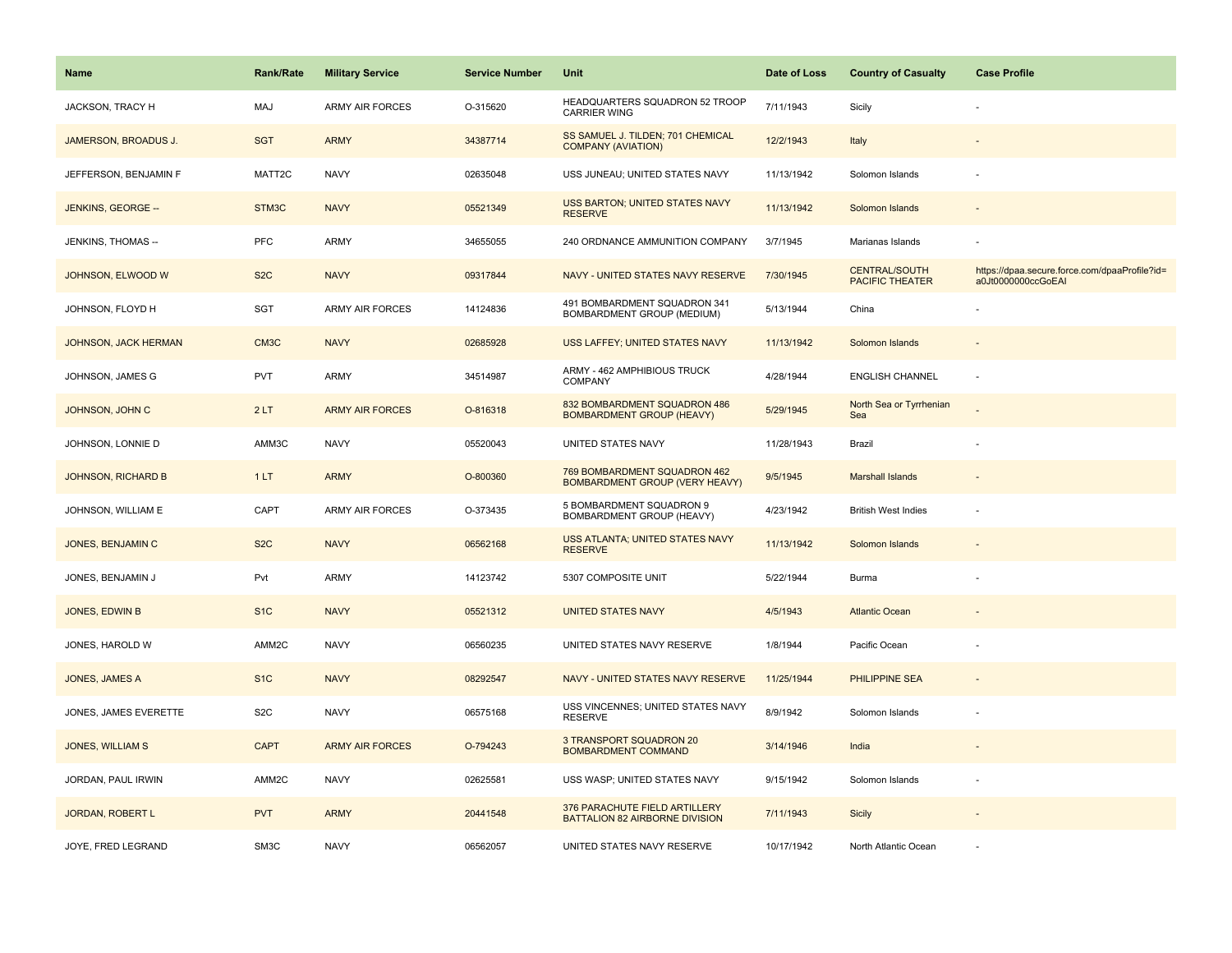| <b>Name</b>                | <b>Rank/Rate</b>  | <b>Military Service</b> | <b>Service Number</b> | Unit                                                                       | Date of Loss | <b>Country of Casualty</b> | <b>Case Profile</b>                                                 |
|----------------------------|-------------------|-------------------------|-----------------------|----------------------------------------------------------------------------|--------------|----------------------------|---------------------------------------------------------------------|
| JUMPER, LUCIUS J.          | S SGT             | <b>ARMY AIR FORCES</b>  | 34644576              | 866 BOMBARDMENT SQUADRON 494<br><b>BOMBARDMENT GROUP (HEAVY)</b>           | 1/2/1945     | <b>Philippine Islands</b>  |                                                                     |
| KAMINER, JAMES P           | S <sub>2</sub> C  | <b>NAVY</b>             | 09710984              | Frederick C Davis; UNITED STATES NAVY<br><b>RESERVE</b>                    | 4/24/1945    | North Atlantic Ocean       |                                                                     |
| KAMPMEYER, ERIC THEODORE   | GM3C              | <b>NAVY</b>             | 02616801              | USS Utah; UNITED STATES NAVY                                               | 12/7/1941    | Hawaiian Islands           | https://dpaa.secure.force.com/dpaaProfile?id=<br>a0Jt000000sPM0mEAG |
| <b>KEEFE, DALLAS W</b>     | PFC               | <b>ARMY AIR FORCES</b>  | 14029421              | 2 BOMBARDMENT SQUADRON 22<br><b>BOMBARDMENT GROUP (MEDIUM)</b>             | 4/21/1942    | Coral Sea                  |                                                                     |
| <b>KEENEY, CLAUDE --</b>   | GM3C              | <b>NAVY</b>             | 05524810              | FRANKLIN; UNITED STATES NAVY<br><b>RESERVE</b>                             | 3/19/1945    | Japan                      |                                                                     |
| KELLEY, RAY --             | <b>PVT</b>        | <b>ARMY</b>             | 34385674              | 23 INFANTRY 2 DIVISION                                                     | 7/14/1944    | France                     |                                                                     |
| KELLY, CARL F              | S <sub>1</sub> C  | <b>NAVY</b>             | 05523942              | UNITED STATES NAVY RESERVE                                                 | 11/8/1943    | France                     |                                                                     |
| KELLY, SYDNEY P            | 2LT               | <b>ARMY AIR FORCES</b>  | O-683142              | 524 BOMBARDMENT SQUADRON 379<br>BOMBARDMENT GROUP (HEAVY)                  | 7/7/1944     | Germany                    |                                                                     |
| <b>KENDRICK, CECIL R</b>   | <b>SGT</b>        | <b>ARMY AIR FORCES</b>  | 14037422              | B-17E; 92 BOMBARDMENT GROUP<br>(HEAVY), 326 BOMBARDMENT<br><b>SQUADRON</b> | 9/6/1942     | <b>English Channel</b>     |                                                                     |
| KENNINGTON, ROBERT B       | F <sub>2</sub> C  | <b>NAVY</b>             | 02628244              | USS VINCENNES; UNITED STATES NAVY                                          | 8/9/1942     | Solomon Islands            |                                                                     |
| KILGO, PIERCE R            | <b>CAPT</b>       | <b>ARMY AIR FORCES</b>  | O-424274              | 873 BOMBARDMENT SQUADRON 498<br>BOMBARDMENT GROUP (VERY HEAVY)             | 1/27/1945    | Japan/Okinawa              |                                                                     |
| KING, DURWARD B            | SF <sub>2</sub> C | <b>NAVY</b>             | 02624718              | INGRAHAM; UNITED STATES NAVY                                               | 8/22/1942    | Nova Scotia                |                                                                     |
| <b>KLECKLEY, WILLIAM W</b> | SC <sub>2</sub> C | <b>NAVY</b>             | 05751345              | SPENCE; UNITED STATES NAVY<br><b>RESERVE</b>                               | 12/18/1944   | <b>Philippine Sea</b>      |                                                                     |
| KNIGHT, JAMES E            | S SGT             | <b>ARMY</b>             | 06398206              | ARMY - 25 TANK BATTALION 14<br>ARMORED DIVISION                            | 1/13/1945    | <b>FRANCE</b>              |                                                                     |
| <b>KNIGHTON, BELTON E</b>  | <b>PVT</b>        | <b>ARMY</b>             | 14043727              | SHINYO MARU; 7 CHEMICAL COMPANY<br>(AVIATION)                              | 9/7/1944     | Philippine Islands         |                                                                     |
| KOHN, EDWARD B             | CPL               | <b>ARMY</b>             | 14040577              | ARMY - 454 ORDNANCE COMPANY<br>(AVIATION)                                  | 6/13/1942    | PHILIPPINE ISLANDS         | https://dpaa.secure.force.com/dpaaProfile?id=<br>a0Jt0000000Xk76EAC |
| KOON, RUPERT E             | TEC <sub>5</sub>  | <b>ARMY</b>             | 34098254              | 3422 ORDNANCE AUTO MAINTENANCE<br><b>COMPANY</b>                           | 6/9/1944     | <b>English Channel</b>     |                                                                     |
| KYALL, HARRY N             | <b>SSGT</b>       | <b>ARMY AIR FORCES</b>  | 14125794              | <b>AIR CORPS</b>                                                           | 3/12/1944    | Iceland                    |                                                                     |
| LANCASTER, WILLIAM E       | SC <sub>2</sub> C | <b>NAVY</b>             | 08294661              | Bates; UNITED STATES NAVY RESERVE                                          | 5/25/1945    | Japan                      |                                                                     |
| LANCASTER, WILLIAM V       | <b>PVT</b>        | <b>ARMY AIR FORCES</b>  | 14053655              | 31 BOMBARDMENT SQUADRON 5<br>BOMBARDMENT GROUP (HEAVY)                     | 1/11/1946    | Philippine Islands         |                                                                     |
| LANE, ELIJAH G             | <b>SGT</b>        | <b>ARMY AIR FORCES</b>  | 14065015              | 881 BOMBARDMENT SQUADRON 500<br><b>BOMBARDMENT GROUP (VERY HEAVY)</b>      | 2/10/1945    | Japan/Okinawa              |                                                                     |
| LANE, HOYT --              | STM1C             | <b>NAVY</b>             | 05752251              | Bristol; UNITED STATES NAVY RESERVE                                        | 10/13/1943   | Mediterranean Sea          |                                                                     |
| <b>LAWRENCE, GROCE W</b>   | <b>CMM</b>        | <b>NAVY</b>             | 03750827              | <b>INGRAHAM; UNITED STATES NAVY</b><br><b>RESERVE</b>                      | 8/22/1942    | Nova Scotia                |                                                                     |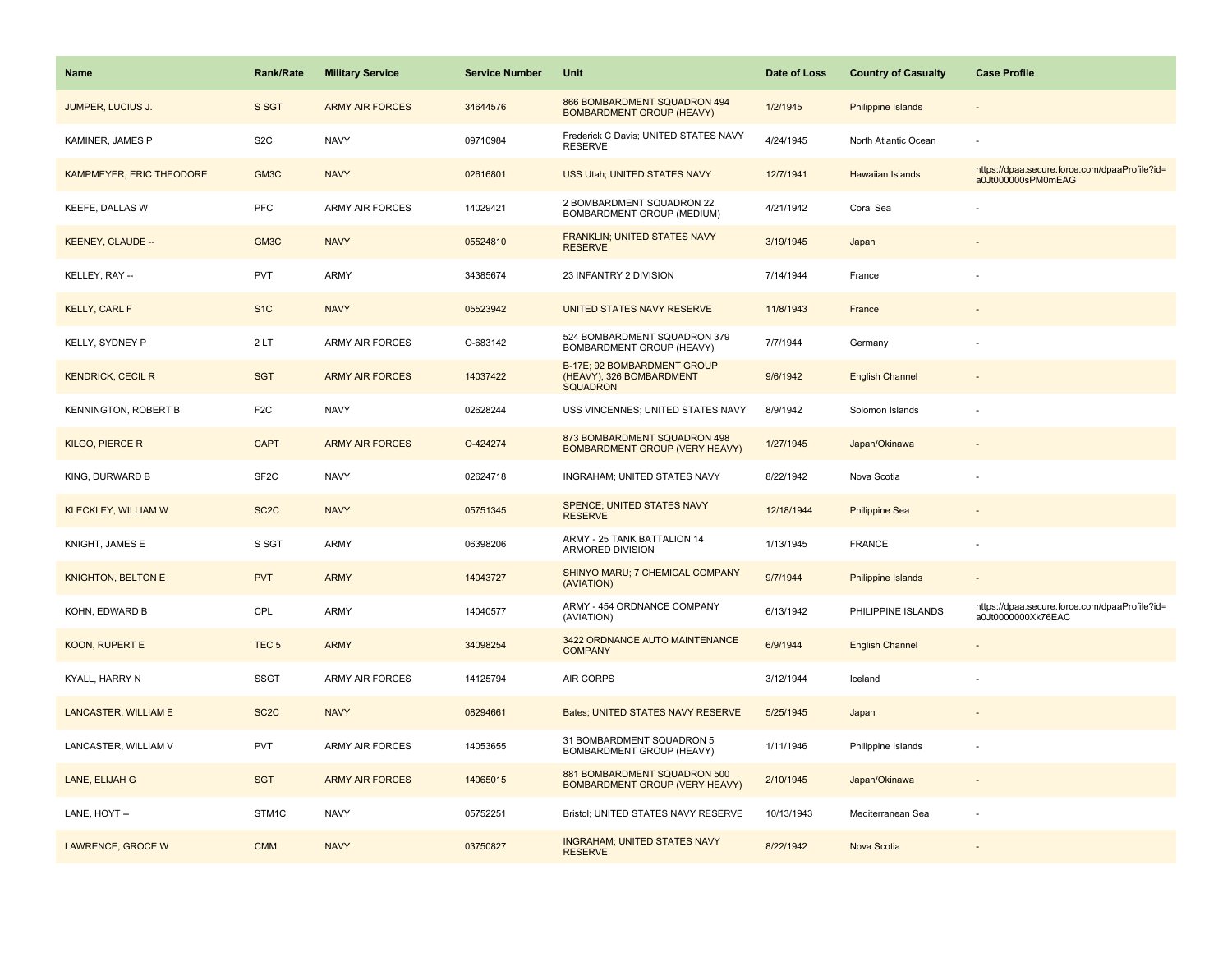| Name                    | <b>Rank/Rate</b> | <b>Military Service</b> | <b>Service Number</b> | Unit                                                              | Date of Loss | <b>Country of Casualty</b> | <b>Case Profile</b>                                                 |
|-------------------------|------------------|-------------------------|-----------------------|-------------------------------------------------------------------|--------------|----------------------------|---------------------------------------------------------------------|
| LAWRENCE, WILLIAM I     | <b>SGT</b>       | ARMY                    | 34658347              | SS Leopoldville; 262 INFANTRY 66<br><b>DIVISION</b>               | 12/24/1944   | English Channel            |                                                                     |
| LEE, BOYCE R            | CPL              | <b>ARMY AIR FORCES</b>  | 34649582              | 32 PHOTO RECONNAISSANCE<br><b>SQUADRON</b>                        | 4/20/1944    | Mediterranean Sea          |                                                                     |
| LEE, HENRY LLOYD        | S <sub>1</sub> C | <b>NAVY</b>             | 02624517              | USS Arizona; UNITED STATES NAVY                                   | 12/7/1941    | Hawaiian Islands           | https://dpaa.secure.force.com/dpaaProfile?id=<br>a0Jt00000004qcKEAQ |
| LEE, VAIN               | <b>PVT</b>       | <b>ARMY</b>             | 34511433              | <b>ARMY - 855 ENGINEERS BATTALION</b><br>(AVIATION)               | 11/11/1943   | <b>FIJI</b>                |                                                                     |
| LEE, WILLIAM F          | <b>PVT</b>       | ARMY                    | 34385501              | HMT Rohna; 31 SIGNAL CONSTRUCTION<br><b>BATTALION</b>             | 11/26/1943   | Algeria                    |                                                                     |
| <b>LEMMON, THOMAS W</b> | <b>ENS</b>       | <b>NAVY</b>             | O-153204              | UNITED STATES NAVY RESERVE                                        | 2/9/1943     | <b>Atlantic Ocean</b>      |                                                                     |
| LENDERMAN, WILLIAM E    | S <sub>2</sub> C | <b>NAVY</b>             | 05520442              | UNITED STATES NAVY RESERVE                                        | 9/13/1942    | <b>Baltic Sea</b>          |                                                                     |
| LEONARD, EDWIN M        | <b>ENS</b>       | <b>NAVY</b>             | O-101055              | UNITED STATES NAVY RESERVE                                        | 3/27/1942    | Bermuda                    |                                                                     |
| LEONARD, JOHN T         | 1LT              | ARMY                    | O-395693              | ARMY - 59 COAST ARTILLERY<br><b>REGIMENT</b>                      | 1/9/1945     | <b>FORMOSA</b>             | https://dpaa.secure.force.com/dpaaProfile?id=<br>a0Jt000000PXktuEAD |
| LEVIN, JAMES E          | <b>SGT</b>       | <b>ARMY AIR FORCES</b>  | 14065044              | 100 BOMBARDMENT SQUADRON 42<br><b>BOMBARDMENT GROUP (MEDIUM)</b>  | 4/8/1945     | Philippine Islands         |                                                                     |
| LEWIS, FRANK --         | STM2C            | <b>NAVY</b>             | 08292292              | UNITED STATES NAVY RESERVE                                        | 10/21/1943   | Atlantic Ocean             |                                                                     |
| LEWIS, HARRY L          | 2LT              | <b>ARMY AIR FORCES</b>  | O-700290              | 361 FIGHTER SQUADRON 356 FIGHTER<br><b>GROUP</b>                  | 8/13/1944    | <b>English Channel</b>     |                                                                     |
| LEWIS, WAYNE ALMAN      | CM3C             | <b>NAVY</b>             | 02624544              | USS Arizona; UNITED STATES NAVY<br><b>RESERVE</b>                 | 12/7/1941    | Hawaiian Islands           | https://dpaa.secure.force.com/dpaaProfile?id=<br>a0Jt000000mzRQJEA2 |
| LIGHTSEY, JOHN H        | 1LT              | <b>ARMY AIR FORCES</b>  | O-449983              | 380 BOMBARDMENT SQUADRON 310<br><b>BOMBARDMENT GROUP (MEDIUM)</b> | 6/22/1944    | Italy                      |                                                                     |
| LINDSEY, HORACE L       | S <sub>1</sub> C | <b>NAVY</b>             | 09309512              | NAVY - UNITED STATES NAVY RESERVE                                 | 8/30/1944    | <b>ATLANTIC OCEAN</b>      |                                                                     |
| LIPSCOMBE, WILLIAM W    | LT /JG/          | <b>NAVY</b>             | O-240590              | <b>FRANKLIN; UNITED STATES NAVY</b><br><b>RESERVE</b>             | 3/19/1945    | Japan                      |                                                                     |
| LIVINGSTON, C E         | S <sub>2</sub> C | <b>NAVY</b>             | 05752059              | UNITED STATES NAVY RESERVE                                        | 6/21/1943    | Pacific Ocean              |                                                                     |
| LONG, LANGDON D.        | 1LT              | <b>ARMY AIR FORCES</b>  | O-401191              | <b>AIR CORPS</b>                                                  | 6/3/1942     | India                      |                                                                     |
| LOVVORN, EDWARD HEWETT  | 2LT              | ARMY AIR FORCES         | O-690460              | 721 BOMBARDMENT SQUADRON 450<br>BOMBARDMENT GROUP (HEAVY)         | 1/27/1944    | Mediterranean Sea          |                                                                     |
| LUCAS, JOHN C           | <b>SGT</b>       | <b>ARMY AIR FORCES</b>  | 14043942              | 868 BOMBARDMENT SQUADRON<br>(HEAVY)                               | 6/20/1945    | Celebes                    |                                                                     |
| LUNSFORD, HAYDEN R      | S <sub>1</sub> C | <b>NAVY</b>             | 05523814              | NAVY - UNITED STATES NAVY RESERVE                                 | 2/23/1943    | NEWFOUNDLAND               |                                                                     |
| LYDA, JAMES A           | 2LT              | <b>ARMY</b>             | O-890332              | SHINYO MARU; 31 INFANTRY REGIMENT                                 | 9/7/1944     | Philippine Islands         |                                                                     |
| LYLES, JOHN T           | CAPT             | <b>ARMY AIR FORCES</b>  | O-389872              | 463 FIGHTER SQUADRON 507 FIGHTER<br><b>GROUP</b>                  | 5/20/1945    | Marshall Islands           |                                                                     |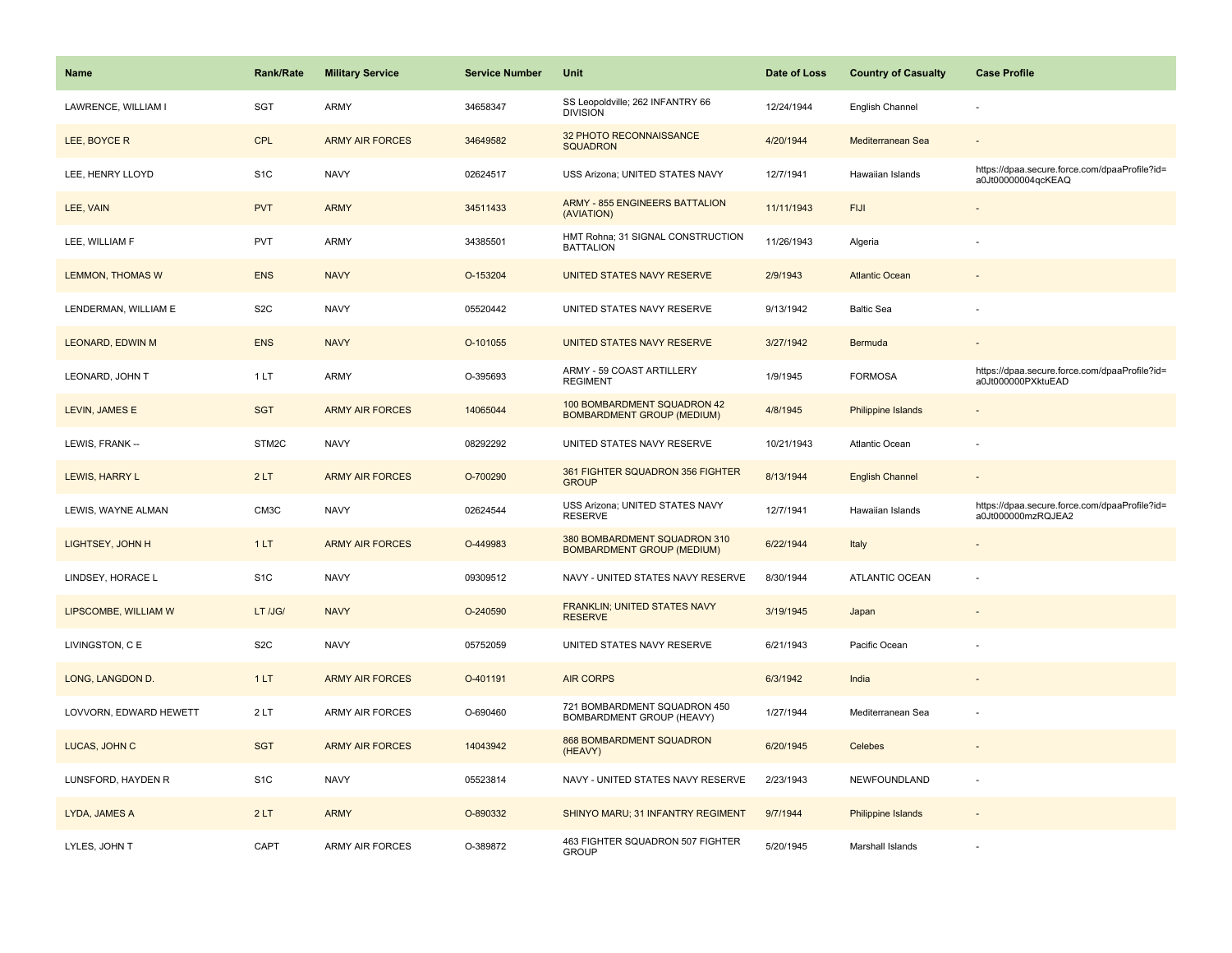| Name                       | <b>Rank/Rate</b>  | <b>Military Service</b> | <b>Service Number</b> | Unit                                                            | Date of Loss | <b>Country of Casualty</b> | <b>Case Profile</b>                                                 |
|----------------------------|-------------------|-------------------------|-----------------------|-----------------------------------------------------------------|--------------|----------------------------|---------------------------------------------------------------------|
| LYNCH, WILLIAM THOMAS      | <b>T SGT</b>      | <b>ARMY AIR FORCES</b>  | 14073155              | 342 BOMBARDMENT SQUADRON 97<br><b>BOMBARDMENT GROUP (HEAVY)</b> | 10/21/1942   | France                     |                                                                     |
| MADDEN, HERMAN A           | S <sub>1</sub> C  | <b>NAVY</b>             | 05751290              | UNITED STATES NAVY RESERVE                                      | 4/5/1943     | North Atlantic Ocean       |                                                                     |
| <b>MADDOX, CLINTON N</b>   | CM <sub>3</sub> C | <b>NAVY</b>             | 06560631              | USS HORNET; UNITED STATES NAVY<br><b>RESERVE</b>                | 10/26/1942   | <b>New Hebrides</b>        |                                                                     |
| MAHONY, JACK A             | LT.               | <b>NAVY</b>             | O-082740              | UNITED STATES NAVY                                              | 7/1/1943     | Pacific Ocean              |                                                                     |
| MAJOR, JAMES --            | <b>PVT</b>        | <b>ARMY</b>             | 34027055              | <b>384 ENGINEERS BATTALION</b>                                  | 7/25/1943    | Algeria                    |                                                                     |
| MANNING, ROBERT B          | S <sub>2</sub> C  | <b>NAVY</b>             | 06561083              | USS JARVIS; UNITED STATES NAVY<br><b>RESERVE</b>                | 8/9/1942     | Solomon Islands            |                                                                     |
| <b>MARTIN, JOHN BILL</b>   | AOM3c             | <b>NAVY</b>             | 5524924               | <b>UNITED STATES NAVY</b>                                       | 8/3/1943     | <b>Atlantic Ocean</b>      |                                                                     |
| MARTIN, MYRON --           | FC <sub>1</sub> C | <b>NAVY</b>             | 02623504              | UNITED STATES NAVY                                              | 8/27/1945    | Japan                      |                                                                     |
| <b>MARVIN, CHURCHILL A</b> | 2LT               | <b>ARMY AIR FORCES</b>  | O-832605              | 333 FIGHTER SQUADRON 318 FIGHTER<br><b>GROUP</b>                | 8/8/1945     | Japan/Okinawa              |                                                                     |
| MASON, JAMES H             | S <sub>1</sub> C  | <b>NAVY</b>             | 05751635              | UNITED STATES NAVY RESERVE                                      | 5/3/1944     | North Atlantic Ocean       |                                                                     |
| MASSENGALE, EDWIN B        | S <sub>2</sub> C  | <b>NAVY</b>             | 03561993              | <b>INGRAHAM; UNITED STATES NAVY</b>                             | 8/22/1942    | Nova Scotia                |                                                                     |
| MASSEY, CECIL EUGENE       | SF <sub>2</sub> C | <b>NAVY</b>             | 05520316              | Plymouth; UNITED STATES NAVY                                    | 8/5/1943     | Atlantic Ocean             | https://dpaa.secure.force.com/dpaaProfile?id=<br>a0Jt0000000Xds4EAC |
| MATTISON, JOHN ISAAC       | CK3C              | <b>NAVY</b>             | 02623605              | USS LITTLE; UNITED STATES NAVY                                  | 9/5/1942     | Solomon Islands            |                                                                     |
| MCABEE, FELIX --           | BM <sub>2c</sub>  | <b>NAVY</b>             | 06560380              | FRANKLIN; UNITED STATES NAVY<br><b>RESERVE</b>                  | 3/19/1945    | Japan                      |                                                                     |
| <b>MCALPINE, THOMAS E</b>  | LT.               | <b>NAVY</b>             | O-118439              | <b>LIDDLE; UNITED STATES NAVY</b><br><b>RESERVE</b>             | 12/7/1944    | Philippine Islands         |                                                                     |
| MCCARTHA, ROLAND L         | S Sgt             | <b>ARMY</b>             | 34128885              | 473 INFANTRY REGIMENT                                           | 3/28/1946    | Italy                      |                                                                     |
| MCCARTY, ELMER ROGER       | SEA2              | <b>NAVY</b>             | 06575131              | SS MASSMAR; UNITED STATES NAVY<br><b>RESERVE</b>                | 7/5/1942     | Greenland                  |                                                                     |
| MCCATHERN, RALPH H         | ARM3c             | <b>NAVY</b>             | 05751200              | UNITED STATES NAVY RESERVE                                      | 10/30/1943   | Puerto Rico                |                                                                     |
| MCCLARY, JOHN MARION       | SEA1              | <b>NAVY</b>             | 02625381              | <b>UNITED STATES NAVY</b>                                       | 2/28/1942    | <b>Atlantic Ocean</b>      |                                                                     |
| MCCLELLAN, SAMUEL D        | F <sub>2</sub>    | <b>NAVY</b>             | 05754777              | NAVY - UNITED STATES NAVY RESERVE                               | 11/10/1944   | ADMIRALTY ISLANDS          | https://dpaa.secure.force.com/dpaaProfile?id=<br>a0Jt0000000Xg6REAS |
| <b>MCCOY, WILLIAM T</b>    | 1st Lt            | <b>ARMY AIR FORCES</b>  | O-414374              | 25 FIGHTER SQUADRON 51 FIGHTER<br><b>GROUP</b>                  | 12/14/1945   | China                      |                                                                     |
| MCCREARY, JOHN W           | <b>CQMA</b>       | <b>NAVY</b>             | 02623449              | HERRING; UNITED STATES NAVY                                     | 7/5/1944     | Kurile Islands             |                                                                     |
| MCCUEN, GRADY H            | <b>PVT</b>        | <b>ARMY</b>             | 34517477              | <b>ARMY - 35 SIGNAL CONSTRUCTION</b><br><b>BATTALION</b>        | 4/28/1944    | <b>ENGLISH CHANNEL</b>     |                                                                     |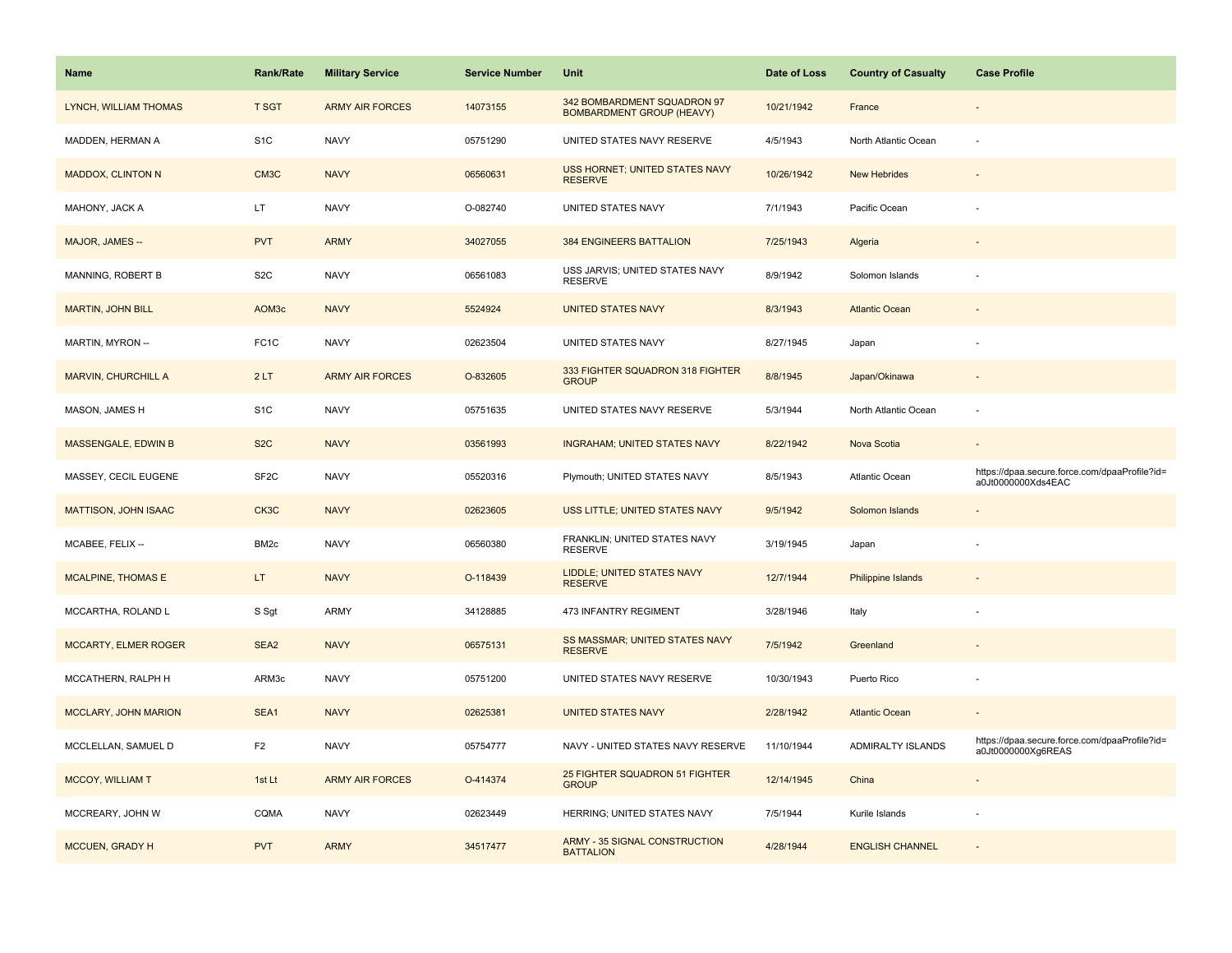| <b>Name</b>                | Rank/Rate        | <b>Military Service</b> | <b>Service Number</b> | Unit                                                                                                      | Date of Loss | <b>Country of Casualty</b>                             | <b>Case Profile</b>      |
|----------------------------|------------------|-------------------------|-----------------------|-----------------------------------------------------------------------------------------------------------|--------------|--------------------------------------------------------|--------------------------|
| MCCURLEY, JAMES W          | Pfc              | ARMY                    | 14133594              | SS Leopoldville; 264 INFANTRY 66<br><b>DIVISION</b>                                                       | 12/24/1944   | English Channel                                        |                          |
| MCCURRY, BENNIE F          | SEA <sub>2</sub> | <b>NAVY</b>             | 05523575              | UNITED STATES NAVY RESERVE                                                                                | 3/2/1943     | <b>Atlantic Ocean</b>                                  |                          |
| MCDILL, HERBERT S          | S Sgt            | ARMY AIR FORCES         | 34652789              | 372 BOMBARDMENT SQUADRON 307<br>BOMBARDMENT GROUP (HEAVY)                                                 | 8/25/1944    | Caroline Islands                                       |                          |
| MCELDUFF, BENJAMIN R       | SEA1             | <b>NAVY</b>             | 06565413              | <b>USS STRONG; UNITED STATES NAVY</b><br><b>RESERVE</b>                                                   | 7/5/1943     | Solomon Islands                                        |                          |
| MCFADDIN, ROBERT E         | 2d Lt            | <b>ARMY AIR FORCES</b>  | O-801029              | 409 BOMBARDMENT SQUADRON 93<br>BOMBARDMENT GROUP (HEAVY)                                                  | 12/22/1943   | North Sea or Tyrrhenian<br>Sea                         |                          |
| <b>MCILWAIN, GEORGE H</b>  | Capt             | <b>ARMY AIR FORCES</b>  | O-259215              | 421 ARMY AIR FORCE SUBMARINE<br><b>DEPOT</b>                                                              | 10/20/1943   | Pacific Ocean                                          |                          |
| MCINTOSH, LEWIS OSCAR      | <b>PVT</b>       | <b>MARINE CORPS</b>     | 00409741              | Company C, 1st Battalion, 25th Marines, 4th<br>Marine Division, FMF, UNITED STATES<br><b>MARINE CORPS</b> | 7/4/1944     | SAIPAN                                                 |                          |
| MCKIBBEN, WILLIAM M        | Ens              | <b>NAVY</b>             | O-396060              | UNITED STATES NAVY RESERVE                                                                                | 7/17/1945    | Pacific Ocean                                          |                          |
| MCMILLAN, JAMES E          | F <sub>1c</sub>  | <b>NAVY</b>             | 09324164              | DREXLER; UNITED STATES NAVY<br><b>RESERVE</b>                                                             | 5/28/1945    | Japan                                                  |                          |
| MCMURRY, WILLIAM --        | SEA2             | <b>NAVY</b>             | 06561679              | UNITED STATES NAVY RESERVE                                                                                | 2/19/1942    | <b>Atlantic Ocean: North</b><br><b>American Waters</b> |                          |
| MCNAIR, HENRY LEVELL       | GySgt            | <b>MARINE CORPS</b>     | 00198070              | MARINE - UNITED STATES MARINE<br><b>CORPS</b>                                                             | 8/9/1942     | Solomon Islands                                        |                          |
| <b>MCNAIR, JAMES L</b>     | Pfc              | <b>ARMY</b>             | 34931725              | SS Leopoldville; 262 INFANTRY 66<br><b>DIVISION</b>                                                       | 12/24/1944   | <b>English Channel</b>                                 |                          |
| MCNINCH, JESSE E           | <b>ENS</b>       | <b>NAVY</b>             | O-320520              | NAVY - UNITED STATES NAVY RESERVE                                                                         | 9/16/1944    | MOROTAI, CERAM,<br><b>AMBOINA</b>                      |                          |
| <b>MEDLIN, CHARLES R</b>   | <b>PVT</b>       | <b>ARMY</b>             | 14040601              | ARISAN MARU; 454 ORDNANCE<br><b>COMPANY (AVIATION)</b>                                                    | 10/24/1944   | <b>China Seas</b>                                      |                          |
| MENDENHALL, ROBERT W       | <b>PVT</b>       | ARMY                    | 34844729              | 3 TANK BATTALION 10 ARMORED<br><b>DIVISION</b>                                                            | 3/4/1945     | Germany                                                |                          |
| <b>MERRITT, ROY L</b>      | TM3C             | <b>NAVY</b>             | 05522969              | SPENCE; UNITED STATES NAVY<br><b>RESERVE</b>                                                              | 12/18/1944   | Philippine Islands                                     |                          |
| MILLER, COLIE J            | S <sub>1</sub> C | <b>NAVY</b>             | 05750741              | UNITED STATES NAVY RESERVE                                                                                | 3/29/1943    | North Atlantic Ocean                                   |                          |
| <b>MILLER, MARK E</b>      | F <sub>1</sub> C | <b>NAVY</b>             | 05521757              | <b>UNITED STATES NAVY</b>                                                                                 | 7/1/1944     | <b>Atlantic Ocean</b>                                  |                          |
| MIMS, CARL A               | SF3C             | <b>NAVY</b>             | 08292756              | UNITED STATES NAVY RESERVE                                                                                | 4/16/1944    | Atlantic Ocean                                         |                          |
| MITCHELL, HARRY E.         | S SGT            | <b>ARMY AIR FORCES</b>  | 34652576              | 351 BOMBARDMENT SQUADRON 100<br><b>BOMBARDMENT GROUP (HEAVY)</b>                                          | 1/10/1945    | North Sea or Tyrrhenian<br>Sea                         |                          |
| MITCHELL, WALTER L         | S <sub>1</sub> C | <b>NAVY</b>             | 08294508              | UNITED STATES NAVY                                                                                        | 2/25/1944    | North Atlantic Ocean                                   | $\overline{\phantom{a}}$ |
| <b>MIXON, JAMES BYRNES</b> | S SGT            | <b>ARMY AIR FORCES</b>  | 14124159              | 499 BOMBARDMENT SQUADRON 345<br><b>BOMBARDMENT GROUP (MEDIUM)</b>                                         | 10/5/1943    | New Guinea                                             |                          |
| MIZELL, TRAVIS F           | <b>ENS</b>       | <b>NAVY</b>             | O-301153              | VF-7, USS Hancock (CV-19); NAVY -<br>UNITED STATES NAVY RESERVE                                           | 10/15/1945   | CENTRAL/SOUTH<br>PACIFIC THEATER                       |                          |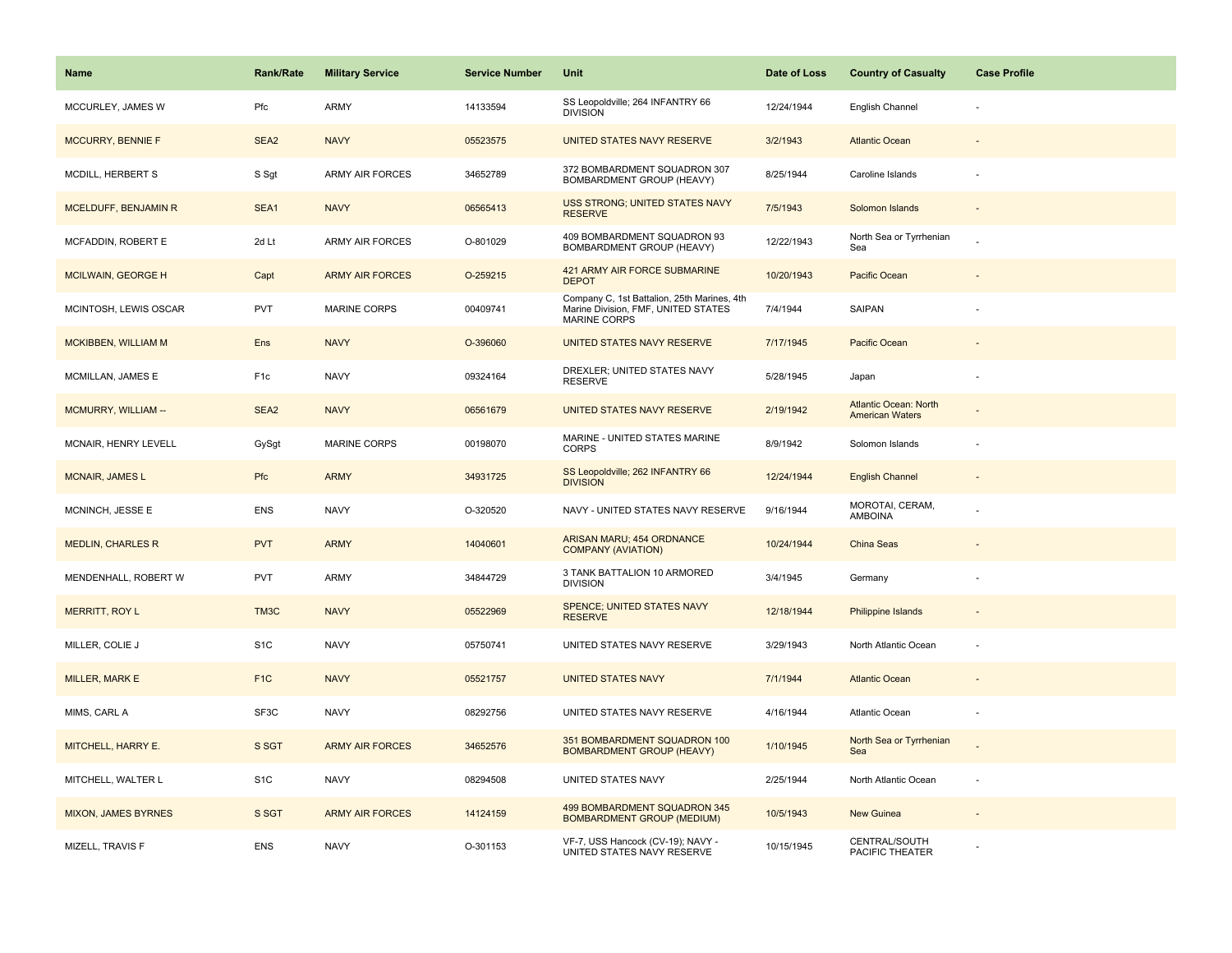| <b>Name</b>              | <b>Rank/Rate</b>  | <b>Military Service</b> | <b>Service Number</b> | Unit                                                                  | Date of Loss | <b>Country of Casualty</b>              | <b>Case Profile</b>                                                 |
|--------------------------|-------------------|-------------------------|-----------------------|-----------------------------------------------------------------------|--------------|-----------------------------------------|---------------------------------------------------------------------|
| MOBLEY, TOMMIE L.        | <b>PFC</b>        | <b>ARMY</b>             | 34840818              | <b>ARMY</b>                                                           | 9/2/1944     | India                                   |                                                                     |
| MOORE, CHARLES JOSEPH    | GM3C              | <b>NAVY</b>             | 04062097              | UNITED STATES NAVY RESERVE                                            | 11/3/1942    | North Atlantic Ocean                    | $\sim$                                                              |
| <b>MOORE, CHARLIE H</b>  | S SGT             | <b>ARMY AIR FORCES</b>  | 34382796              | 405 BOMBARDMENT SQUADRON 38<br><b>BOMBARDMENT GROUP (MEDIUM)</b>      | 10/16/1943   | <b>New Guinea</b>                       |                                                                     |
| MOORE, DOUGLAS CARLTON   | S <sub>1</sub> C  | <b>NAVY</b>             | 02624524              | USS Arizona; UNITED STATES NAVY                                       | 12/7/1941    | Hawaiian Islands                        | https://dpaa.secure.force.com/dpaaProfile?id=<br>a0Jt00000004qUBEAY |
| <b>MOORE, ERNEST W</b>   | 2LT               | <b>ARMY AIR FORCES</b>  | O-728301              | <b>42 BOMBARDMENT SQUADRON 11</b><br><b>BOMBARDMENT GROUP (HEAVY)</b> | 7/24/1943    | Wake Island                             |                                                                     |
| MOORE, JAMES CARLTON     | SF3C              | <b>NAVY</b>             | 02624525              | USS Arizona; UNITED STATES NAVY                                       | 12/7/1941    | Hawaiian Islands                        | https://dpaa.secure.force.com/dpaaProfile?id=<br>a0Jt00000004sbcEAA |
| MOORE, JOHN T            | Maj               | <b>ARMY AIR FORCES</b>  | O-420625              | <b>ARMY AIR FORCE</b>                                                 | 10/8/1944    | Morotai, Ceram, Amboina                 | $\overline{\phantom{a}}$                                            |
| MOORE, JOHN T.           | 2LT               | <b>ARMY AIR FORCES</b>  | O-434996              | <b>ARMY AIR FORCE</b>                                                 | 3/28/1942    | New Guinea                              |                                                                     |
| MOORE, SIDNEY BRYANT     | EM <sub>2</sub> C | <b>NAVY</b>             | 02624944              | <b>USS QUINCY: UNITED STATES NAVY</b>                                 | 8/9/1942     | Solomon Islands                         |                                                                     |
| MOORE, WOODROW W         | 1LT               | <b>ARMY AIR FORCES</b>  | O-789340              | 63 BOMBARDMENT SQUADRON 43<br>BOMBARDMENT GROUP (HEAVY)               | 3/3/1943     | New Guinea                              | https://dpaa.secure.force.com/dpaaProfile?id=<br>a0Jt000001nzSLOEA2 |
| MOORHEAD, ROBERT E       | <b>CCSA</b>       | <b>NAVY</b>             | 02616263              | <b>INGRAHAM; UNITED STATES NAVY</b>                                   | 8/22/1942    | Nova Scotia                             |                                                                     |
| MORGAN, OTIS F           | 1LT               | <b>ARMY</b>             | O-362652              | ARMY - 71 ENGINEERS BATTALION 71<br>DIVISION (FILIPINO ARMY)          | 1/9/1945     | <b>FORMOSA</b>                          | https://dpaa.secure.force.com/dpaaProfile?id=<br>a0Jt0000000cdGWEAY |
| <b>MORING, MAXWELL T</b> | <b>CEM</b>        | <b>NAVY</b>             | 02679511              | <b>USS LISCOME BAY; UNITED STATES</b><br><b>NAVY</b>                  | 11/24/1943   | Gilbert Islands                         |                                                                     |
| MORRELL, JESSIE W        | S SGT             | <b>ARMY AIR FORCES</b>  | 34385141              | 551 BOMBARDMENT SQUADRON 385<br>BOMBARDMENT GROUP (HEAVY)             | 2/3/1944     | North Sea or Tyrrhenian<br>Sea          |                                                                     |
| <b>MORRIS, CLELL E</b>   | <b>PFC</b>        | <b>ARMY</b>             | 34515898              | 339 INFANTRY 85 DIVISION                                              | 5/14/1944    | Italy                                   |                                                                     |
| MORRIS, JESSE --         | STM1C             | <b>NAVY</b>             | 05524150              | UNITED STATES NAVY                                                    | 1/31/1945    | Caroline Islands                        |                                                                     |
| MORRIS, JOHN M           | 2LT               | <b>ARMY AIR FORCES</b>  | O-796574              | 567 BOMBARDMENT SQUADRON 389<br><b>BOMBARDMENT GROUP (HEAVY)</b>      | 7/9/1943     | Mediterranean Sea                       |                                                                     |
| MOSELEY, JAMES O         | <b>SGT</b>        | <b>ARMY</b>             | 34650827              | SS Leopoldville; 262 INFANTRY 66<br><b>DIVISION</b>                   | 12/24/1944   | English Channel                         |                                                                     |
| MULDROW, JOHN E          | LT CDR            | <b>NAVY</b>             | O-079069              | <b>UNITED STATES NAVY</b>                                             | 5/9/1945     | <b>Central/South Pacific</b><br>Theater |                                                                     |
| MULLER, JOHN CONRAD      | EM3C              | <b>NAVY</b>             | 02628459              | USS QUINCY; UNITED STATES NAVY                                        | 8/9/1942     | Solomon Islands                         |                                                                     |
| MUNDY, JOSEPH W          | FLT O             | <b>ARMY AIR FORCES</b>  | T-121612              | 84 FIGHTER SQUADRON 78 FIGHTER<br><b>GROUP</b>                        | 4/15/1944    | <b>English Channel</b>                  | $\sim$                                                              |
| MUNN, DALTON LESLIE      | GM3C              | <b>NAVY</b>             | 04062951              | SS WEST LASHAWAY; UNITED STATES<br>NAVY RESERVE                       | 8/30/1942    | Trinidad                                |                                                                     |
| MUNN, JAMES C            | <b>PVT</b>        | <b>ARMY</b>             | 34657926              | 103 INFANTRY 43 DIVISION                                              | 1/27/1945    | Philippine Islands                      |                                                                     |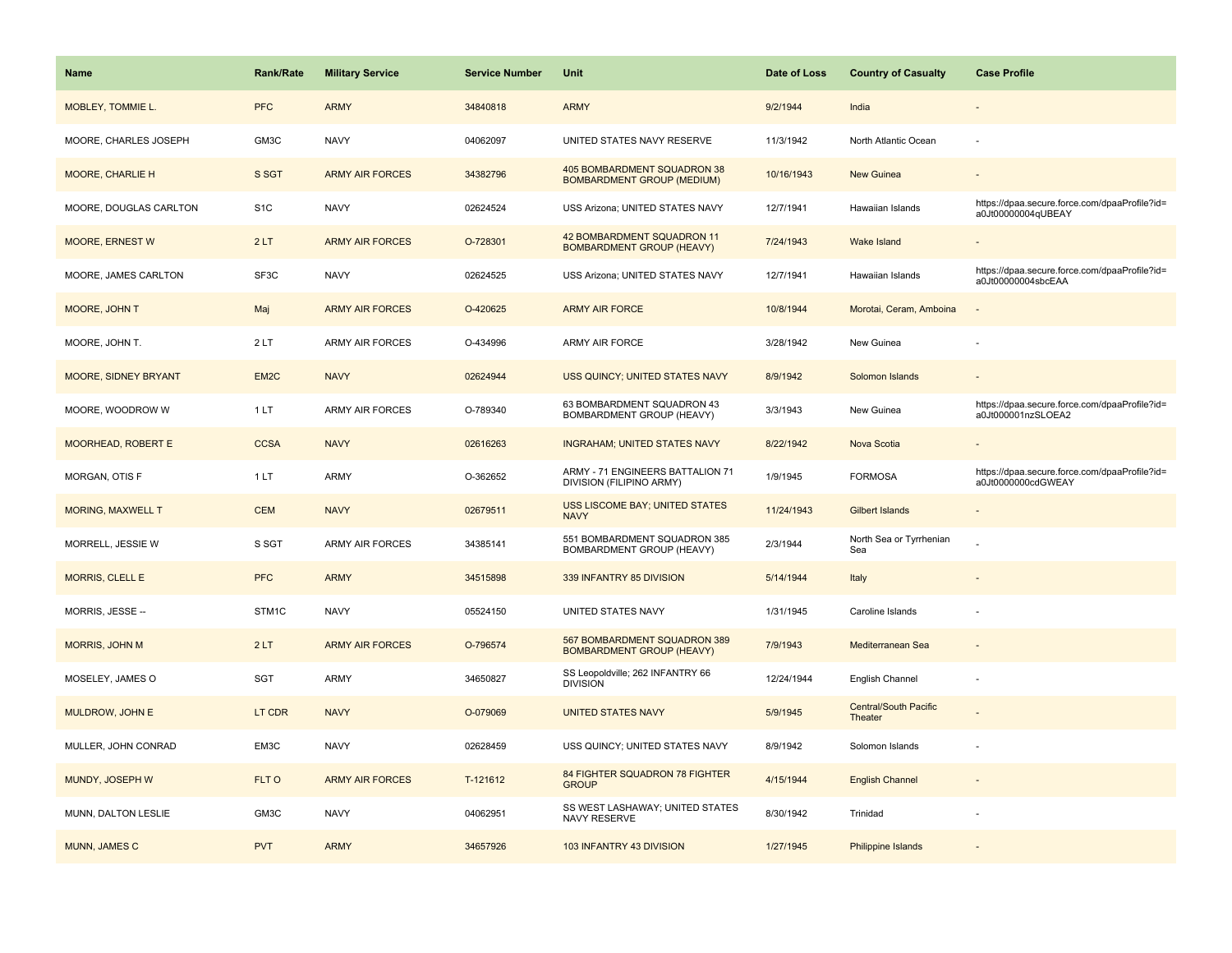| Name                        | Rank/Rate         | <b>Military Service</b> | <b>Service Number</b> | Unit                                                              | Date of Loss | <b>Country of Casualty</b>       | <b>Case Profile</b>                                                 |
|-----------------------------|-------------------|-------------------------|-----------------------|-------------------------------------------------------------------|--------------|----------------------------------|---------------------------------------------------------------------|
| MURDOCK, JASPER L           | GM3C              | <b>NAVY</b>             | 05523918              | NAVY - UNITED STATES NAVY RESERVE                                 | 7/25/1944    | NORTH ATLANTIC<br><b>OCEAN</b>   |                                                                     |
| <b>MURR, JOSEPH A</b>       | <b>CPL</b>        | <b>ARMY</b>             | 34099813              | <b>760 TANK BATTALION</b>                                         | 6/4/1944     | Italy                            |                                                                     |
| MYERS, GLENN D              | EM3C              | <b>NAVY</b>             | 06565953              | Rowan; UNITED STATES NAVY RESERVE                                 | 9/11/1943    | North or Tyrrhenian Seas         | $\sim$                                                              |
| NATIONS, JAMES GARLAND      | FC <sub>2</sub> C | <b>NAVY</b>             | 02622876              | <b>USS Arizona; UNITED STATES NAVY</b>                            | 12/7/1941    | Hawaiian Islands                 |                                                                     |
| NEAL, JAMES M               | <b>PVT</b>        | <b>ARMY</b>             | 34518065              | HMT Rohna; 31 SIGNAL CONSTRUCTION<br><b>BATTALION</b>             | 11/26/1943   | Mediterranean Sea                |                                                                     |
| NESMITH, DAVID C            | M SGT             | <b>ARMY AIR FORCES</b>  | 14048332              | 1 BOMBARDMENT SQUADRON 9<br><b>BOMBARDMENT GROUP (VERY HEAVY)</b> | 3/25/1945    | Japan/Okinawa                    |                                                                     |
| NEWSOME, IRVIN ELLISON      | ARM <sub>2c</sub> | <b>NAVY</b>             | 2624110               | UNITED STATES NAVY                                                | 10/2/1942    | Pacific Ocean                    |                                                                     |
| NEWTON, JOHN W              | <b>WOJG</b>       | <b>ARMY</b>             | W-2107177             | ARMY - 15 WEATHER SQUADRON                                        | 9/30/1944    | <b>AUSTRALIA</b>                 |                                                                     |
| NICKLES, WILLIAM N          | 2LT               | <b>ARMY AIR FORCES</b>  | O-835245              | 408 BOMBARDMENT SQUADRON 22<br><b>BOMBARDMENT GROUP (HEAVY)</b>   | 6/25/1945    | Philippine Islands               |                                                                     |
| NIMMONS, JOHN T             | S <sub>2</sub> C  | <b>NAVY</b>             | 05750968              | Rowan; UNITED STATES NAVY RESERVE                                 | 9/11/1943    | North or Tyrrhenian Seas         | $\overline{\phantom{a}}$                                            |
| NIX, WILLIAM --             | S <sub>1</sub> C  | <b>NAVY</b>             | 05523740              | Emmons; UNITED STATES NAVY<br><b>RESERVE</b>                      | 4/6/1945     | Japan                            |                                                                     |
| NIXON, JOE MELVIN           | WT1C              | <b>NAVY</b>             | 02742870              | <b>INGRAHAM; UNITED STATES NAVY</b>                               | 8/22/1942    | Nova Scotia                      |                                                                     |
| NORTON, AMOS H              | CAPT              | ARMY                    | O-193593              | ARMY - QUARTERMASTER CORPS                                        | 1/20/1945    | <b>CHINA SEAS</b>                | https://dpaa.secure.force.com/dpaaProfile?id=<br>a0Jt000001CR1BhEAL |
| <b>NORTON, EDWARD R</b>     | 2LT               | <b>ARMY AIR FORCES</b>  | O-792299              | 452 BOMBARDMENT SQUADRON 322<br><b>BOMBARDMENT GROUP (MEDIUM)</b> | 5/17/1943    | North Sea or Tyrrhenian<br>Sea   |                                                                     |
| NOWAK, EDWIN --             | LT /JG/           | <b>NAVY</b>             | O-283028              | UNITED STATES NAVY RESERVE                                        | 12/13/1944   | Central/South Pacific<br>Theater |                                                                     |
| OBARR, JOE F                | S <sub>2</sub> C  | <b>NAVY</b>             | 05524853              | UNITED STATES NAVY RESERVE                                        | 1/10/1943    | North Atlantic Ocean             |                                                                     |
| ODOM, WILLIAM H.            | ARM3c             | <b>NAVY</b>             | 5523085               | CABOT; UNITED STATES NAVY<br><b>RESERVE</b>                       | 10/24/1944   | Philippine Islands               | $\overline{\phantom{a}}$                                            |
| <b>OGILVIE, THOMAS D</b>    | S <sub>1</sub> C  | <b>NAVY</b>             | 08292774              | HARDER; UNITED STATES NAVY<br><b>RESERVE</b>                      | 8/24/1944    | <b>Philippine Islands</b>        |                                                                     |
| OLIPHANT, RUFUS A           | 1 LT              | <b>ARMY AIR FORCES</b>  | O-397270              | 67 BOMBARDMENT SQUADRON 44<br>BOMBARDMENT GROUP (HEAVY)           | 2/15/1943    | English Channel                  |                                                                     |
| ORR, MANLEY STRIBLING       | EM <sub>2</sub> C | <b>NAVY</b>             | 02624681              | Lexington; UNITED STATES NAVY                                     | 5/8/1942     | <b>Coral Sea</b>                 | $\overline{a}$                                                      |
| OSBORNE, JOHN H             | Pvt               | ARMY                    | 34093950              | 5307 COMPOSITE UNIT                                               | 5/13/1944    | <b>BURMA</b>                     |                                                                     |
| <b>OSHIELDS, THEODORE B</b> | T Sgt             | <b>ARMY AIR FORCES</b>  | 14029280              | 707 BOMBARDMENT SQUADRON 446<br><b>BOMBARDMENT GROUP (HEAVY)</b>  | 3/6/1944     | North Sea or Tyrrhenian<br>Sea   |                                                                     |
| OTT, WILLIAM F              | EM <sub>1C</sub>  | <b>NAVY</b>             | 02627847              | NAVY - UNITED STATES NAVY                                         | 11/10/1944   | <b>ADMIRALTY ISLANDS</b>         | https://dpaa.secure.force.com/dpaaProfile?id=<br>a0Jt0000000XgicEAC |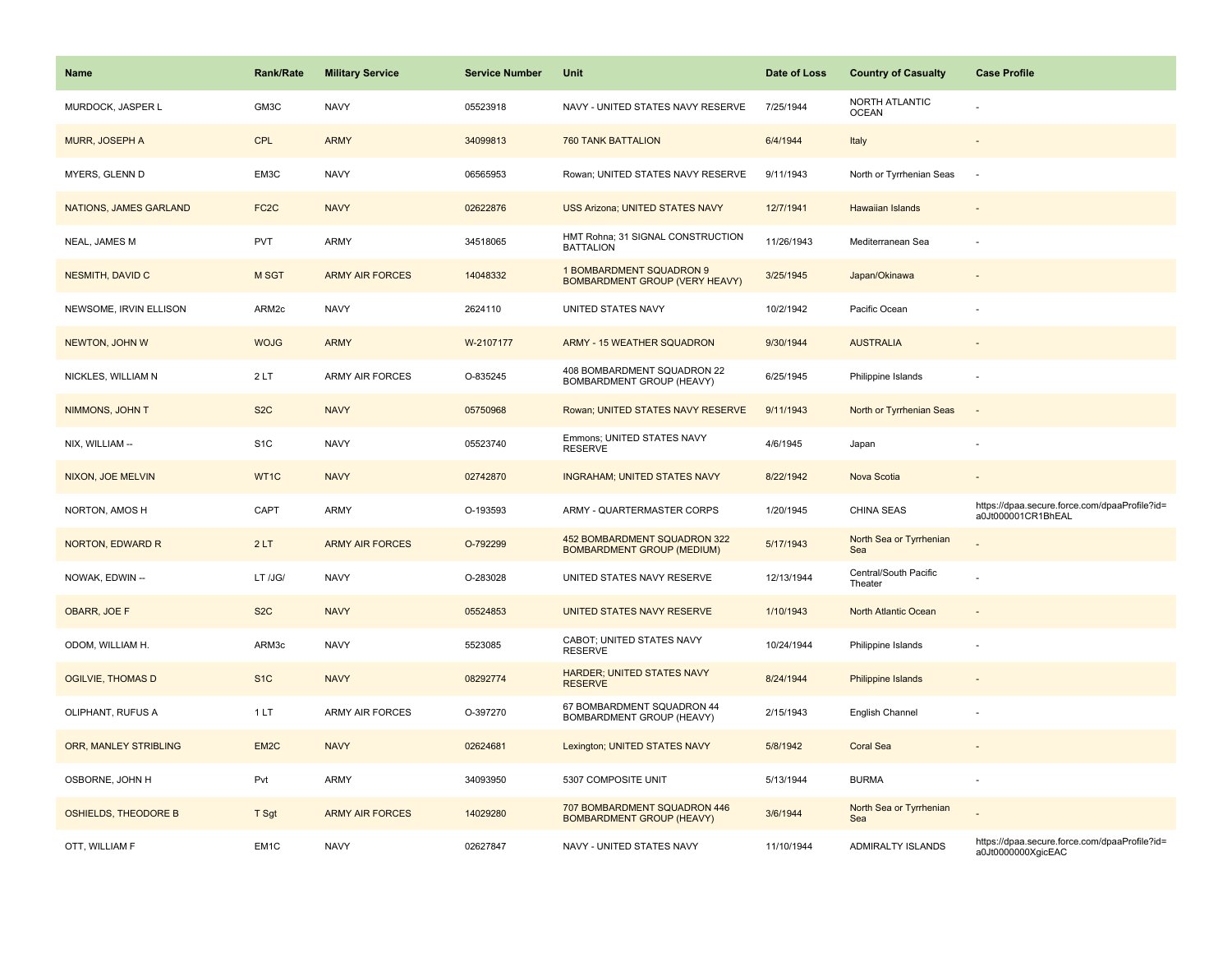| <b>Name</b>               | <b>Rank/Rate</b>   | <b>Military Service</b> | <b>Service Number</b> | Unit                                                               | Date of Loss | <b>Country of Casualty</b>     | <b>Case Profile</b>                                                 |
|---------------------------|--------------------|-------------------------|-----------------------|--------------------------------------------------------------------|--------------|--------------------------------|---------------------------------------------------------------------|
| <b>OUZTS, CLEVELAND M</b> | MOMM1C             | <b>NAVY</b>             | 02617202              | <b>SUBMARINE Amberjack; UNITED STATES</b><br><b>NAVY</b>           | 3/22/1943    | New Britain Island             |                                                                     |
| OWENS, EVANS --           | PVT                | ARMY                    | 34510586              | 366 INFANTRY REGIMENT                                              | 2/9/1945     | Italy                          | https://dpaa.secure.force.com/dpaaProfile?id=<br>a0Jt000000hAgnWEAS |
| PADGET, JOE W             | S <sub>1</sub> C   | <b>NAVY</b>             | 09304768              | Drexler; UNITED STATES NAVY RESERVE                                | 5/28/1943    | Japan                          |                                                                     |
| PAINTER, WILLIAM H        | S <sub>1</sub> C   | <b>NAVY</b>             | 02624984              | Reuben James; UNITED STATES NAVY                                   | 10/31/1941   | Atlantic Ocean                 |                                                                     |
| PALMER, ANDREW L          | FLT O              | <b>ARMY AIR FORCES</b>  | T-186443              | 82 BOMBARDMENT SQUADRON 12<br><b>BOMBARDMENT GROUP (MEDIUM)</b>    | 3/29/1943    | Mediterranean Sea              |                                                                     |
| PALMER, JAMES F           | <b>PVT</b>         | ARMY                    | 34651217              | 83 CHEMICAL BATTALION                                              | 1/26/1944    | North Sea or Tyrrhenian<br>Sea |                                                                     |
| PARKER, THEODORE --       | MOMM <sub>2C</sub> | <b>NAVY</b>             | 02624717              | <b>SUBMARINE Argonaut; UNITED STATES</b><br><b>NAVY</b>            | 1/10/1943    | New Britain Island             |                                                                     |
| PARKER, WILLIAM R         | F <sub>2</sub> C   | <b>NAVY</b>             | 06560241              | USS JUNEAU; UNITED STATES NAVY<br><b>RESERVE</b>                   | 11/13/1942   | Solomon Islands                |                                                                     |
| PARKS, JOE B              | CPL                | <b>ARMY AIR FORCES</b>  | 34210278              | <b>AIR CORPS</b>                                                   | 9/30/1944    | Pacific Ocean                  |                                                                     |
| PARRISH, RALPH F          | 2LT                | <b>ARMY AIR FORCES</b>  | O-743490              | 71 FIGHTER SQUADRON 1 FIGHTER<br><b>GROUP</b>                      | 10/4/1944    | North Sea or Tyrrhenian<br>Sea |                                                                     |
| <b>PATRICK, THOMAS W</b>  | 2LT                | <b>ARMY AIR FORCES</b>  | O-412150              | <b>ENOURA MARU; 20 PURSUIT</b><br><b>SQUADRON 24 PURSUIT GROUP</b> | 1/9/1945     | Formosa                        | https://dpaa.secure.force.com/dpaaProfile?id=<br>a0Jt000000OmMFkEAN |
| PATRICK, WILLIAM M        | S <sub>1</sub> C   | <b>NAVY</b>             | 09310186              | NAVY - UNITED STATES NAVY RESERVE                                  | 7/24/1945    | PHILIPPINE ISLANDS             |                                                                     |
| PATTERSON, WILLIAM J      | MM3C               | <b>NAVY</b>             | 02619548              | <b>UNITED STATES NAVY</b>                                          | 3/1/1942     | <b>Indian Ocean</b>            |                                                                     |
| PAYSINGER, LUTHER FRED    | T SGT              | <b>ARMY AIR FORCES</b>  | 14053484              | 337 BOMBARDMENT SQUADRON 96<br>BOMBARDMENT GROUP (HEAVY)           | 7/28/1943    | North Sea or Tyrrhenian<br>Sea |                                                                     |
| PEARCE, DIXON F           | 1LT                | <b>ARMY AIR FORCES</b>  | O-717692              | 332 BOMBARDMENT SQUADRON 94<br><b>BOMBARDMENT GROUP (HEAVY)</b>    | 11/4/1944    | North Sea or Tyrrhenian<br>Sea |                                                                     |
| PEEBLES, HENRY R.         | 2LT                | <b>ARMY AIR FORCES</b>  | O-832873              | 46 FIGHTER SQUADRON 21 FIGHTER<br><b>GROUP</b>                     | 5/10/1945    | Bonin & Volcano Islands        | $\sim$                                                              |
| PEIRCE, CHARLES L         | LT COL             | <b>ARMY AIR FORCES</b>  | O-023699              | <b>HEADQUARTERS 5 BOMBARDMENT</b><br><b>GROUP (HEAVY)</b>          | 9/30/1944    | <b>Borneo</b>                  |                                                                     |
| PENNELL, LEWIS E          | <b>ENS</b>         | <b>NAVY</b>             | O-165643              | USS MONSSEN; UNITED STATES NAVY                                    | 11/13/1942   | Solomon Islands                |                                                                     |
| PETTIT, ALBERT --         | <b>PVT</b>         | <b>ARMY</b>             | 34383089              | <b>USAT DORCHESTER; FIELD ARTILLERY</b>                            | 2/3/1943     | Greenland                      |                                                                     |
| PHIFER, WILLIAM L.        | <b>ENS</b>         | <b>NAVY</b>             | O-301013              | USS Santee; UNITED STATES NAVY<br><b>RESERVE</b>                   | 10/23/1944   | Philippine Islands             |                                                                     |
| PHILLIPS, JACK H          | S <sub>2</sub> C   | <b>NAVY</b>             | 06561092              | Yorktown; UNITED STATES NAVY<br><b>RESERVE</b>                     | 6/4/1942     | Midway Island                  |                                                                     |
| PHILLIPS, JASPER R        | ARM2C              | <b>NAVY</b>             | 05524218              | UNITED STATES NAVY RESERVE                                         | 7/23/1944    | French Morocco                 |                                                                     |
| PHILLIPS, OLIN            | F <sub>2</sub> C   | <b>NAVY</b>             | 05754788              | NAVY - UNITED STATES NAVY RESERVE                                  | 11/10/1944   | <b>ADMIRALTY ISLANDS</b>       | https://dpaa.secure.force.com/dpaaProfile?id=<br>a0Jt0000000XgwyEAC |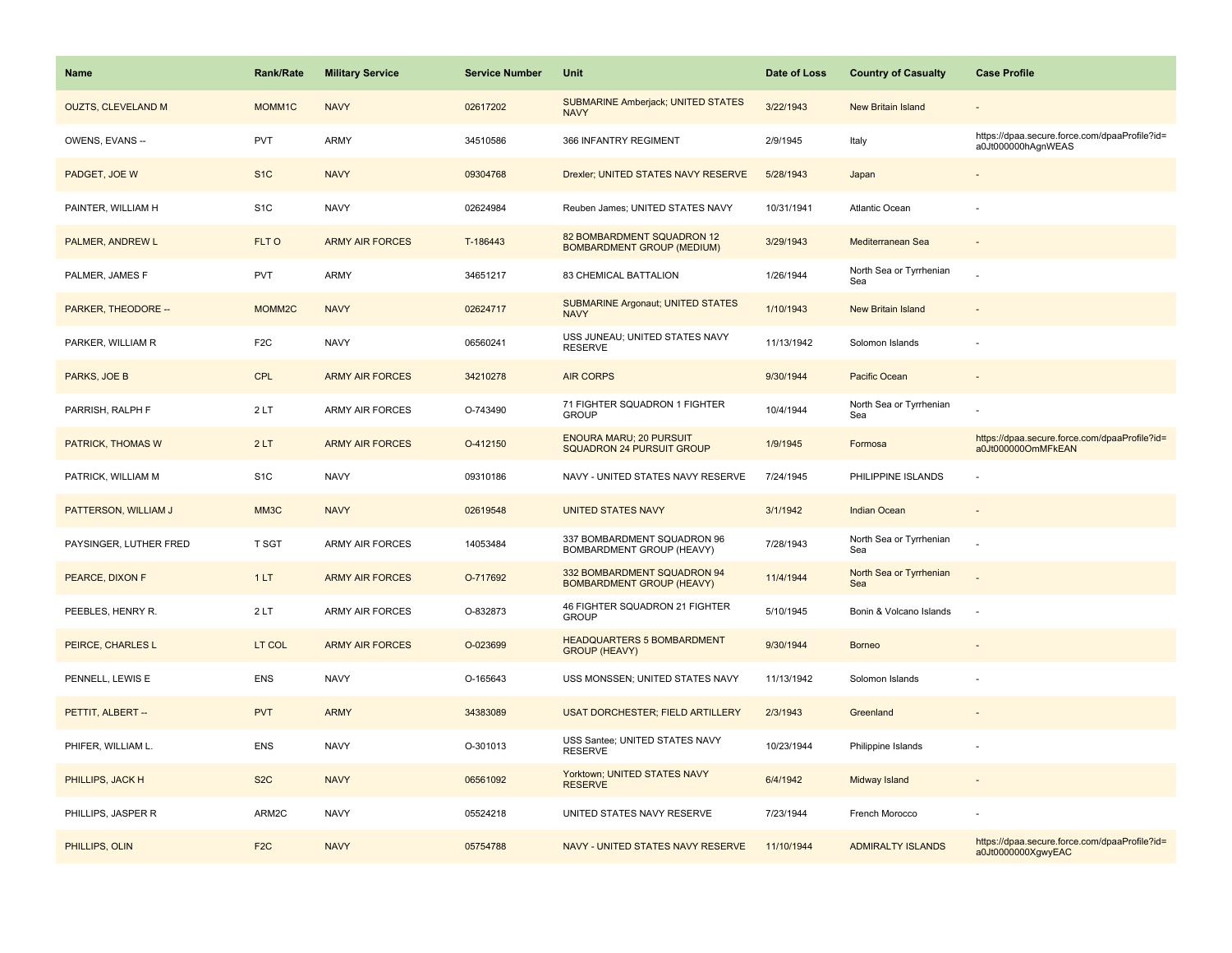| <b>Name</b>          | Rank/Rate         | <b>Military Service</b> | <b>Service Number</b> | Unit                                                             | Date of Loss | <b>Country of Casualty</b> | <b>Case Profile</b>                                                 |
|----------------------|-------------------|-------------------------|-----------------------|------------------------------------------------------------------|--------------|----------------------------|---------------------------------------------------------------------|
| PIERCE, JAMES H.     | S SGT             | <b>ARMY AIR FORCES</b>  | 14040669              | 4 SQUADRON 479 ANTISUB GROUP                                     | 8/8/1943     | France                     |                                                                     |
| PILGRIM, WILLIAM L.  | 1st Lt            | <b>ARMY</b>             | O-1289620             | 151 INFANTRY 38 DIVISION                                         | 10/1/1944    |                            |                                                                     |
| PITTS, RUFFUS B      | <b>SGT</b>        | <b>ARMY</b>             | 34096857              | 366 INFANTRY REGIMENT                                            | 12/29/1944   | Italy                      |                                                                     |
| PLOWDEN, LEE EARNEST | STM1C             | <b>NAVY</b>             | 02625849              | USS WASP; UNITED STATES NAVY                                     | 9/15/1942    | Solomon Islands            |                                                                     |
| PLYLER, HAZEL B      | MM <sub>2</sub> C | <b>NAVY</b>             | 02623349              | S-26; UNITED STATES NAVY                                         | 1/24/1942    | Panama                     |                                                                     |
| POLLARD, HOYT A      | <b>SGT</b>        | <b>ARMY AIR FORCES</b>  | 14040635              | 21 BOMBARDMENT SQUADRON 30<br><b>BOMBARDMENT GROUP (HEAVY)</b>   | 7/22/1942    | Alaska                     |                                                                     |
| POLLARD, WADE H      | HA <sub>2</sub> C | <b>NAVY</b>             | 05521156              | UNITED STATES NAVY                                               | 2/7/1943     | North Atlantic Ocean       |                                                                     |
| POLSON, CLEVELAND -- | <b>SGT</b>        | <b>ARMY AIR FORCES</b>  | 14062047              | 33 SQUADRON 374 TROOP CARRIER<br><b>GROUP</b>                    | 2/2/1944     | <b>MILNE BAY</b>           |                                                                     |
| POUND, CURTIS --     | PFC               | <b>ARMY</b>             | 06964730              | 8 INFANTRY 4 DIVISION                                            | 6/7/1945     | France                     | https://dpaa.secure.force.com/dpaaProfile?id=<br>a0Jt000001DVBMEEA5 |
| POWELL, LEWIS S      | S <sub>2</sub> C  | <b>NAVY</b>             | 09309781              | NAVY - UNITED STATES NAVY RESERVE                                | 3/26/1945    | <b>RYUKYUS ISLANDS</b>     | https://dpaa.secure.force.com/dpaaProfile?id=<br>a0Jt000001nzUwuEAE |
| POWER, REX D         | S SGT             | <b>ARMY AIR FORCES</b>  | 14124924              | 429 BOMBARDMENT SQUADRON 2<br><b>BOMBARDMENT GROUP (HEAVY)</b>   | 2/4/1944     | Mediterranean Sea          |                                                                     |
| PRESCOTT, WILLIAM F  | <b>SGT</b>        | <b>ARMY AIR FORCES</b>  | 34385568              | <b>HMT Rohna; AIR CORPS</b>                                      | 11/26/1943   | Mediterranean Sea          |                                                                     |
| PRICE, JOHN A        | <b>WOJG</b>       | <b>ARMY</b>             | W-2101188             | ARISAN MARU; QUARTERMASTER<br><b>CORPS</b>                       | 10/24/1944   | China Seas                 |                                                                     |
| PRICE, ROBERT E      | F <sub>1</sub> C  | <b>NAVY</b>             | 09309645              | NAVY - UNITED STATES NAVY RESERVE                                | 3/26/1945    | <b>RYUKYUS ISLANDS</b>     | https://dpaa.secure.force.com/dpaaProfile?id=<br>a0Jt000001nzbl6EAI |
| PRICE, ROBERT L      | S <sub>2</sub> C  | <b>NAVY</b>             | 09309232              | NAVY - UNITED STATES NAVY RESERVE                                | 5/13/1945    | RYUKYUS ISLANDS            |                                                                     |
| PRINCE, ALBERT S.    | <b>T SGT</b>      | <b>ARMY AIR FORCES</b>  | 20404844              | 349 BOMBARDMENT SQUADRON 100<br><b>BOMBARDMENT GROUP (HEAVY)</b> | 8/5/1944     | Germany                    |                                                                     |
| PRITCHARD, CLYDE C   | TEC <sub>5</sub>  | <b>ARMY</b>             | 34098240              | ARMY - 24 AMPHIBIOUS TRUCK<br><b>BATTALION</b>                   | 4/28/1944    | <b>ENGLISH CHANNEL</b>     |                                                                     |
| PRIVETT, JOHNNIE LEE | S <sub>2</sub> C  | <b>NAVY</b>             | 06560897              | Sims; UNITED STATES NAVY RESERVE                                 | 5/7/1942     | <b>Coral Sea</b>           | $\overline{\phantom{a}}$                                            |
| PROCTOR, SAMUEL L    | SF <sub>1</sub> C | <b>NAVY</b>             | 02614793              | NAVY - UNITED STATES NAVY                                        | 11/10/1944   | ADMIRALTY ISLANDS          | https://dpaa.secure.force.com/dpaaProfile?id=<br>a0Jt0000000Xh31EAC |
| PROSSER, PEE D       | BM <sub>2</sub> C | <b>NAVY</b>             | 02627503              | Partridge; UNITED STATES NAVY                                    | 6/11/1944    | <b>English Channel</b>     | $\sim$                                                              |
| PRUITT, PAUL G       | S <sub>1</sub> C  | <b>NAVY</b>             | 08928513              | HULL; UNITED STATES NAVY RESERVE                                 | 12/18/1944   | Philippine Sea             | https://dpaa.secure.force.com/dpaaProfile?id=<br>a0Jt0000000XeVrEAK |
| QUEEN, WILLIAM D     | <b>PVT</b>        | <b>ARMY</b>             | 14037730              | ARISAN MARU; 60 COAST ARTILLERY<br><b>REGIMENT</b>               | 10/24/1944   | <b>China Seas</b>          |                                                                     |
| RAIFORD, RUBIN M     | CK <sub>2</sub> C | <b>NAVY</b>             | 05757614              | TANG; UNITED STATES NAVY RESERVE                                 | 10/25/1944   | Formosa                    |                                                                     |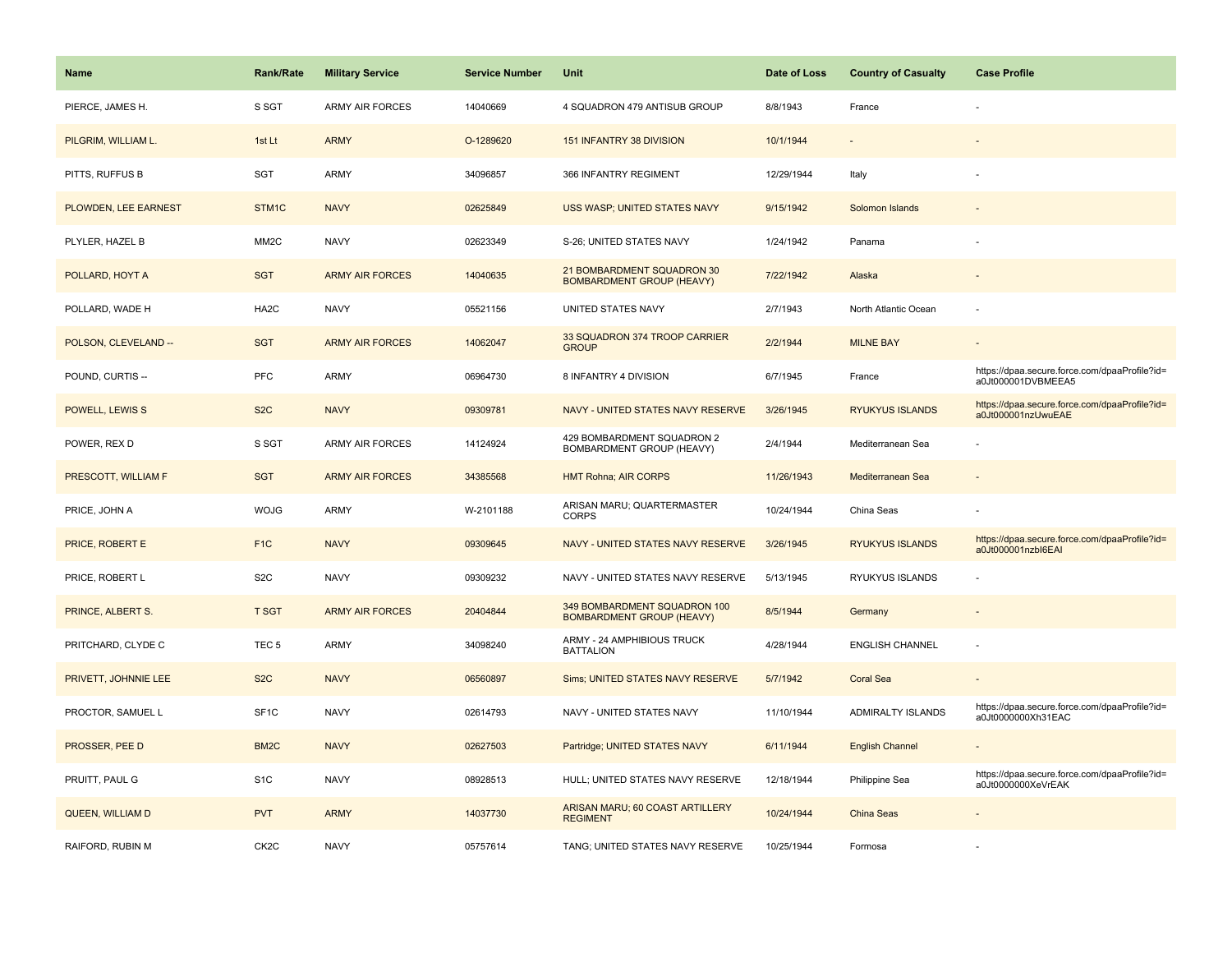| <b>Name</b>               | <b>Rank/Rate</b> | <b>Military Service</b> | <b>Service Number</b> | Unit                                                              | Date of Loss | <b>Country of Casualty</b>     | <b>Case Profile</b>                                                 |
|---------------------------|------------------|-------------------------|-----------------------|-------------------------------------------------------------------|--------------|--------------------------------|---------------------------------------------------------------------|
| RAKESTRAW, WILLIAM D      | <b>PVT</b>       | <b>ARMY</b>             | 34517471              | 8 REGIMENT 1 CAVALRY DIVISION                                     | 3/16/1944    | <b>Admiralty Islands</b>       |                                                                     |
| RAMSEY, LAURIE E          | M <sub>2</sub> C | <b>NAVY</b>             | 02625493              | INGRAHAM; UNITED STATES NAVY                                      | 8/22/1942    | Nova Scotia                    |                                                                     |
| RANDALL, FRANK J          | TEC <sub>4</sub> | <b>ARMY</b>             | 34510993              | <b>ARMY - 855 ENGINEERS BATTALION</b><br>(AVIATION)               | 11/11/1943   | <b>FIJI</b>                    |                                                                     |
| RANKIN, MARSHALL G        | ARM3C            | <b>NAVY</b>             | 06575065              | UNITED STATES NAVY RESERVE                                        | 8/6/1943     | Atlantic Ocean                 |                                                                     |
| <b>REECE, WALTER W</b>    | <b>PFC</b>       | <b>ARMY</b>             | 34965583              | SS Leopoldville; 262 INFANTRY 66<br><b>DIVISION</b>               | 12/24/1944   | <b>English Channel</b>         |                                                                     |
| REED, THOMAS C            | <b>ENS</b>       | <b>NAVY</b>             | O-104170              | USS WASP; UNITED STATES NAVY<br><b>RESERVE</b>                    | 9/15/1942    | Solomon Islands                |                                                                     |
| <b>REID, ALGIE DURHAM</b> | AS               | <b>NAVY</b>             | 05523285              | <b>USS NEW ORLEANS; UNITED STATES</b><br><b>NAVY RESERVE</b>      | 11/30/1942   | Solomon Islands                |                                                                     |
| REID, ELGIN J             | S SGT            | <b>ARMY AIR FORCES</b>  | 14124751              | 330 BOMBARDMENT SQUADRON 93<br>BOMBARDMENT GROUP (HEAVY)          | 12/31/1943   | English Channel                |                                                                     |
| REYNOLDS, CARROLL W       | ARM3C            | <b>NAVY</b>             | 05524522              | UNITED STATES NAVY RESERVE                                        | 7/20/1943    | Solomon Islands                |                                                                     |
| RHODES, ALLISON P         | LT /JG/          | <b>NAVY</b>             | O-107264              | NAVY - UNITED STATES NAVY RESERVE                                 | 11/13/1942   | SOLOMON ISLANDS                |                                                                     |
| <b>RHODES, ROBERT L</b>   | <b>PVT</b>       | <b>ARMY</b>             | 34648896              | <b>83 CHEMICAL BATTALION</b>                                      | 1/26/1944    | North Sea or Tyrrhenian<br>Sea |                                                                     |
| RICE, REX A               | 2LT              | ARMY AIR FORCES         | O-731419              | 334 BOMBARDMENT SQUADRON 95<br>BOMBARDMENT GROUP (HEAVY)          | 9/15/1943    | English Channel                |                                                                     |
| RICHARDSON, JOSEPH H      | <b>MAJ</b>       | <b>ARMY AIR FORCES</b>  | O-414402              | 558 BOMBARDMENT SQUADRON 387<br><b>BOMBARDMENT GROUP (MEDIUM)</b> | 2/25/1944    | North Sea or Tyrrhenian<br>Sea |                                                                     |
| RICHARDSON, RALPH E       | <b>T SGT</b>     | ARMY AIR FORCES         | 14073773              | 329 BOMBARDMENT SQUADRON 93<br>BOMBARDMENT GROUP (HEAVY)          | 8/1/1943     | $\blacksquare$                 |                                                                     |
| <b>RIDER, LEWIS W</b>     | F <sub>1C</sub>  | <b>NAVY</b>             | 05758897              | NAVY - UNITED STATES NAVY RESERVE                                 | 11/10/1944   | <b>ADMIRALTY ISLANDS</b>       | https://dpaa.secure.force.com/dpaaProfile?id=<br>a0Jt0000000Xh5HEAS |
| RIKARD, JOHN EVERETT      | S <sub>1</sub> C | <b>NAVY</b>             | 02627668              | USS JUNEAU; UNITED STATES NAVY                                    | 11/13/1942   | Solomon Islands                |                                                                     |
| RISER, WILLIAM C.         | <b>SGT</b>       | <b>ARMY AIR FORCES</b>  | 34847945              | 567 BOMBARDMENT SQUADRON 389<br><b>BOMBARDMENT GROUP (HEAVY)</b>  | 5/7/1945     | Germany                        | https://dpaa.secure.force.com/dpaaProfile?id=<br>a0Jt0000000Xk7pEAC |
| ROBERTS, EDMAN --         | <b>PVT</b>       | ARMY                    | 20406922              | 504 PARACHUTE INFANTRY 82<br>AIRBORNE DIVISION                    | 7/11/1943    | Sicily                         |                                                                     |
| ROBINSON, JOHN T          | ARM3C            | <b>NAVY</b>             | 06575043              | <b>USS ESSEX: UNITED STATES NAVY</b><br><b>RESERVE</b>            | 11/11/1943   | <b>New Britain Island</b>      | https://dpaa.secure.force.com/dpaaProfile?id=<br>a0Jt000001nzRY1EAM |
| ROBINSON, THADDEUS G      | STM2C            | <b>NAVY</b>             | 05758104              | UNITED STATES NAVY                                                | 1/22/1944    | Italy                          |                                                                     |
| ROCHESTER, EDGAR D        | AMM3C            | <b>NAVY</b>             | 02627547              | <b>UNITED STATES NAVY</b>                                         | 9/15/1943    | Pacific Ocean                  |                                                                     |
| RODGERS, JOHN S           | CPL              | ARMY                    | 06352921              | ARMY - 31 INFANTRY REGIMENT                                       | 7/26/1942    | PHILIPPINE ISLANDS             | https://dpaa.secure.force.com/dpaaProfile?id=<br>a0Jt0000000LlkyEAC |
| <b>ROGERS, FLOYD R</b>    | S SGT            | <b>ARMY AIR FORCES</b>  | 14126478              | 733 BOMBARDMENT SQUADRON 453<br><b>BOMBARDMENT GROUP (HEAVY)</b>  | 3/6/1944     | North Sea or Tyrrhenian<br>Sea |                                                                     |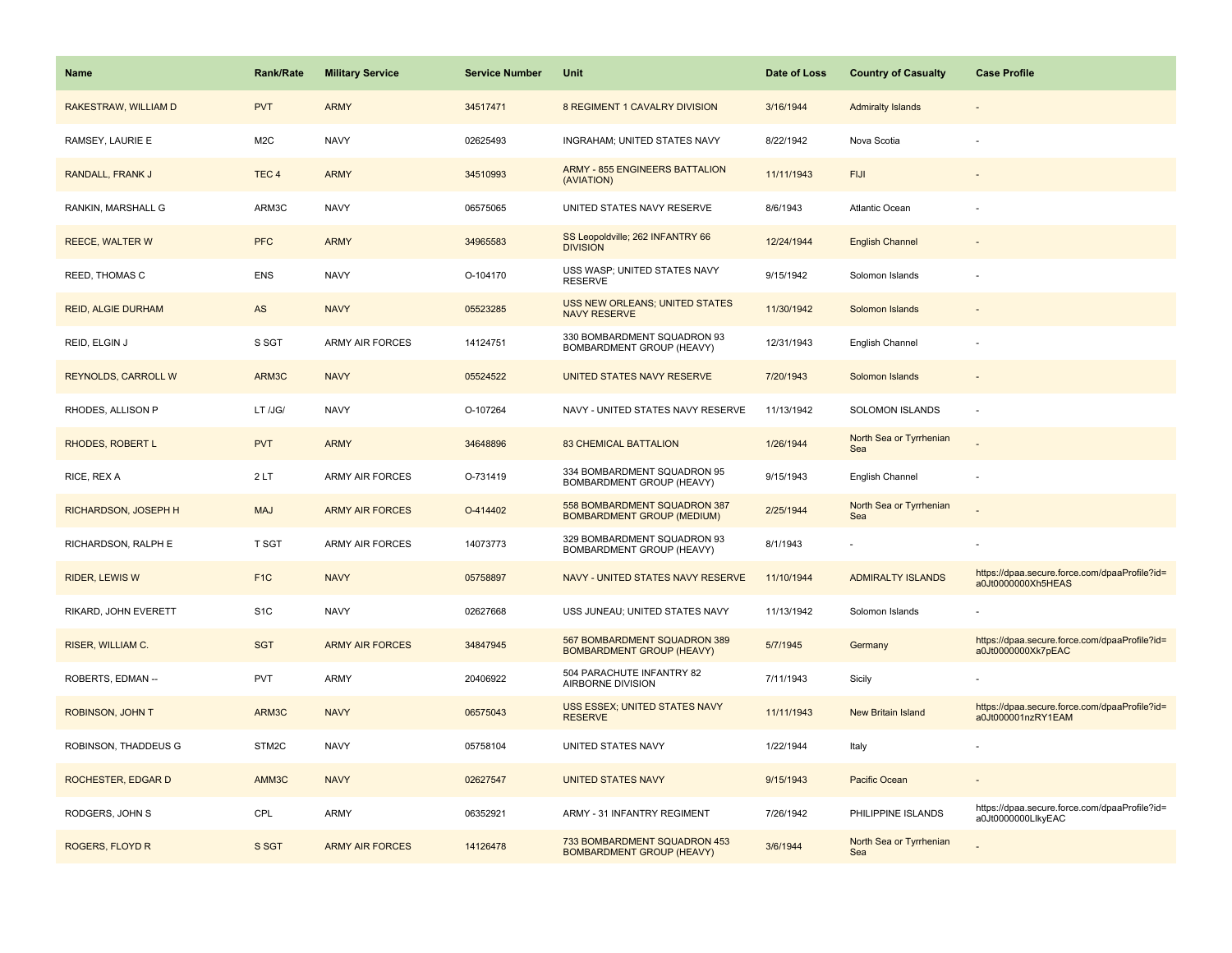| <b>Name</b>                   | <b>Rank/Rate</b>  | <b>Military Service</b> | <b>Service Number</b> | Unit                                                                            | Date of Loss | <b>Country of Casualty</b>              | <b>Case Profile</b>                                                 |
|-------------------------------|-------------------|-------------------------|-----------------------|---------------------------------------------------------------------------------|--------------|-----------------------------------------|---------------------------------------------------------------------|
| ROGERS, HUGH C                | CAPT              | <b>ARMY AIR FORCES</b>  | O-461113              | 29 FIGHTER SQUADRON 5 FIGHTER<br><b>GROUP</b>                                   | 3/26/1945    | China                                   |                                                                     |
| ROGERS, MASON BACOT           | CM3C              | <b>NAVY</b>             | 02615863              | USS JUNEAU; UNITED STATES NAVY                                                  | 11/13/1942   | Solomon Islands                         |                                                                     |
| ROGERS, RANDOLPH C            | <b>PVT</b>        | <b>ARMY</b>             | 34658410              | 182 INFANTRY AMERICAL DIVISION                                                  | 2/22/1945    | Philippine Islands                      |                                                                     |
| ROGERS, ROBERT H              | 2LT               | <b>ARMY AIR FORCES</b>  | O-1695545             | 20 BOMBARDMENT SQUADRON 2<br><b>BOMBARDMENT GROUP (HEAVY)</b>                   | 8/18/1944    | <b>Adriatic Sea</b>                     |                                                                     |
| ROSE, GORDON L                | <b>PVT</b>        | <b>ARMY</b>             | 34658205              | 182 INFANTRY AMERICAL DIVISION                                                  | 9/24/1944    | Solomon Islands                         |                                                                     |
| <b>ROSS, CHARLES A</b>        | S <sub>2</sub> C  | <b>NAVY</b>             | 09306573              | SAMUEL B. ROBERTS; UNITED STATES<br><b>NAVY RESERVE</b>                         | 10/25/1944   | <b>Philippine Islands</b>               | $\sim$                                                              |
| RUSH, ALVA J                  | SSG               | <b>ARMY AIR FORCES</b>  | 34657670              | 5TH AIR FORCE, 38TH BOMBARDMENT<br>GROUP (MEDIUM), 71ST BOMBARDMENT<br>SQUADRON | 2/7/1945     | Formosa                                 | ÷,                                                                  |
| <b>RUTLAND, EDGAR R</b>       | AMM <sub>2C</sub> | <b>NAVY</b>             | 06562079              | UNITED STATES NAVY RESERVE                                                      | 1/3/1945     | <b>Central/South Pacific</b><br>Theater |                                                                     |
| SANDERSON, GEORGE H           | CQM               | <b>NAVY</b>             | 02718573              | Edsall; UNITED STATES NAVY                                                      | 3/1/1942     | Indian Ocean                            |                                                                     |
| <b>SCARBOROUGH, FRANCIS H</b> | Capt              | <b>ARMY</b>             | O-377415              | <b>BRAZIL MARU; INFANTRY</b>                                                    | 1/27/1945    | Formosa                                 | https://dpaa.secure.force.com/dpaaProfile?id=<br>a0Jt000001BmhAREAZ |
| SCOGGINS, DALLAS M            | S <sub>1</sub> C  | <b>NAVY</b>             | 02625315              | USS VINCENNES; UNITED STATES NAVY                                               | 8/9/1942     | Solomon Islands                         |                                                                     |
| <b>SCRONCE, LOUIS R</b>       | <b>PFC</b>        | <b>ARMY</b>             | 14037574              | SHINYO MARU; 7 CHEMICAL SERVICES<br><b>COMPANY (AVIATION)</b>                   | 9/7/1944     | <b>Philippine Islands</b>               |                                                                     |
| SEAMAN, ANTHONY J             | 2LT               | <b>ARMY AIR FORCES</b>  | O-885178              | 334 FIGHTER SQUADRON 4 FIGHTER<br><b>GROUP</b>                                  | 10/20/1942   | North Sea or Tyrrhenian<br>Sea          |                                                                     |
| <b>SEGARS, HENRY K</b>        | <b>MAJ</b>        | <b>ARMY AIR FORCES</b>  | O-352171              | 330 BOMBARDMENT SQUADRON 93<br><b>BOMBARDMENT GROUP (HEAVY)</b>                 | 9/18/1944    | North Sea or Tyrrhenian<br>Sea          |                                                                     |
| SEIGLER, JOSEPH E             | CPL               | <b>ARMY AIR FORCES</b>  | 34123219              | 32 PHOTO SQUADRON 5<br>RECONNAISSANCE GROUP                                     | 4/20/1944    | Mediterranean Sea                       |                                                                     |
| <b>SELLERS, JOHN D</b>        | S <sub>1</sub> C  | <b>NAVY</b>             | 08927605              | <b>UNITED STATES NAVY RESERVE</b>                                               | 3/27/1945    | Ryukyus Islands                         |                                                                     |
| SENN, HAROLD ANDERSON         | AS                | <b>NAVY</b>             | 06561673              | UNITED STATES NAVY RESERVE                                                      | 2/19/1942    | North Atlantic Ocean                    | ÷,                                                                  |
| SHANDS, JAMES --              | 1st Lt            | <b>ARMY</b>             | O-386479              | SHINYO MARU; 57 INFANTRY REGIMENT<br>(PHILIPPINE SCOUT)                         | 9/7/1944     | <b>Philippine Islands</b>               |                                                                     |
| SHEALY, JAMES M               | EM3C              | <b>NAVY</b>             | 08292993              | NAVY - UNITED STATES NAVY RESERVE                                               | 3/19/1945    | <b>JAPAN</b>                            |                                                                     |
| SHEALY, MENDEL W              | EM <sub>1C</sub>  | <b>NAVY</b>             | 02617889              | <b>UNITED STATES NAVY</b>                                                       | 3/1/1942     | Indian Ocean                            |                                                                     |
| SHEALY, ROY H                 | 2d Lt             | <b>ARMY AIR FORCES</b>  | O-803289              | 820 BOMBARDMENT SQUADRON 41<br>BOMBARDMENT GROUP (MEDIUM)                       | 2/12/1944    | Marshall Islands                        |                                                                     |
| SHER, MORTON --               | 1st Lt            | <b>ARMY AIR FORCES</b>  | O-433593              | <b>ARMY AIR FORCE</b>                                                           | 8/20/1943    | China                                   |                                                                     |
| SHERRIN, L C                  | S <sub>1</sub> C  | <b>NAVY</b>             | 06579527              | UNITED STATES NAVY RESERVE; USS<br><b>Bowers</b>                                | 4/18/1945    | Japan/Okinawa                           |                                                                     |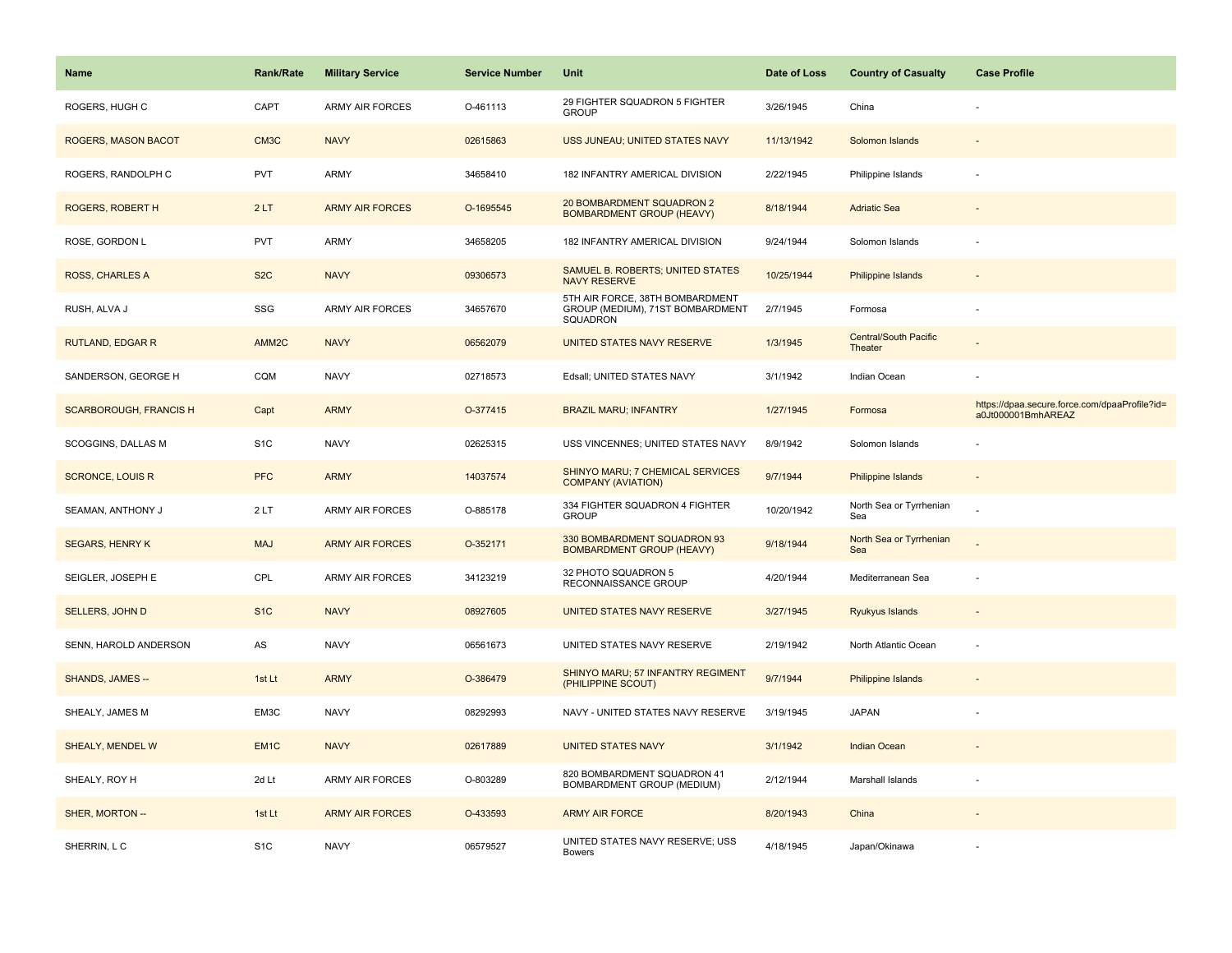| Name                          | <b>Rank/Rate</b>  | <b>Military Service</b> | <b>Service Number</b> | Unit                                                    | Date of Loss | <b>Country of Casualty</b>                      | <b>Case Profile</b>                                                 |
|-------------------------------|-------------------|-------------------------|-----------------------|---------------------------------------------------------|--------------|-------------------------------------------------|---------------------------------------------------------------------|
| <b>SHIFLET, MACK COLUMBUS</b> | Pvt               | <b>MARINE CORPS</b>     | 837123                | MARINE - UNITED STATES MARINE<br><b>CORPS</b>           | 9/15/1944    | Caroline Islands                                |                                                                     |
| SHIRLEY, DELANO T             | 1st Lt            | ARMY                    | O-1283151             | 141 INFANTRY 36 DIVISION                                | 6/1/1945     | Italy                                           |                                                                     |
| <b>SHIRLEY, FRANK HOWARD</b>  | FC <sub>1</sub> C | <b>NAVY</b>             | 02623752              | USS WALKE; UNITED STATES NAVY                           | 11/15/1942   | Solomon Islands                                 |                                                                     |
| SHROPSHIER, LOUIS H           | MM1C              | <b>NAVY</b>             | 05521478              | SPENCE; UNITED STATES NAVY<br><b>RESERVE</b>            | 12/18/1944   | Philippine Sea                                  |                                                                     |
| SIMPSON, CARTER BERKELEY      | Capt              | <b>MARINE CORPS</b>     | O-005959              | MARINE - UNITED STATES MARINE<br><b>CORPS</b>           | 1/21/1945    | Philippine Islands                              |                                                                     |
| SINEATH, FARLEY R             | 1st Lt            | <b>ARMY AIR FORCES</b>  | O-726837              | 80 FIGHTER SQUADRON 8 FIGHTER<br><b>GROUP</b>           | 7/17/1943    |                                                 |                                                                     |
| SINGLETON, CHARLES K.         | S SGT             | <b>ARMY AIR FORCES</b>  | 14125198              | <b>868 BOMBARDMENT SQUADRON</b><br>(HEAVY)              | 1/24/1946    | Solomon Islands                                 |                                                                     |
| SINGLETON, HENRY --           | STM2C             | <b>NAVY</b>             | 05524428              | Brownson; UNITED STATES NAVY<br><b>RESERVE</b>          | 12/26/1943   | New Britain Island                              |                                                                     |
| SMALLS, HAYWARD --            | <b>PVT</b>        | <b>ARMY</b>             | 34127421              | 3272 QUARTERMASTER SERVICES<br><b>COMPANY</b>           | 3/10/1944    | North Sea or Tyrrhenian<br>Sea                  |                                                                     |
| SMITH, CHARLES B              | S <sub>2</sub> C  | <b>NAVY</b>             | 05521299              | UNITED STATES NAVY RESERVE                              | 11/2/1943    | Atlantic Ocean                                  |                                                                     |
| SMITH, DONALD --              | Ens               | <b>NAVY</b>             | O-299444              | UNITED STATES NAVY RESERVE                              | 1/29/1944    | <b>Atlantic Ocean</b>                           |                                                                     |
| SMITH, ERNEST J               | GM3C              | <b>NAVY</b>             | 06561171              | NAVY - UNITED STATES NAVY RESERVE                       | 10/25/1944   | PHILIPPINE SEA                                  |                                                                     |
| <b>SMITH, LLOYD B</b>         | <b>CAPT</b>       | <b>ARMY AIR FORCES</b>  | O-414422              | 316 FIGHTER SQUADRON 324 FIGHTER<br><b>GROUP</b>        | 7/7/1944     | <b>Sicily</b>                                   |                                                                     |
| SMITH, LOYD --                | S <sub>1</sub> C  | <b>NAVY</b>             | 05520319              | UNITED STATES NAVY RESERVE                              | 8/18/1943    | North Atlantic Ocean                            |                                                                     |
| SMITH, PAUL W                 | MM <sub>1C</sub>  | <b>NAVY</b>             | 02436346              | PRINGLE; UNITED STATES NAVY                             | 4/16/1945    | China Seas                                      |                                                                     |
| SMITH, PHILIP --              | 1st Lt            | <b>ARMY AIR FORCES</b>  | O-736039              | 38 BOMBARDMENT SQUADRON 30<br>BOMBARDMENT GROUP (HEAVY) | 4/10/1944    | Caroline Islands                                |                                                                     |
| SMITH, RICHARD M              | S <sub>1</sub> C  | <b>NAVY</b>             | 06575283              | Plymouth; UNITED STATES NAVY<br><b>RESERVE</b>          | 8/5/1943     | Atlantic Ocean: North<br><b>American Waters</b> | https://dpaa.secure.force.com/dpaaProfile?id=<br>a0Jt0000000Xdw5EAC |
| SMITH, SAMUEL W               | S <sub>2</sub> C  | <b>NAVY</b>             | 08292118              | USS LISCOME BAY CVE 56; UNITED<br>STATES NAVY RESERVE   | 11/24/1943   | Gilbert Islands                                 |                                                                     |
| <b>SMITH, TILLMAN N</b>       | <b>CWT</b>        | <b>NAVY</b>             | 02622251              | PRINGLE; UNITED STATES NAVY                             | 4/16/1945    | China Seas                                      |                                                                     |
| SMOAK, CRANDELL W             | <b>PFC</b>        | <b>ARMY</b>             | 34099708              | 3422 ORDNANCE AUTO MAINTENANCE<br><b>COMPANY</b>        | 6/9/1944     | English Channel                                 |                                                                     |
| <b>SMOAK, DANIEL M</b>        | F <sub>1C</sub>   | <b>NAVY</b>             | 05754886              | NAVY - UNITED STATES NAVY RESERVE                       | 11/10/1944   | <b>ADMIRALTY ISLANDS</b>                        | https://dpaa.secure.force.com/dpaaProfile?id=<br>a0Jt0000000XhJEEA0 |
| SMOAK, HOMER A                | EM <sub>1</sub> C | <b>NAVY</b>             | 02625156              | GRAYLING; UNITED STATES NAVY                            | 9/24/1943    | Philippine Islands                              |                                                                     |
| <b>SMOAK, WILLIAM R</b>       | M SGT             | <b>ARMY</b>             | 06348647              | 3422 ORDNANCE AUTO MAINTENANCE<br><b>COMPANY</b>        | 6/9/1944     | <b>English Channel</b>                          |                                                                     |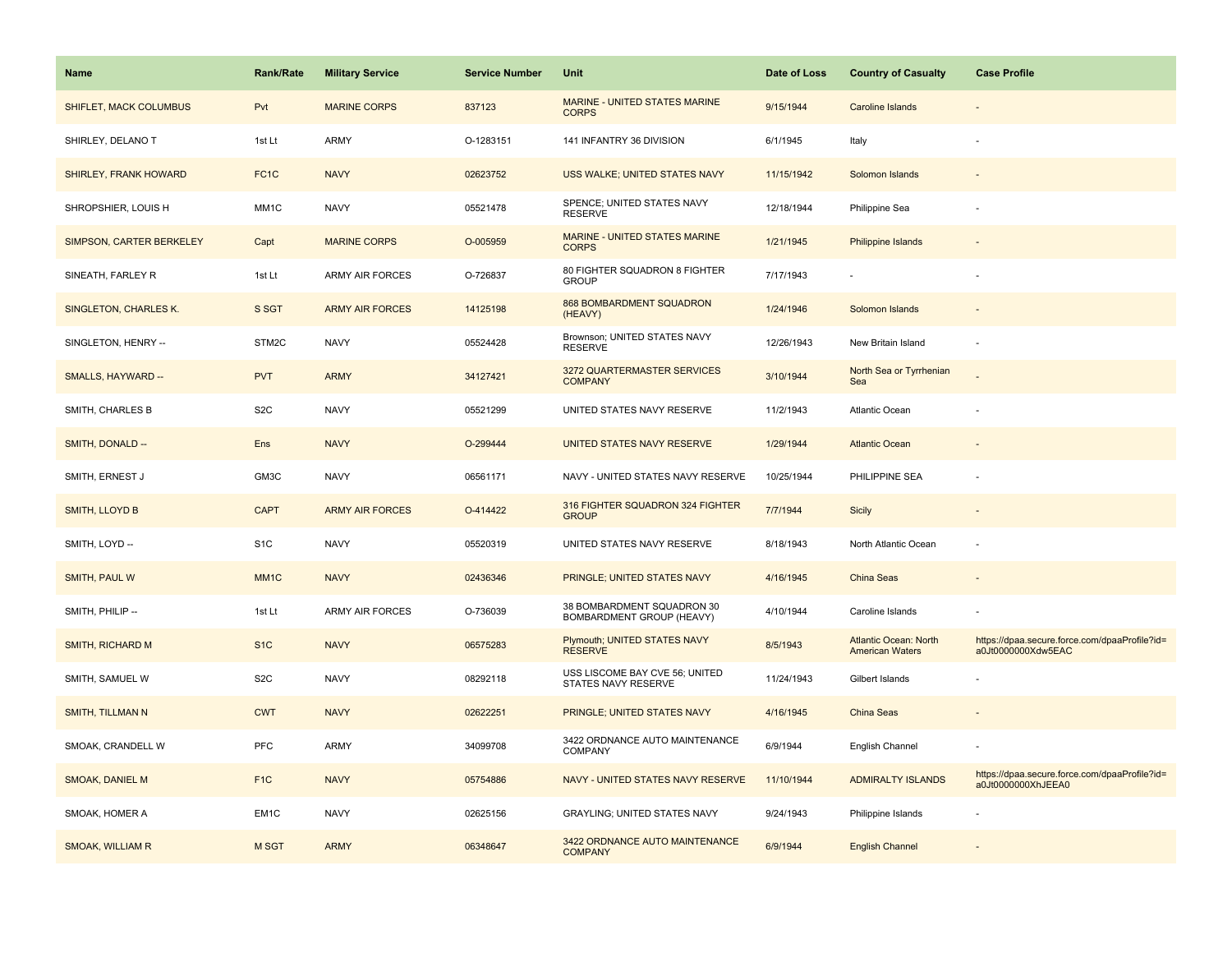| Name                     | <b>Rank/Rate</b>  | <b>Military Service</b> | <b>Service Number</b> | Unit                                                              | Date of Loss | <b>Country of Casualty</b> | <b>Case Profile</b>                                                 |
|--------------------------|-------------------|-------------------------|-----------------------|-------------------------------------------------------------------|--------------|----------------------------|---------------------------------------------------------------------|
| SMOTHERS, W F            | SC <sub>3</sub> C | <b>NAVY</b>             | 05758354              | YMS-48; UNITED STATES NAVY<br><b>RESERVE</b>                      | 2/14/1945    | Philippine Islands         |                                                                     |
| SNYDER, JAMES E          | <b>CMOMM</b>      | <b>NAVY</b>             | 02618841              | FLIER; UNITED STATES NAVY                                         | 8/13/1944    | <b>Philippine Islands</b>  |                                                                     |
| SOWELL, JOHN GARY        | Ens               | <b>NAVY</b>             | 326252                | ENTERPRISE; UNITED STATES NAVY<br><b>RESERVE</b>                  | 1/7/1945     | Philippine Islands         |                                                                     |
| SPELL, HENRY ALLEN       | S <sub>1</sub> C  | <b>NAVY</b>             | 02627934              | <b>INGRAHAM; UNITED STATES NAVY</b>                               | 8/22/1942    | Nova Scotia                |                                                                     |
| SPROTT, SAMUEL R         | 2LT               | <b>ARMY AIR FORCES</b>  | O-754855              | 720 BOMBARDMENT SQUADRON 450<br>BOMBARDMENT GROUP (HEAVY)         | 3/24/1944    | Adriatic Sea               |                                                                     |
| STEELE, LEWIS Q          | <b>PFC</b>        | <b>ARMY</b>             | 06970409              | 803 ENGINEERS BATTALION (AVIATION)                                | 12/22/1944   | Philippine Islands         |                                                                     |
| STEPHENSON, ELLIS L      | PFC               | ARMY                    | 34511736              | 1903 ORDNANCE AMMUNITION<br>COMPANY (AVIATION)                    | 10/9/1945    | Marianas Islands           |                                                                     |
| STEWARD, CECIL A         | <b>PVT</b>        | <b>ARMY AIR FORCES</b>  | 34656366              | <b>HMT Rohna; AIR CORPS</b>                                       | 11/26/1943   | Mediterranean Sea          |                                                                     |
| STIMSON, DAVID           | <b>ENS</b>        | <b>NAVY</b>             | O-435904              | NAVY - UNITED STATES NAVY RESERVE                                 | 7/30/1945    | PHILIPPINE SEA             |                                                                     |
| <b>SUMNER, JAMES G</b>   | S <sub>1C</sub>   | <b>NAVY</b>             | 06565467              | SS MERIWETHER LEWIS; UNITED<br><b>STATES NAVY RESERVE</b>         | 3/2/1943     | Greenland                  |                                                                     |
| SUROFCHEK, STEVEN --     | SC <sub>1</sub> C | <b>NAVY</b>             | 03108879              | <b>GRUNION: UNITED STATES NAVY</b>                                | 8/1/1942     | Aleutian Islands           |                                                                     |
| SUTHERLAND, WILLIAM A    | <b>SGT</b>        | <b>ARMY</b>             | 06392752              | 509 PARACHUTE INFANTRY BATTALION                                  | 8/15/1944    | Mediterranean Sea          |                                                                     |
| SWANN, WILLIAM G         | MM3C              | <b>NAVY</b>             | 02628474              | USS Abner Read; UNITED STATES NAVY                                | 8/18/1943    | Aleutian Islands           |                                                                     |
| <b>TANNER, EMERSON A</b> | <b>SGT</b>        | <b>ARMY AIR FORCES</b>  | 34651430              | 673 BOMBARDMENT SQUADRON 417<br><b>BOMBARDMENT GROUP (LIGHT)</b>  | 3/27/1945    | New Guinea                 | https://dpaa.secure.force.com/dpaaProfile?id=<br>a0Jt000001nzXb4EAE |
| TATE, ERNEST J           | S <sub>1</sub> C  | <b>NAVY</b>             | 05752921              | SPENCE; UNITED STATES NAVY<br><b>RESERVE</b>                      | 12/18/1944   | Philippine Sea             |                                                                     |
| <b>TAYLOR, RALPH H</b>   | <b>SGT</b>        | <b>ARMY AIR FORCES</b>  | 34645453              | 877 BOMBARDMENT SQUADRON 499<br>BOMBARDMENT GROUP (VERY HEAVY)    | 1/9/1945     | <b>Philippine Sea</b>      |                                                                     |
| TAYLOR, SAMUEL V.        | 1stLt             | MARINE CORPS            | O-11741               | MARINE - UNITED STATES MARINE<br>CORPS                            | 5/25/1943    | New Hebrides               | https://dpaa.secure.force.com/dpaaProfile?id=<br>a0Jt000001nzS7AEAU |
| TERRELL, WILLIAM M       | S SGT             | <b>ARMY AIR FORCES</b>  | 34384916              | 499 BOMBARDMENT SQUADRON 345<br><b>BOMBARDMENT GROUP (MEDIUM)</b> | 11/13/1944   | <b>New Guinea</b>          |                                                                     |
| THOMAS, BOSTON --        | <b>PVT</b>        | ARMY                    | 34250441              | 95 ENGINEERS GENERAL SERVICES<br><b>REGIMENT</b>                  | 7/27/1942    | Canada                     |                                                                     |
| THOMAS, LANDY C          | <b>PFC</b>        | <b>ARMY</b>             | 34514867              | 349 INFANTRY 88 DIVISION                                          | 10/7/1945    | Italy                      |                                                                     |
| THOMAS, REUBEN L.        | CAPT              | ARMY AIR FORCES         | O-390646              | 4 ANTISUB SQUADRON 479 ANTISUB<br><b>GROUP</b>                    | 8/8/1943     | France                     |                                                                     |
| THOMPSON, ALBERT T       | S SGT             | <b>ARMY AIR FORCES</b>  | 34386282              | 556 BOMBARDMENT SQUADRON 387<br><b>BOMBARDMENT GROUP (MEDIUM)</b> | 9/9/1943     | <b>English Channel</b>     |                                                                     |
| THOMPSON, GEORGE E       | 2LT               | <b>ARMY AIR FORCES</b>  | O-821378              | 410 BOMBARDMENT SQUADRON 94<br>BOMBARDMENT GROUP (HEAVY)          | 7/31/1944    | Germany                    |                                                                     |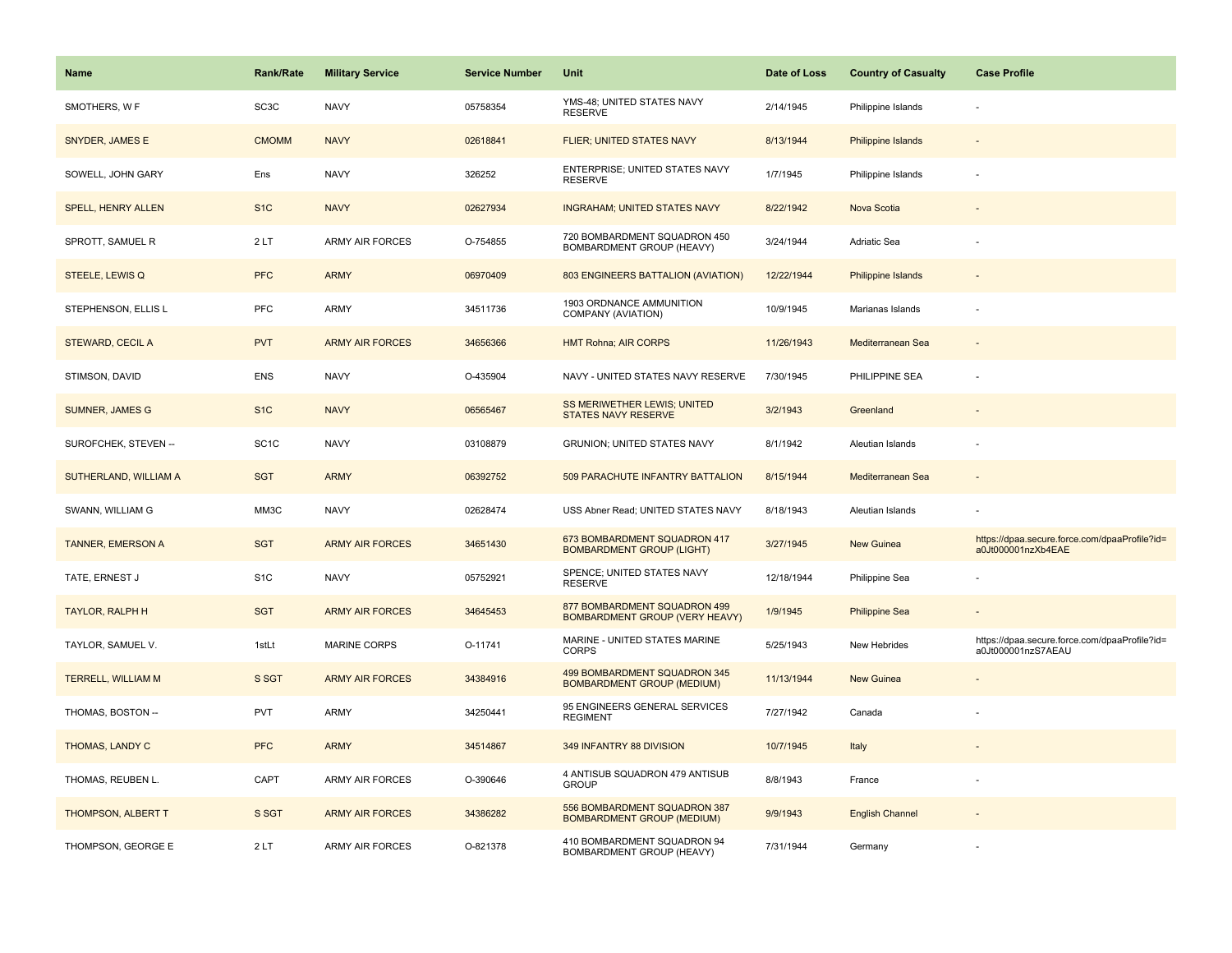| Name                        | <b>Rank/Rate</b>  | <b>Military Service</b> | <b>Service Number</b> | Unit                                                   | Date of Loss | <b>Country of Casualty</b>                     | <b>Case Profile</b>                                                 |
|-----------------------------|-------------------|-------------------------|-----------------------|--------------------------------------------------------|--------------|------------------------------------------------|---------------------------------------------------------------------|
| <b>THOMPSON, GILMAN F</b>   | 2d Lt             | <b>ARMY AIR FORCES</b>  | O-2074864             | 311 TROOP CARRIER SQUADRON                             | 10/12/1945   | <b>Philippine Sea</b>                          |                                                                     |
| THOMPSON, HAROLD E          | PHM1C             | <b>NAVY</b>             | 07005485              | GROWLER; UNITED STATES NAVY<br><b>RESERVE</b>          | 11/8/1944    | China Seas                                     |                                                                     |
| <b>THOMPSON, IRA L</b>      | <b>PFC</b>        | <b>ARMY</b>             | 34513202              | 365 INFANTRY 92 DIVISION                               | 2/9/1945     | Italy                                          | https://dpaa.secure.force.com/dpaaProfile?id=<br>a0Jt000001DacvREAR |
| THOMPSON, MARION R          | <b>PVT</b>        | ARMY                    | 14037985              | ARMY - 7 CHEMICAL COMPANY<br>(AVIATION)                | 6/16/1942    | PHILIPPINE ISLANDS                             | https://dpaa.secure.force.com/dpaaProfile?id=<br>a0Jt0000000XkkSEAS |
| THOMPSON, NATHANIEL E       | CK <sub>2</sub> C | <b>NAVY</b>             | 04062495              | <b>TRIGGER; UNITED STATES NAVY</b><br><b>RESERVE</b>   | 3/28/1945    | Ryukyus Islands                                |                                                                     |
| THOMPSON, ROBERT J          | 2d Lt             | <b>ARMY AIR FORCES</b>  | O-821880              | 110 SQUADRON 71 TACTICAL<br>RECONNAISSANCE GROUP       | 3/3/1945     | Philippine Islands                             |                                                                     |
| <b>THWEATT, THOMAS D</b>    | <b>PVT</b>        | <b>ARMY</b>             | 34122578              | HMT Rohna; 853 ENGINEERS BATTALION<br>(AVIATION)       | 11/26/1943   | Mediterranean Sea                              |                                                                     |
| TINSLEY, GRADY J            | S <sub>2</sub> C  | <b>NAVY</b>             | 08928487              | USS LST-499; NAVY - UNITED STATES<br>NAVY RESERVE      | 6/8/1944     | <b>FRANCE</b>                                  |                                                                     |
| TOMLINSON, CHARLES A.       | 1LT               | <b>ARMY AIR FORCES</b>  | O-423970              | 1 SQUADRON 480 ANTISUB GROUP                           | 2/26/1943    | France                                         |                                                                     |
| TOWILL, RICHARD J           | Ens               | <b>NAVY</b>             | O-096233              | UNITED STATES NAVY RESERVE                             | 3/1/1942     | Indian Ocean                                   |                                                                     |
| <b>TRAMMELL, GEORGE E</b>   | <b>COX</b>        | <b>NAVY</b>             | 08297478              | LCS(L)(3)-7; UNITED STATES NAVY<br><b>RESERVE</b>      | 2/16/1945    | Philippine Islands                             |                                                                     |
| TRAMMELL, JOSEPH W          | Capt              | <b>ARMY AIR FORCES</b>  | O-667601              | INDIA CHINA WING ARMY TRANSPORT<br>COMMAND             | 6/14/1944    | India                                          |                                                                     |
| <b>TROTTER, ARTHUR C</b>    | RM <sub>2</sub> C | <b>NAVY</b>             | 05751319              | NAVY - UNITED STATES NAVY RESERVE                      | 7/30/1945    | <b>PHILIPPINE SEA</b>                          | https://dpaa.secure.force.com/dpaaProfile?id=<br>a0Jt0000000XmQ0EAK |
| TUCKER, DONALD O            | F <sub>1C</sub>   | <b>NAVY</b>             | 02625883              | USS JARVIS; UNITED STATES NAVY                         | 8/9/1942     | Solomon Islands                                |                                                                     |
| <b>TUCKER, HARMON B</b>     | PHM3C             | <b>NAVY</b>             | 08292747              | NAVY - UNITED STATES NAVY RESERVE                      | 10/14/1944   | <b>CENTRAL/SOUTH</b><br><b>PACIFIC THEATER</b> | https://dpaa.secure.force.com/dpaaProfile?id=<br>a0Jt000001nzQxCEAU |
| TURNER, MANLEY N            | BM2C              | <b>NAVY</b>             | 06561208              | TICONDEROGA; UNITED STATES NAVY<br><b>RESERVE</b>      | 1/21/1945    | Philippine Sea                                 |                                                                     |
| <b>VASSAR, CURTIS L</b>     | SC <sub>1</sub> C | <b>NAVY</b>             | 02619447              | <b>CAPELIN; UNITED STATES NAVY</b>                     | 12/15/1943   | Celebes                                        |                                                                     |
| VILLEPIGUE, JOHN M          | Ens               | <b>NAVY</b>             | O-123479              | USS QUINCY; UNITED STATES NAVY                         | 8/9/1942     | Solomon Islands                                |                                                                     |
| <b>VINCENT, JAMES O</b>     | GM <sub>2</sub> C | <b>NAVY</b>             | 02628054              | <b>UNITED STATES NAVY</b>                              | 1/5/1945     | <b>Philippine Islands</b>                      |                                                                     |
| VINING, JAMES O             | S <sub>1</sub> C  | <b>NAVY</b>             | 08292036              | SPENCE; UNITED STATES NAVY<br><b>RESERVE</b>           | 12/18/1944   | Philippine Sea                                 |                                                                     |
| WAITES, JAMES --            | STM2C             | <b>NAVY</b>             | 02624721              | USS ATLANTA; UNITED STATES NAVY                        | 11/13/1942   | Solomon Islands                                |                                                                     |
| WALKER, SEIVERN M           | <b>PVT</b>        | <b>ARMY AIR FORCES</b>  | 34510672              | 15 AIR CARGO SQUADRON                                  | 8/28/1945    | Japan/Okinawa                                  |                                                                     |
| <b>WALLEN, SAMUEL ELMER</b> | S <sub>1C</sub>   | <b>NAVY</b>             | 02626003              | <b>USS SAN FRANCISCO; UNITED STATES</b><br><b>NAVY</b> | 11/13/1942   | Solomon Islands                                |                                                                     |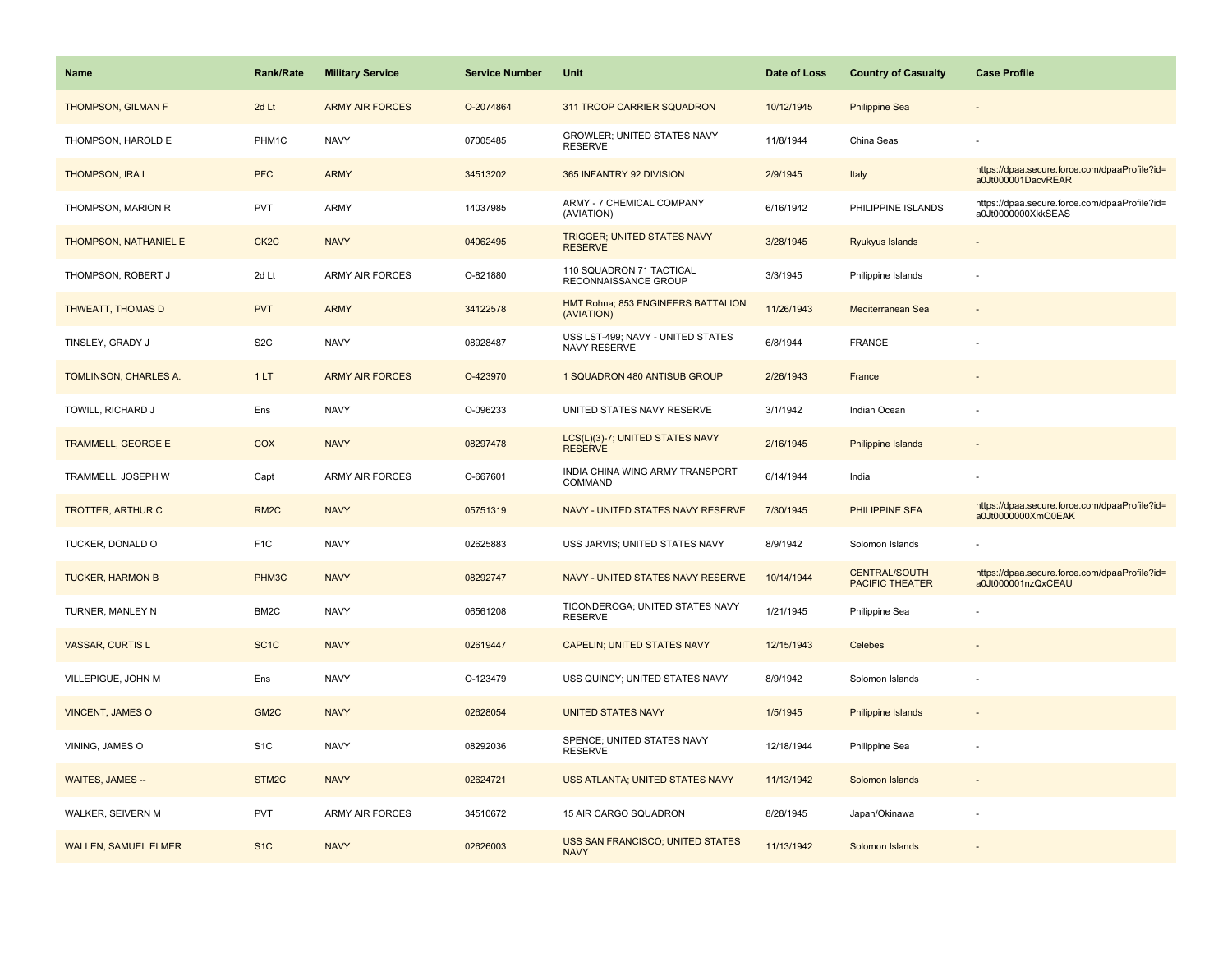| <b>Name</b>                   | <b>Rank/Rate</b>  | <b>Military Service</b> | <b>Service Number</b> | Unit                                                              | Date of Loss | <b>Country of Casualty</b>       | <b>Case Profile</b>                                                 |
|-------------------------------|-------------------|-------------------------|-----------------------|-------------------------------------------------------------------|--------------|----------------------------------|---------------------------------------------------------------------|
| WALLS, JAMES W                | S <sub>2</sub> C  | <b>NAVY</b>             | 05751353              | LST-531; UNITED STATES NAVY<br><b>RESERVE</b>                     | 4/28/1944    | English Channel                  |                                                                     |
| <b>WALTERS, WILLIAM C</b>     | EM3C              | <b>NAVY</b>             | 05753862              | MISSISSINEWA; UNITED STATES NAVY<br><b>RESERVE</b>                | 11/20/1944   | <b>Philippine Sea</b>            |                                                                     |
| WALTERS, WILLIAM J            | TEC <sub>5</sub>  | ARMY                    | 34386105              | 628 TANK DESTROYER BATTALION                                      | 1/7/1945     | Belgium                          |                                                                     |
| <b>WARD, MARVIN R</b>         | S <sub>2</sub> C  | <b>NAVY</b>             | 05752260              | <b>Buck; UNITED STATES NAVY RESERVE</b>                           | 10/9/1943    | North or Tyrrhenian Seas         |                                                                     |
| WATKINS, HARRY P              | <b>SGT</b>        | ARMY                    | 06385180              | ARMY - 454 ORDNANCE COMPANY<br>(AVIATION)                         | 4/9/1942     | PHILIPPINE ISLANDS               |                                                                     |
| <b>WATSON, WILLIAM T</b>      | <b>PFC</b>        | <b>ARMY</b>             | 34381687              | 182 INFANTRY AMERICAL DIVISION                                    | 9/28/1944    | Solomon Islands                  |                                                                     |
| WATT, CLARENCE G              | AMM1C             | <b>NAVY</b>             | 06562140              | UNITED STATES NAVY RESERVE                                        | 3/1/1945     | Central/South Pacific<br>Theater |                                                                     |
| WATT, JULIAN --               | S SGT             | <b>ARMY AIR FORCES</b>  | 34125316              | 443 BOMBARDMENT SQUADRON 320<br><b>BOMBARDMENT GROUP (MEDIUM)</b> | 10/21/1944   | North Sea or Tyrrhenian<br>Sea   |                                                                     |
| WATT, ROBERT E LEE            | S <sub>2</sub> C  | <b>NAVY</b>             | 06560615              | USS VINCENNES; UNITED STATES NAVY<br><b>RESERVE</b>               | 8/9/1942     | Solomon Islands                  |                                                                     |
| WAY, HENRY G                  | 1LT               | <b>ARMY AIR FORCES</b>  | O-449803              | 303 BOMBARDMENT GROUP (HEAVY),<br>358 BOMBARDMENT SQUADRON        | 6/21/1944    | Germany                          |                                                                     |
| <b>WEAVER, WILLIE C</b>       | <b>PFC</b>        | <b>ARMY AIR FORCES</b>  | 34845385              | 1330 ARMY AIR FORCE BASE UNIT                                     | 5/6/1946     | India                            |                                                                     |
| WEBB, EDWARD J                | AMM <sub>2C</sub> | <b>NAVY</b>             | 02626236              | <b>UNITED STATES NAVY</b>                                         | 11/28/1943   | <b>Brazil</b>                    |                                                                     |
| <b>WEEKS, GEORGE T</b>        | S <sub>1</sub> C  | <b>NAVY</b>             | 02626914              | Asheville; UNITED STATES NAVY                                     | 3/3/1942     | Indian Ocean                     |                                                                     |
| <b>WELCH, ALBERT</b>          | F <sub>2</sub> C  | <b>NAVY</b>             | 05520247              | Rowan; UNITED STATES NAVY RESERVE                                 | 9/11/1943    | North or Tyrrhenian Seas         |                                                                     |
| WELLS, JOHN K                 | PFC               | <b>ARMY AIR FORCES</b>  | 06964509              | 19 SQUADRON 20 AIR BASE GROUP                                     | 5/8/1942     | Philippine Islands               | https://dpaa.secure.force.com/dpaaProfile?id=<br>a0Jt000001nzQlgEAE |
| <b>WEST, BROADUS FRANKLIN</b> | S <sub>1</sub> C  | <b>NAVY</b>             | 02625056              | <b>USS Arizona; UNITED STATES NAVY</b>                            | 12/7/1941    | <b>Hawaiian Islands</b>          | https://dpaa.secure.force.com/dpaaProfile?id=<br>a0Jt00000004pRzEAI |
| WEST, CLARENCE E.             | 1LT               | ARMY                    | O-1299341             | 109 INFANTRY 28 DIVISION                                          | 11/5/1944    | Germany                          | https://dpaa.secure.force.com/dpaaProfile?id=<br>a0Jt000001EK8zOEAT |
| <b>WEST, WILLARD L</b>        | S <sub>1C</sub>   | <b>NAVY</b>             | 08928760              | NAVY - UNITED STATES NAVY RESERVE                                 | 11/10/1944   | <b>ADMIRALTY ISLANDS</b>         | https://dpaa.secure.force.com/dpaaProfile?id=<br>a0Jt0000000XhyMEAS |
| WHEELER, JAMES B              | S <sub>2</sub> C  | <b>NAVY</b>             | 06440813              | Neosho; UNITED STATES NAVY<br><b>RESERVE</b>                      | 5/7/1942     | Coral Sea                        |                                                                     |
| WHITE, JOSEPH EUGENE          | AMM3C             | <b>NAVY</b>             | 05521958              | UNITED STATES NAVY RESERVE                                        | 7/15/1943    | Bermuda                          | $\overline{\phantom{a}}$                                            |
| WHITE, VERNON RUSSELL         | S <sub>1</sub> C  | <b>NAVY</b>             | 02626784              | USS Arizona; UNITED STATES NAVY                                   | 12/7/1941    | Hawaiian Islands                 | https://dpaa.secure.force.com/dpaaProfile?id=<br>a0Jt00000004qKaEAI |
| WHITE, WILLIAM H C            | 1st Lt            | <b>ARMY AIR FORCES</b>  | O-730761              | 11 BOMBARDMENT SQUADRON 341<br><b>BOMBARDMENT GROUP (MEDIUM)</b>  | 12/30/1943   | China                            |                                                                     |
| WHITMAN, DUANE --             | <b>PFC</b>        | ARMY                    | 14007887              | 13 INFANTRY 8 DIVISION                                            | 11/24/1944   | Germany                          |                                                                     |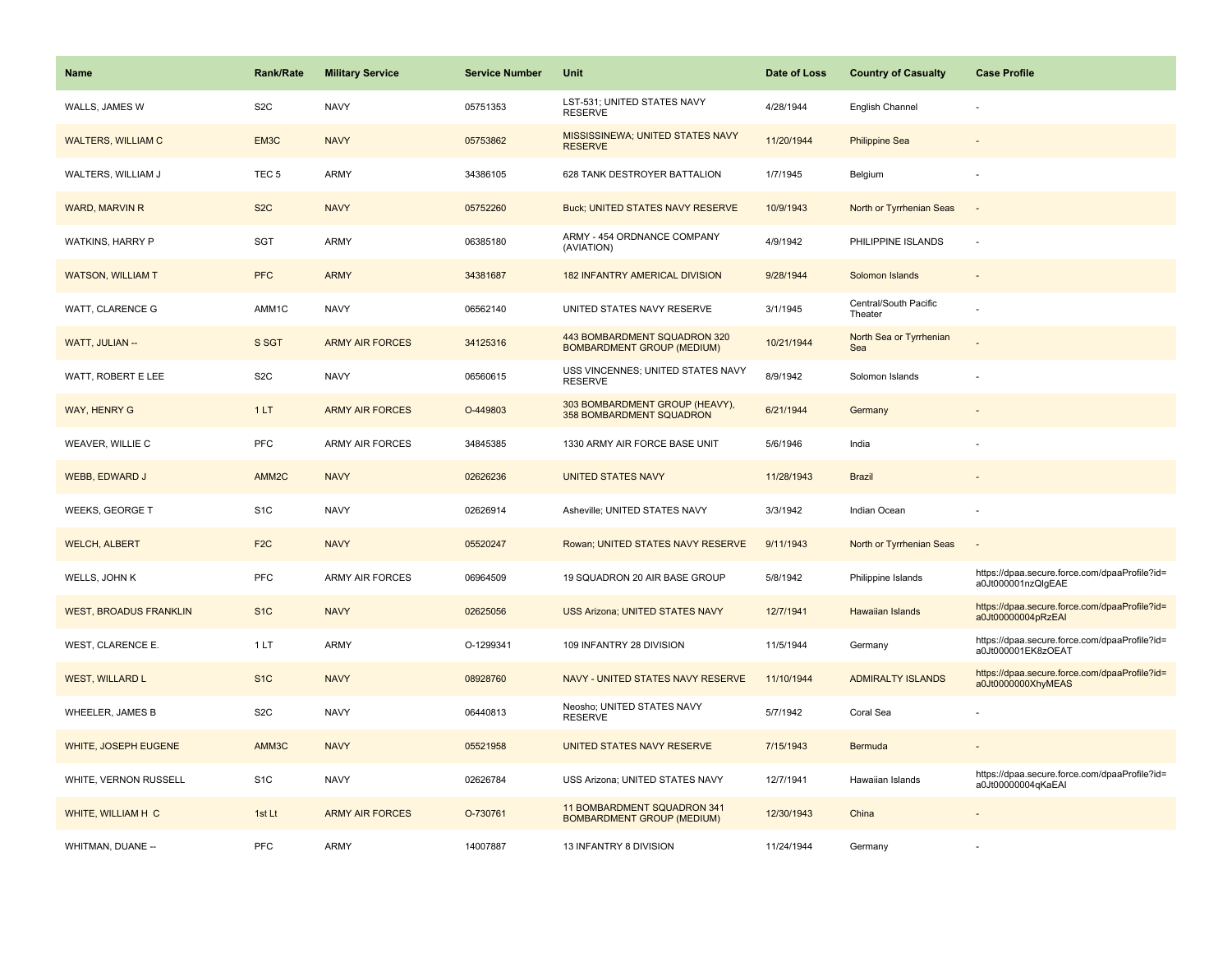| <b>Name</b>                | <b>Rank/Rate</b>  | <b>Military Service</b> | <b>Service Number</b> | Unit                                                              | Date of Loss | <b>Country of Casualty</b> | <b>Case Profile</b>                                                 |
|----------------------------|-------------------|-------------------------|-----------------------|-------------------------------------------------------------------|--------------|----------------------------|---------------------------------------------------------------------|
| <b>WILLIAMS, CLIFF C</b>   | 1STLT             | <b>ARMY</b>             | O-890090              | <b>ARMY - 31 INFANTRY REGIMENT</b>                                | 1/9/1945     | <b>FORMOSA</b>             | https://dpaa.secure.force.com/dpaaProfile?id=<br>a0Jt000000QkCJgEAN |
| WILLIAMS, CLYDE ISAAC      | S <sub>1</sub> C  | <b>NAVY</b>             | 02614850              | INGRAHAM; UNITED STATES NAVY                                      | 8/22/1942    | Nova Scotia                |                                                                     |
| <b>WILLIAMS, DEWEY F</b>   | S <sub>1</sub> C  | <b>NAVY</b>             | 05520036              | UNITED STATES NAVY RESERVE                                        | 10/17/1942   | North Atlantic Ocean       |                                                                     |
| WILLIAMS, HOMER C          | TEC <sub>4</sub>  | <b>ARMY AIR FORCES</b>  | 07000141              | 48 MATERIALS SQUADRON 5 AIR BASE<br><b>GROUP</b>                  | 8/1/1942     | Philippine Islands         | https://dpaa.secure.force.com/dpaaProfile?id=<br>a0Jt0000000LI02EAC |
| <b>WILLIAMS, HORACE A</b>  | BM <sub>2</sub> C | <b>NAVY</b>             | 06561694              | TICONDEROGA; UNITED STATES NAVY<br><b>RESERVE</b>                 | 1/21/1945    | <b>Philippine Sea</b>      |                                                                     |
| WILLIAMS, JACK HERMAN      | RM3C              | <b>NAVY</b>             | 04062232              | USS Arizona; UNITED STATES NAVY<br><b>RESERVE</b>                 | 12/7/1941    | Hawaiian Islands           | https://dpaa.secure.force.com/dpaaProfile?id=<br>a0Jt000000n9XxAEAU |
| <b>WILLIAMS, JOHN E</b>    | S <sub>1</sub> C  | <b>NAVY</b>             | 05752241              | NAVY - UNITED STATES NAVY RESERVE                                 | 3/19/1945    | <b>SUMATRA</b>             |                                                                     |
| WILLIAMS, JOSEPH N         | STM2C             | <b>NAVY</b>             | 02624411              | USS WASP; UNITED STATES NAVY                                      | 9/15/1942    | Solomon Islands            |                                                                     |
| <b>WILLIAMS, ROBERT --</b> | CK3C              | <b>NAVY</b>             | 02619791              | USS WASP; UNITED STATES NAVY                                      | 9/15/1942    | Solomon Islands            |                                                                     |
| WILLIAMS, ROBERT LAMAR     | Capt              | <b>ARMY AIR FORCES</b>  | O-023070              | 30 BOMBARDMENT SQUADRON 19<br>BOMBARDMENT GROUP (HEAVY)           | 9/15/1942    | New Guinea                 |                                                                     |
| <b>WILLIS, CARLYLE --</b>  | S <sub>1</sub> C  | <b>NAVY</b>             | 08293892              | UNITED STATES NAVY RESERVE                                        | 5/18/1945    | Japan                      |                                                                     |
| WILSON, JOHN N             | 2LT               | ARMY AIR FORCES         | O-684588              | 96 BOMBARDMENT SQUADRON 2<br>BOMBARDMENT GROUP (HEAVY)            | 2/24/1944    | Austria                    |                                                                     |
| <b>WILSON, LLOYD G</b>     | <b>PFC</b>        | <b>ARMY</b>             | 07005485              | 803 ENGINEERS BATTALION (AVIATION)                                | 6/1/1942     | <b>Philippine Islands</b>  |                                                                     |
| WILSON, PAUL BERNARD       | SEA1              | <b>NAVY</b>             | 5752287               | UNITED STATES NAVY RESERVE                                        | 7/10/1943    | Sicily                     |                                                                     |
| <b>WILSON, ROBERT D</b>    | S <sub>2</sub> C  | <b>NAVY</b>             | 06560446              | USS WASP; UNITED STATES NAVY<br><b>RESERVE</b>                    | 9/15/1942    | Solomon Islands            |                                                                     |
| WOLFE, WALTER G            | <b>T SGT</b>      | ARMY AIR FORCES         | 14105106              | 819 BOMBARDMENT SQUADRON 30<br>BOMBARDMENT GROUP (HEAVY)          | 1/17/1945    | Philippine Sea             |                                                                     |
| WOOD, ALLEN O              | 1STLT             | <b>ARMY</b>             | O-386480              | ARMY - 72 INFANTRY 71 DIVISION<br>(FILIPINO ARMY)                 | 1/20/1945    | <b>CHINA SEAS</b>          | https://dpaa.secure.force.com/dpaaProfile?id=<br>a0Jt000001Cbs1PEAR |
| WOOD, MARION A             | COX               | <b>NAVY</b>             | 02622992              | USS JOHN PENN; UNITED STATES NAVY                                 | 8/13/1943    | Solomon Islands            |                                                                     |
| <b>WOODHURST, HARRY K</b>  | <b>LTJG</b>       | <b>NAVY</b>             | O-186276              | BUSH; UNITED STATES NAVY RESERVE                                  | 4/6/1945     | China Seas                 |                                                                     |
| WOODLE, PAUL ALTMON        | S <sub>2</sub> C  | <b>NAVY</b>             | 07455808              | UNITED STATES NAVY RESERVE                                        | 9/11/1943    | Mediterranean Sea          |                                                                     |
| WORLEY, CLYDE --           | S <sub>2</sub> C  | <b>NAVY</b>             | 02629392              | <b>USS VINCENNES; UNITED STATES NAVY</b>                          | 8/9/1942     | Solomon Islands            |                                                                     |
| WYAND, WOODROW W.          | 2d Lt             | <b>ARMY</b>             | O-890126              | 33 INFANTRY 31 DIVISION (PHILIPPINE<br>SCOUT)                     | 2/1/1946     | Philippine Islands         |                                                                     |
| YARBOROUGH, JOHN R         | 2d Lt             | <b>ARMY AIR FORCES</b>  | O-732479              | 499 BOMBARDMENT SQUADRON 345<br><b>BOMBARDMENT GROUP (MEDIUM)</b> | 7/13/1943    |                            |                                                                     |